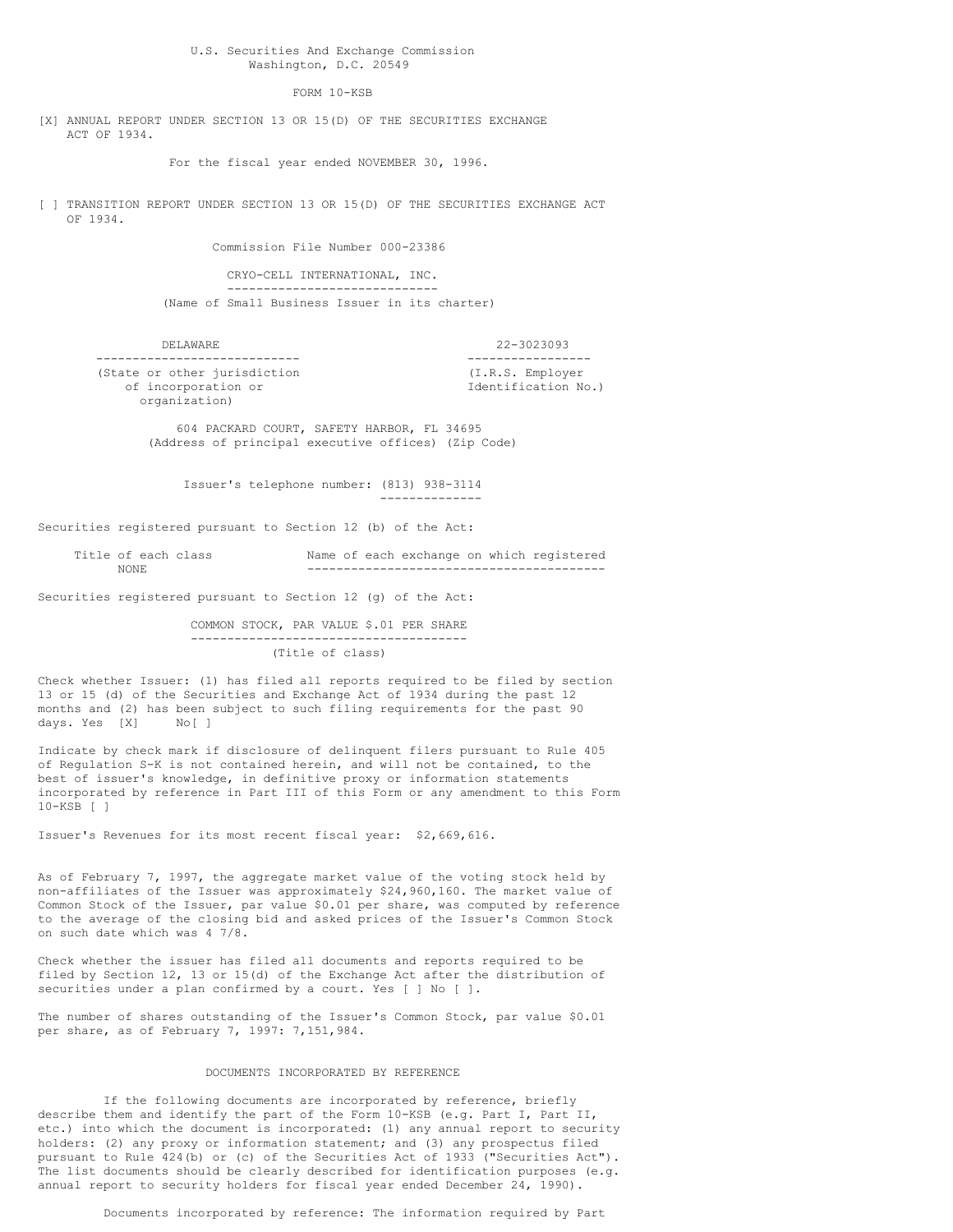III of Form 10-KSB is incorporated by reference to the Issuer's definitive proxy statement relating to the 1997 Annual Meeting of Shareholders which is expected to be filed with Securities and Exchange Commission on or about March 30, 1997.

Transitional Small Business Disclosure Format (check one): Yes [ ]; No [X]

 $\mathcal{L}$ 

#### FORWARD LOOKING STATEMENTS

In addition to historical information, this report contains forward-looking statements within the meanings of Section 27A of the Securities Act of 1933 and Section 21E of the Securities Exchange Act of 1934. The forward-looking statements contained herein are subject to certain risks and uncertainties that could cause actual results to differ materially from those reflected in the forward-looking statements. Factors that might cause such a difference include, but are not limited to, those discussed in the section entitled "Management's Discussion and Analysis or Plan of Operation -- Factors That May Affect Future Results and Market Price of Stock." Readers are cautioned not to place undue reliance on these forward-looking statements, which reflect management's analysis only as of the date hereof. CRYO-CELL International, Inc. (the "Company") undertakes no obligation to publicly revise these forward-looking statements to reflect events or circumstances that arise after the date hereof. Readers should carefully review the risk factors described in other documents the Company files from time to time with the Securities and Exchange Commission, including the Quarterly Reports on Form 10-Q to be filed by the Company in 1997 and any Current Reports on Form 8-K filed by the Company.

PART I

#### ITEM 1. DESCRIPTION OF BUSINESS

#### INTRODUCTION

CRYO-CELL International, Inc., a Delaware Corporation, incorporated on September 11, 1989, is engaged in cryogenic storage and the design and development of cryogenic storage devices used in its storage programs. During the period since its inception, the Company's activities have principally involved the design and development of its cellular storage unit ("CCEL Cellular Storage Unit") and related items, in securing patents on the same, in initiating the development of a cellular banking network which the Company refers to as its Lifespan/service mark/Program (described below in more detail).

The Company believes that the cellular storage unit will provide the user with an improved ability to store cells or other material in liquid nitrogen, its vapors or other media. The unit is controlled by a computer system which automatically inserts vials in pre-selected storage areas inside the chamber. Additionally, the stored material can be automatically retrieved by computer and removed from the cellular storage unit on an individual basis without room temperature air entering the chamber and affecting the other stored specimens. The Company is the assignee of all patents on the units.

#### **BACKGROUND**

Nearly fifty years ago researchers discovered that cells could be cryopreserved at a low temperature state in which all cellular activity would cease until the specimens were thawed i.e. cryopreservation. Historically, cryopreservation was required for organ transplants, blood banks and medical research. Today cryopreservation is an integral component of evolving cellular therapies.

3

#### CELL BANKING

Stem cells are the main ingredient found in bone marrow. Stem cells can be kept alive in a cryogenic environment and then infused into a patient. They can be returned to the individual from whom they were taken (autologous) or donated to someone else (allogeneic). The opportunity to use an individuals own marrow for a transplant is dependent upon whether the cancer has entered the marrow system (metastasized). Otherwise, a marrow donor needs to be identified to provide the needed bone marrow. The availability of a marrow donor or stem cell specimen allows physicians to administer larger doses of chemotherapy or radiation in an effort to eradicate the disease.

Stem cells can be found in umbilical cord and placenta blood ("cord blood stem cells") which can be collected and stored after a baby is born. Recent advances have provided the techniques to separate the stem cells found in these two sources. As of the end of 1996, over 300 (compared to approximately 100 at the end of 1995) cord blood transplants have been performed. The Company believes that parents will want to save and store these cells for potential future use by their child. These stem cells could also have a 1 in 4 chance of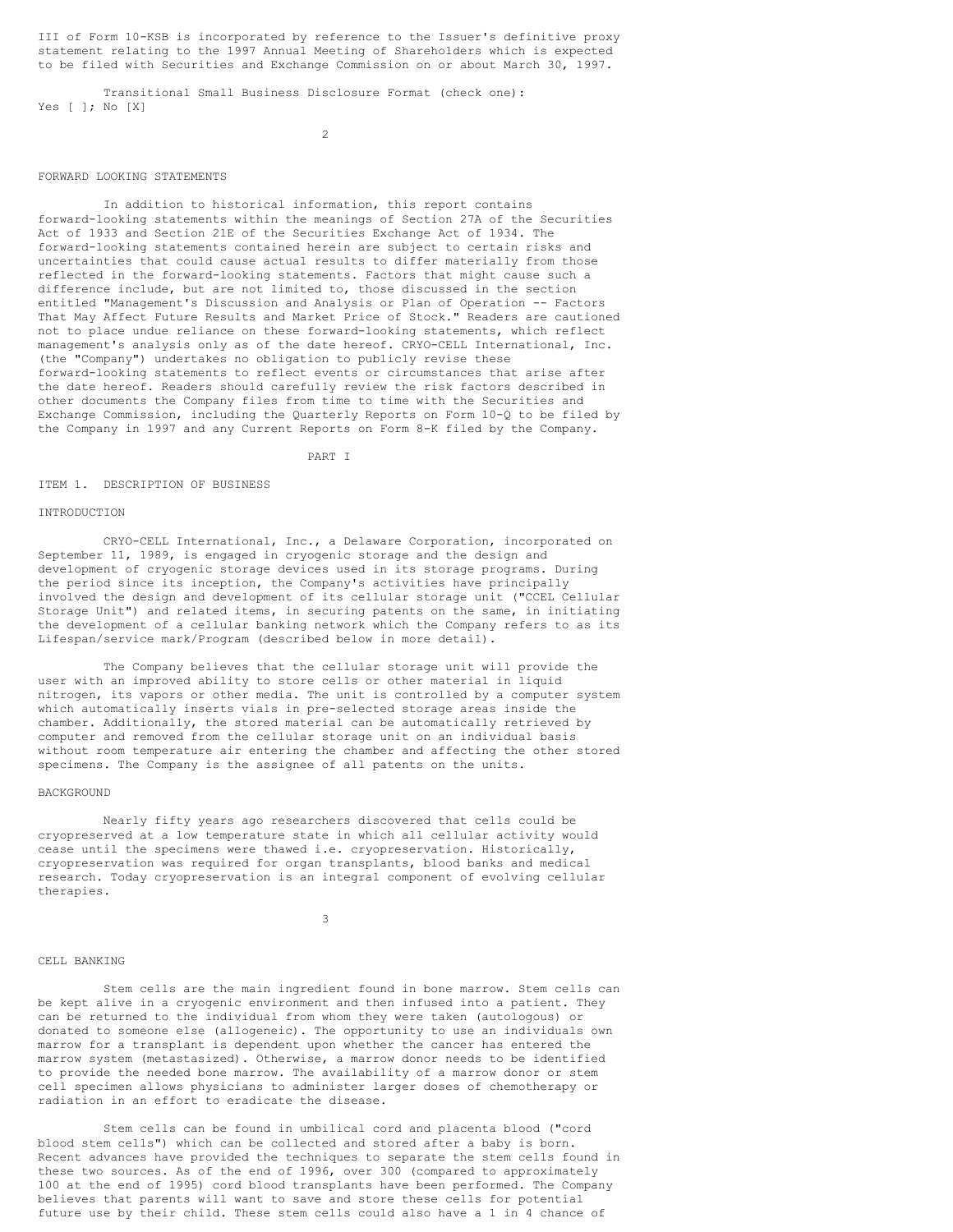# being compatible for use by a sibling.

The Company believes that the market for cord blood stem cells is enhanced by the current focus on reducing prohibitive health care costs. With the increasing costs of bone marrow matches and transplants, individuals now can store their cells as a practice of preventative medicine. The ability to store these cells not only provides advantages to the people storing their own cells, but through donations, cellular storage can supplement the current efforts of the bone marrow registries by increasing the number of donors available and, accordingly, the chances of a successful match if a transplant is ever necessary.

Another significant application for cellular storage is the storage of cancerous tumor tissue taken from a newly diagnosed patient prior to commencing treatment. This tissue could serve several functions in support of the treatment process. First, it may provide a vehicle for the doctor to test the effects of a proposed course of treatment on the diseased tissue prior to administering it to the patient. Secondly, the effects of a course of treatment could be monitored by comparing tumor cells gathered after the treatment to those stored from prior to the commencement of treatment.

Sperm storage is another potential use of the Company's unit. Male cancer patients of child bearing age can store sperm to protect their ability to have children in the event they are rendered impotent due to chemotherapy or radiation treatment. The database of stored specimens is designed to improve the identification process which could provide greater assurance that the correct sperm cells are retrieved.

New medical technology is constantly evolving which may provide new uses for cryopreserved cord blood stem cells.

#### CCEL CELLULAR STORAGE UNITS

Currently available units from other providers of cryopreservation systems are manually operated and can expose the laboratory technician to liquid nitrogen when inserting or retrieving specimens and can expose the remaining stored specimens to ambient temperature. CRYO-CELL has designed and holds patents on a system which the Company believes makes use of the latest in computer and robotics technology. This can eliminate some of the major shortcomings of the current units.

The Company's technology involves patented, multi-faceted cellular storage units. The Company believes its technology provides an improved method for storing human cells, such as cord blood and peripheral stem cells, cancer cells, sperm and other cells in liquid nitrogen and/or liquid nitrogen vapor or other media conducive to short or long-term cellular storage.

4

The unit is currently assembled by an independent manufacturer utilizing the Company's patented design. A production prototype is currently awaiting voluntary approval by Underwriters Laboratories ("U/L") and, accordingly, is not currently operating. The Company's current plans are not to utilize its cellular storage units in hospitals until it receives U/L approval.

There can be no assurance that the Company's cryopreservation technology will accomplish its intended goals and function in an operational setting in the manner as intended.

To harvest the umbilical cord stem cells, the delivering Physician or one of their staff removes the blood from the umbilical cord and the placenta utilizing the Umbilical Cord Blood Collection Kit ("Kit") developed by CRYO-CELL. The Kit contains everything needed to collect specimens, including both instructions for the medical professional and for delivery of the specimens to the Lifespan /service mark/ center. The Kit is being manufactured by an independent organization and provided to the client as part of the collection fee.

#### LIFESPAN/service mark/CENTERS

A key factor of the CRYO-CELL business strategy is its Lifespan /service mark/Cellular Banking Network program. Under the Lifespan/service mark/program, the Company provides the technology, equipment and maintenance to the medical facility without charge. The Lifespan/service mark/participant provides the space and utilities, liquid nitrogen supply, technician, etc. CRYO-CELL will be responsible for the billing activities. Typically, the revenues from a Lifespan/service mark/project will be divided 75% to the Company and 25% to the Lifespan/service mark/participant. This arrangement enables the Lifespan/service mark/facility to expand their cellular storage capabilities, offer new services and create a source of ongoing revenue.

CRYO-CELL established a Lifespan/service mark/Center in 1996 at the Illinois Masonic Medical Center in Chicago which is a World Health Organization ("WHO") Collaborating Center for Prevention of Genetic Disorders. The Company is storing the Lifespan/service mark/Center's specimens in a standard CryoMed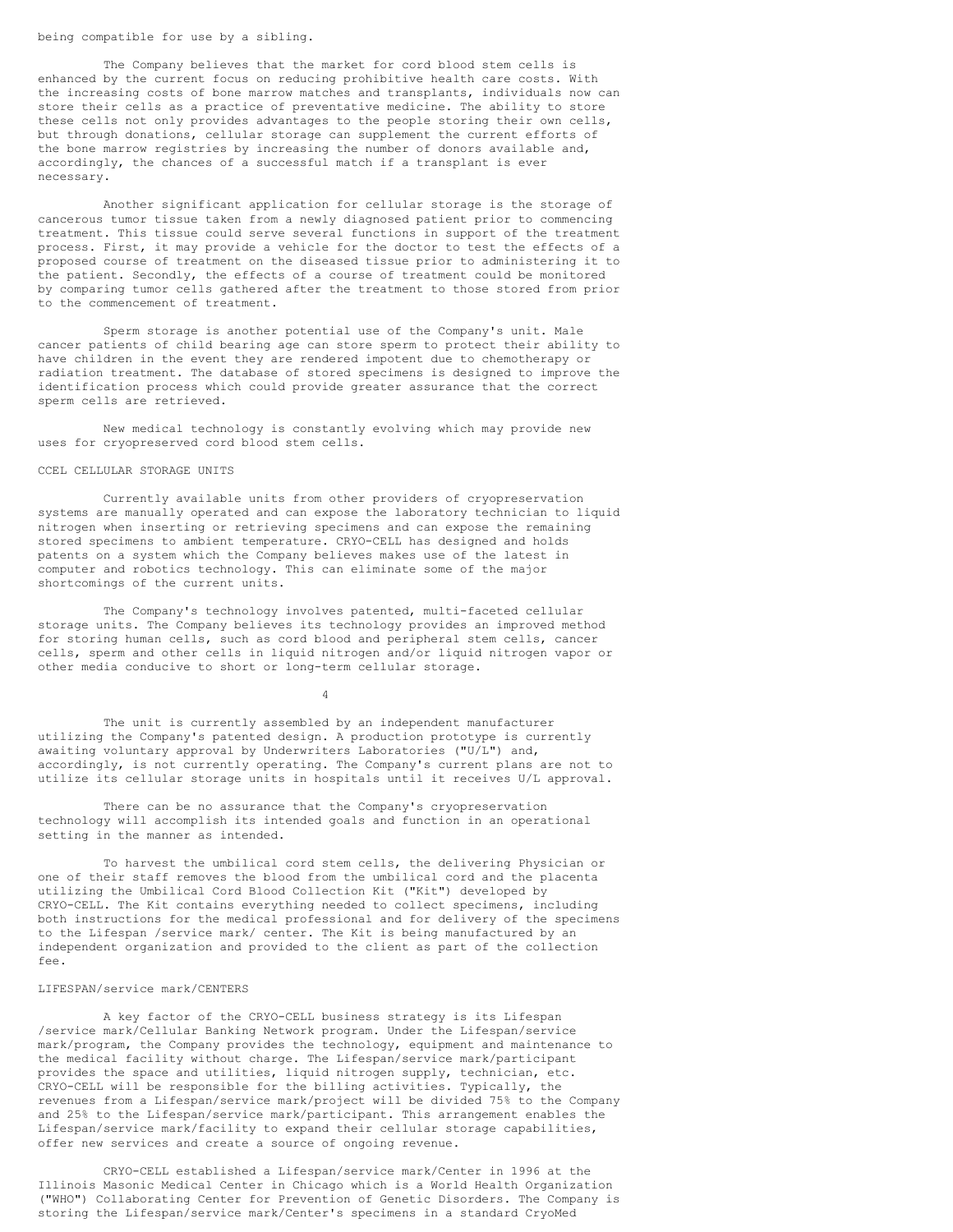In the future, it is the intention of the Company to link the various CRYO-CELL ("CCEL") units throughout the country through a communications network. Through the Lifespan/service mark/Network, locating a specimen will be a simple and efficient procedure, because any computer system on the network would be the gateway to the entire network. This could reduce costs for the patient when compared to the average cost of locating a bone marrow donor.

The Company's strategic plan is to develop an international cellular banking network based on its patented technologies. The Company is focusing on building alliances through its Lifespan/service mark/Program as well as its Revenue Sharing Program with university/medical centers and medical organizations.

There can be no assurances as to the success of the Lifespan/service mark/program or the Company's ability to develop the communication network.

#### MARKETING CELLULAR STORAGE SERVICE

Over 4.4 million babies are born in the United States annually. The Company has targeted the stem cell cryopreservation market as its initial focus.

News media covering stem cell transplants serves to educate expectant parents about the benefits of storing cord blood stem cells for future medical benefits. Because the technology is new and evolving, the over 300 transplants conducted to date have attracted media attention. Furthermore, articles have appeared in popular newspapers and journals prompting expectant parents to call the Company, hospital or university and obtain information regarding storing their child's stem cells. The Company believes

5

that future stem cell transplants and medical updates will attract media attention to this life saving technology. This form of marketing comes at minimal cost to the Company.

CRYO-CELL has established a Medical & Scientific Advisory Board composed of 25 researchers, physicians and scientists from various fields such as oncology, stem cell research, hematology, genetic research, assisted reproduction and other specialties. Many of the Company's Advisory Board members are heads of their departments and are committed to cellular storage as part of new services to improve patient care and save lives. As various Lifespan/service mark/sites are implemented, the Board members have expressed interest in conducting educational seminars for their peers at the Lifespan/service mark/facility and other facilities to promote public awareness.

CRYO-CELL has developed a series of videos demonstrating the CCEL Cellular Storage Unit and showing the Medical & Scientific Advisory Board having their first annual meeting. As the CCEL units are delivered and prior to commencing the cellular storage program, the Company intends to develop a series of specialized videos along with an information kit which will be sent to physicians and care givers in the local area. This will serve to educate individuals as to the services available.

The Company's marketing plan includes a video library which will contain news segments that have specifically revolved around the CCEL unit as well as a more general library of news segments discussing the benefits of storing cord blood. Additionally, CRYO-CELL maintains a database of newspaper articles relating to cellular storage.

The Company markets its cellular banking services by targeting expectant parents through direct information to obstetricians, pediatricians, Lamaze instructors, childbirth educators, certified nurse-midwifes and other related healthcare professionals. In addition, the Company exhibits at conferences, trade shows and other media which focus on the expectant parent market.

#### REVENUE SHARING AGREEMENTS

ARIZONA. As of February 28, 1995, the Company entered into a Revenue Sharing Agreement with two private investors. The revenue interest entitles the investors to a 50% share of the Net Revenues (defined as the revenues after expenses for running the Lifespan/service mark/Program) from all cellular storage activities in Arizona. In exchange, the Company received a total of \$1,800,000 in negotiable demand notes to be paid in 25% annual installments (\$450,000 plus interest at prime rate) annually, commencing April 30, 1996.

In January, 1996, the notes were restructured to provide for an accelerated payment of the \$450,000, originally due April 30, 1996, to January of 1996. This was in exchange for the payment of future amounts to be due and payable out of revenues generated from the Lifespan/service mark/Program. Since the restructuring made the repayment of the \$1,350,000 note based upon future revenue, the Company does not carry the note as a receivable and has not recorded this portion of the income.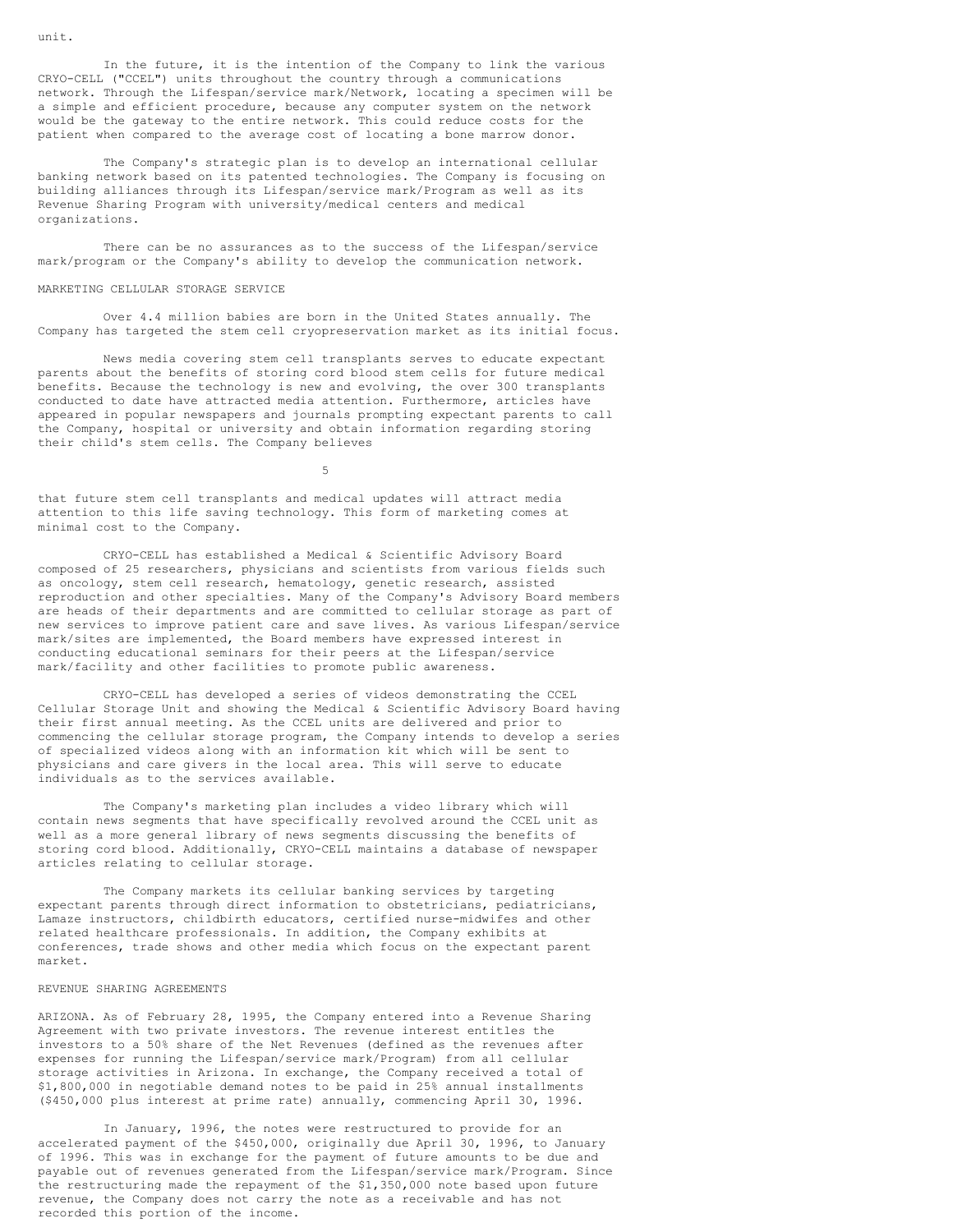ILLINOIS. In 1996, the Company signed a series of agreements with a group of investors entitling them to a 50% share in CRYO-CELL's portion of net revenues generated by the Cellular Storage Unit located in the Illinois Masonic Medical Center.

Bio-Stor. On April 12, 1996, the Company signed a Revenue Sharing Agreement with Bio-Stor International, Inc. ("Bio-Stor"), of Red Bank, New Jersey. Under the terms of the agreement, Bio-Stor is to pay CRYO-CELL \$1,000,000 for revenue sharing on 30,000 cellular storage half-spaces on an ongoing basis "To date" \$900,000 has been received. The agreement also provides Bio-Stor an option to increase their permanent agreement to cover 150,000 cellular storage half-spaces for an additional \$4,000,000. Bio-Stor was formed for the purpose of being involved in multi-faceted cellular storage. The agreement has been extended until October 12, 1997, to permit Bio-Stor to seek an underwriting for an initial public offering in order to exercise their option. The extended agreement now covers 33,000 half-spaces per unit

6

#### or 165,000 half-spaces in total.

ORNDA HEALTHCARE CORPORATION. On November 30, 1996, the Company signed dual joint venture agreements with OrNda HealthCorp, a Nashville based chain of 50 hospitals. Under the terms of the Lifespan/service mark/segment of the agreement, CRYO-CELL will provide OrNda, the use of two CRYO-CELL patented Cellular Storage Units, each with an approximate 35,000 storage capacity. In addition to OrNda receiving 25% of the \$50 per specimen annual cellular storage fees, CRYO-CELL will provide "pro-bono" spaces within units for important research in cryopreservation of stem cells for the future medical benefit of OrNda's patients. In addition to the Lifespan/service mark/agreement, two "one-third" Revenue Sharing Agreements were purchased in which OrNda agreed to pay CRYO-CELL \$666,666.

Subsequent to the Company's fiscal year end at November 30, 1996, OrNda completed its payment of \$666,666 to the Company.

GAMIDA-MEDEQUIP. On November 27, 1996, the Company announced that an agreement had been signed with Gamida-MedEquip, Ltd. for exclusive rights to operate a Lifespan/service mark/cellular storage facility in Israel. The terms of the agreement provide for Gamida to retain the first 10% of all gross revenues to be applied toward the cost of operations. Thereafter, CRYO-CELL will receive:

> 50% on the first US \$1,000,000 gross revenues 45% on \$1,000,001 to \$1,500,000 gross revenues 40% on \$1,500,001 to \$2,000,000 gross revenues 35% on \$2,000,001 to \$2,500,000 gross revenues 30% on all revenues over \$2,500,000 gross revenues

These percentages are on annual gross revenues and will be recomputed according to the above revenue figures annually.

In addition, according to the terms of the agreement, CRYO-CELL will receive 50% of all licensing or Revenue Sharing Agreement fees generated by Gamida-MedEquip in Israel. CRYO-CELL will also receive a total of US \$500,000 for the Lifespan/service mark/agreement and unit lease.

Gamida will be responsible, at their expense, for all Lifespan/service mark/ Center operations, marketing activities in Israel as well as training their technicians in the United States. CRYO-CELL will also receive a portion of the revenues from the allogeneic cell bank which will be initiated by Gamida-MedEquip in Israel.

Gamida is currently involved in the distribution of products and/or services in Israel for such leading companies as Baxter Healthcare, Pacesetters (St. Jude), Polystan, Gish Biomedical, Sequus USA, JMS Japan and Elekta Germany.

SACHEM CORPORATE FINANCE, LTD. On February 18, 1997, subsequent to the end of the Company's most recent fiscal year end, the Company announced that it had sold two Single Unit Revenue Sharing Agreements for \$2,000,000 to an associate firm of Sachem Corporate Finance, Ltd.

The agreement covers revenue sharing in two units to be located in CRYO-CELL Lifespan/service mark/sites in the United States. A \$400,000 non-refundable deposit was paid to CRYO-CELL in the form of 100,000 shares of a NASDAQ small cap stock at a market value slightly in excess of \$400,000 at the time of the transaction. The \$1.6 million cash balance is due in full by May 31, 1997. Upon receipt of the entire

7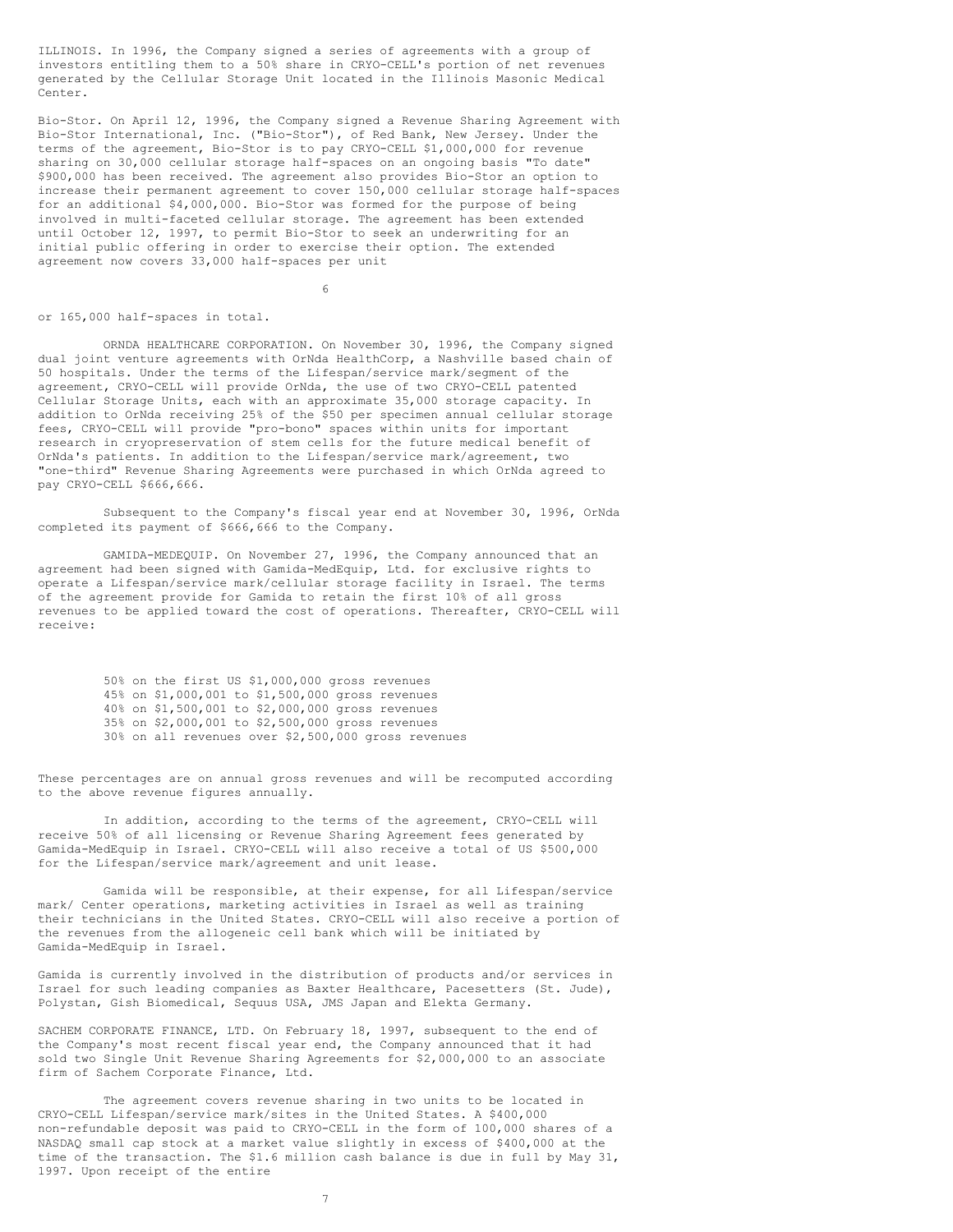\$2,000,000 on a timely basis, CRYO-CELL has granted Sachem the right to purchase an additional three Single Unit Partnerships for \$3,000,000. These must be outside the U.S. and could include Australia, where CRYO-CELL has recently received a patent for its cellular storage technology.

After the full \$2,000,000 payment has been made, Sachem, which is headquartered in London, England, will be granted a 10% management equity position in CRYO-CELL's planned European operation. While Sachem will be active in European expansion, William C. Hardy, President and Chief Operating Officer of CRYO-CELL, will assist in the development of the overseas management team. Mr. Hardy has extensive contacts overseas, having served as Chief Executive Officer of the North American division of Arjo, Inc., a Scandinavian company.

The Company can give no assurances as to the time it will take to develop an international cell banking network or if such a network will prove profitable.

#### PATENTS

The Company has been granted patents with respect to its cellular storage unit. In addition the Company has filed several additional United States and foreign patents. There can be no assurances, however, that the pending patent applications will be issued as patents or, if issued, that the patents will provide the Company with significant protection against competitors. The Company has made application for the Lifespan/service mark/service mark.

#### COMPETITION

The Company is aware of several competitors in the marketplace. Each of these companies charges a considerably higher price for its service than CRYO-CELL. The Company believes it will be able to successfully compete due to its patented computer controlled cellular storage unit which will provide a much greater secure storage capacity than is available with existing equipment. There can be no assurance, however, that any patented technology will afford the Company commercially significant advantage over existing or potential competitors. Moreover, there can be no assurance that alternative methods for cryopreservation will not be developed by someone with far greater resources that would compete with the Company's cryogenic unit.

#### RESEARCH AND DEVELOPMENT

The Company has expended \$111,499 during 1996 and \$129,939 during 1995, on research and development which was spent on the development and refinement of the production version of the cellular storage unit. The Company does not anticipate that any of these costs will be borne by customers.

#### GOVERNMENT REGULATION

Since inception of the development of the unit, it has been the opinion of management and legal counsel that the CCEL Cellular Storage Unit is a class I device and falls under the Food and Drug Administration's (FDA) regulations at 21 C.F.R. ss. 862.2050 ("general purpose laboratory equipment labeled and promoted for a specific medical use"). Devices regulated under 21 C.F.R. ss. 862.2050 are specifically exempt from the 510(k) notification requirements. There is no assurance that in the future the FDA would not classify the unit as a class II device requiring the Company to file for an equivalency in order to be able to continue commercial use of the unit.

If the Company is required to file for equivalency to existing equipment, the notification under section 510(k) of the Federal Drug Act will include statements that the cellular storage units for cryopreservation are substantially equivalent to cryopreservation units on the market prior to the enactment of the Medical Device Amendments of 1976. Total review time, according to statistics

8

published in MDDI Reports (Medical Devices, Diagnostics & Instrumentation) by F-D-C- Reports Inc., for all 510(k)s approved by the FDA as of October 19, 1995, was 135 days, on average, with 1/2 being completed in 91 days or less. If the cryopreservation unit is so accepted as substantially equivalent by the FDA, marketing can continue. There is no assurance that the FDA will allow an equivalency.

In the event that the cryogenic unit is not accepted as substantially equivalent by the FDA it would require the Company to develop significant test data proving the reliability of the unit which would take a significant amount of time. Also, there can be no assurance that the Company will be granted the right to produce the unit for distribution in the U.S. or that if it is granted the right, it will be accomplished in a time frame that will not negatively impact the potential future revenue of the Company.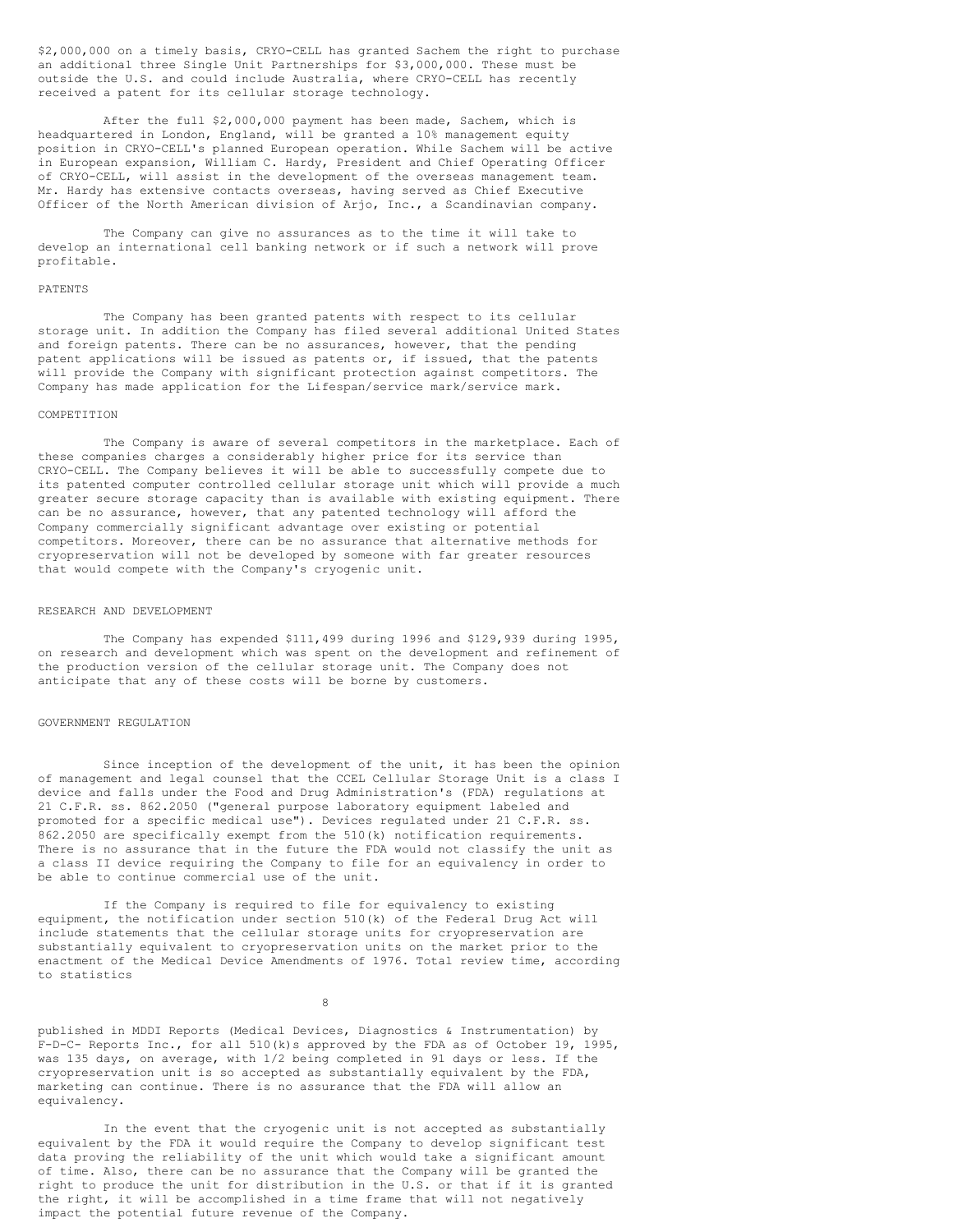#### EMPLOYEES

At present there are 9 employees on the staff of the Company. Daniel D. Richard serves as the Chairman of the Board and Chief Executive Officer. William C. Hardy serves as President and Chief Operating Officer. Additional employees and staff will be hired on an "as needed" basis. The Company believes its relationship with its employees to be excellent and therefore does not contemplate any labor disputes.

#### NET/TECH INTERNATIONAL, INC.

CRYO-CELL owns 2,037,929 shares of Net/Tech International, Inc. common stock (Net/Tech NASD Bulletin Board symbol...NTTI) which represents 36% of the outstanding shares (5,697,212 shares total) of this company. Net/Tech has received a patent for a Hygiene Guard hand washing system. This system will monitor whether employees have washed their hands after using the restroom facilities prior to returning to their workplace. In addition, the officers and directors of the Company own 431,167 shares of Net/Tech stock (7.6%). Net/Tech activities to date have been limited to purchasing the technology and acquiring hand made prototypes and applying for patent protection. Net/Tech as a company faces all the risk of a new business venture. Net/Tech believes its products will be useful in addressing disposal problems in the medical and food industries. Several Directors of the Company are currently members of the Board of Directors of Net/Tech, and therefore, the Company takes an active role in the major decisions of Net/Tech.

#### ITEM 2. DESCRIPTION OF PROPERTY

The Company is renting office space on a short term lease through mid 1997 in Safety Harbor, Florida. Subsequent to the balance sheet date, the Company entered into a long term lease on a new, free-standing headquarters building containing 7,500 square feet. The facility will contain executive offices, conference and training center, testing and typing laboratory, cellular storage facilities and supporting areas and is expected to be occupied in the summer of 1997.

#### ITEM 3. LEGAL PROCEEDINGS

The Company has never been named as a defendant in any lawsuit.

In July of 1996, the Company filed suit in the Superior Court of the State of California, in San Francisco, naming Cord Blood Registry, Inc., Jesse Kramer, David T. Harris, The Board of Regents University of Arizona and other defendants. The multi-count lawsuit, seeking millions of dollars in damages, alleges among other things: breach of contract, fraud and deceit, misrepresentation, unfair competition, and trade libel. In addition, the Company seeks damages, including punitive damages, resulting from the alleged misappropriation of funds belonging to CRYO-CELL in connection with

9

## cellular storage by its customers.

The Company believes the suit has merit and the allegations can be proven. It has been established that the defendants have contractually indemnified each other. Their contract stipulates an insurance program which covers "the defendants' wrongful use of CRYO-CELL's material and interference of a legitimate business arrangement between CRYO-CELL and the University of Arizona". Litigation is proceeding.

#### ITEM 4. SUBMISSION OF MATTERS TO A VOTE OF SECURITY HOLDERS

None

10

#### PART II

## ITEM 5. MARKET FOR THE REGISTRANT'S COMMON EQUITY AND RELATED STOCKHOLDER MATTERS

The Company's common stock has been trading on the Over-The-Counter market since January 10, 1991, the date of the Company's initial public offering. The following table shows, for the calendar periods indicated, the high and low closing bid quotations for the Company's common stock as reported by the Dow Jones Retrieval Service. The quotations represent inter-dealer prices without retail mark-up, mark-down or commission and may not represent actual transactions.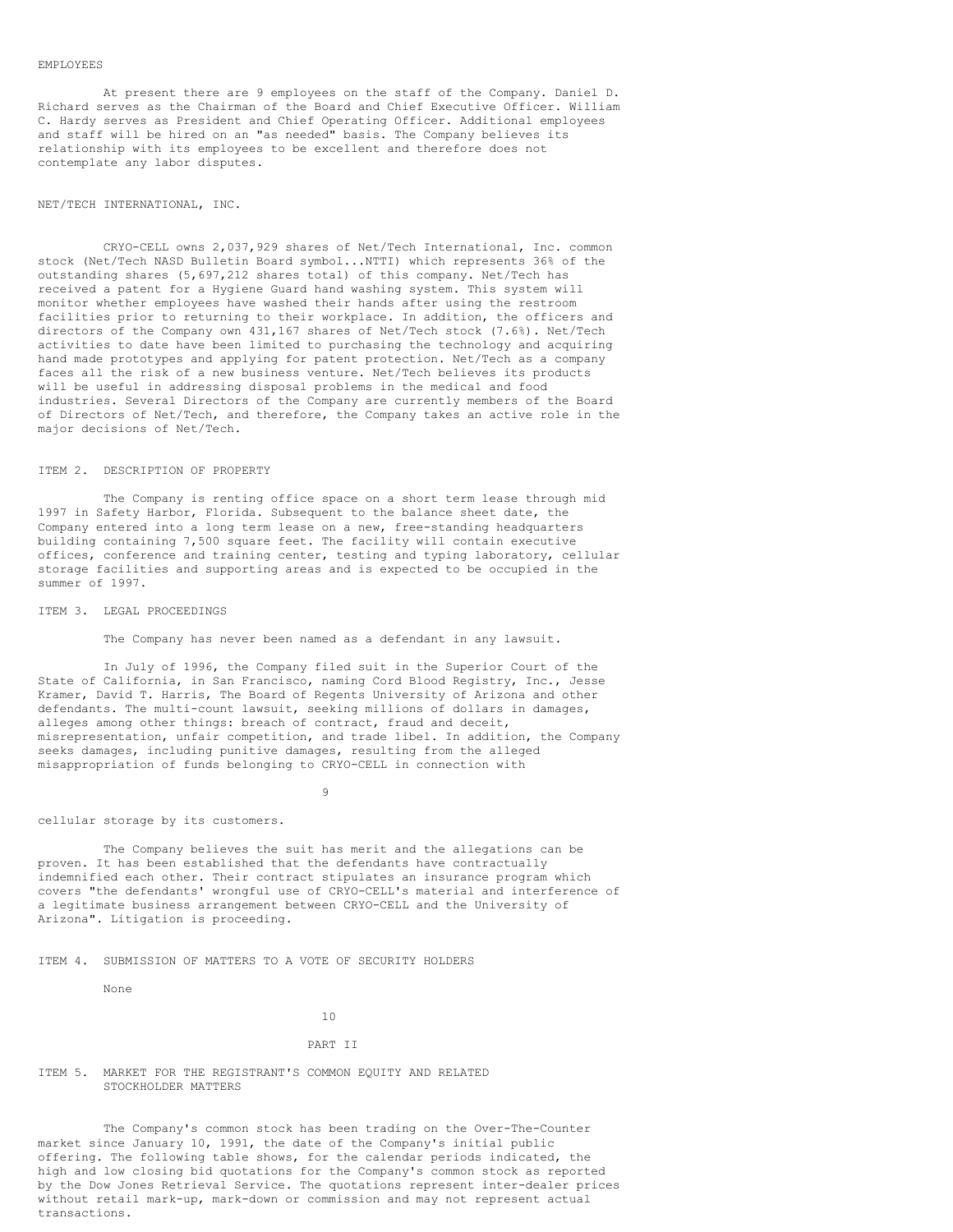|                   | HIGH            | LOW             |
|-------------------|-----------------|-----------------|
|                   |                 |                 |
|                   |                 |                 |
| 1995              |                 |                 |
|                   |                 |                 |
| February 28, 1995 | 5               | $1 \frac{3}{4}$ |
| May 31, 1995      | 67/8            | $3 \frac{1}{8}$ |
| August 31, 1995   | $5 \frac{3}{8}$ | $2 \frac{3}{4}$ |
| November 30, 1995 | $3 \frac{3}{4}$ | $1 \frac{3}{8}$ |
|                   |                 |                 |
| 1996              |                 |                 |
|                   |                 |                 |
| February 29, 1996 | $3 \frac{1}{2}$ | $3 \frac{1}{8}$ |
| May 31, 1996      | $5 \frac{1}{2}$ | $4 \frac{3}{8}$ |
| August 31, 1996   | $6 \frac{1}{4}$ | $5 \frac{3}{4}$ |
| November 30, 1996 | $4 \frac{1}{8}$ | 315/16          |

In January of 1997, the Company's stock began trading on the NASDAQ Small Cap market.

The Company has not declared any cash dividends on its common stock and does not expect to do so in the near future.

As of January 31, 1997, the Registrant had 386 shareholders of record, and management believes there are approximately 750 additional beneficial holders.

ITEM 6. MANAGEMENT'S DISCUSSION AND ANALYSIS OR PLAN OF OPERATION

The following discussion and analysis of the financial condition and results of operations of the Company for the two years ended November 30, 1996, should be read in conjunction with the financial statements and related notes as well as other information contained in this Annual Report on Form 10-KSB.

GENERAL

The Company is engaged in cellular storage and the design of cryogenic storage devices used in its storage programs. The Company has been financed primarily through both the private and public equity markets.

The revenue recognized to date has been almost exclusively from the sale of Revenue Sharing Agreements which has become part of the Company's planned principal operations. The Company's shift to a greater reliance on sale of Revenue Sharing Agreements is responsible for its emergence from a development stage enterprise.

11

RESULTS OF OPERATIONS

SALES. For the year ended November 30, 1996, the Company had revenues of \$2,669,616 compared to \$500,000 in the prior fiscal year. The increase reflects the sale of a greater number of Revenue Sharing Agreements than in the prior period. Storage revenues in 1996 were minimal.

COST OF SALES. In the fiscal year ended November 30, 1996, cost of sales were \$292,708 while there was no cost of sales recorded in the prior year. This increase represents the assignment of a proportionate share of the value of equipment associated with the Revenue Sharing Agreements to cost of sales.

SELLING, GENERAL AND ADMINISTRATIVE EXPENSES. Selling, general and administrative expenses during the twelve months ended November 30, 1996, were \$1,398,630 as compared to \$710,025 in 1995. The increase reflects the expense of market development, lab operations support and client services associated with the Lifespan/service mark/Centers and Revenue Sharing Agreements, the expense of voluntary regulatory approval for the Company's cellular storage unit, continued product development, and the establishment of an expanded management team to handle the anticipated growth.

LOAN SETTLEMENT EXPENSE. Loan settlement expense during the twelve months ended November 30, 1996, was \$95,251 as compared to \$240,428 in 1995. These two figures represent final adjustments associated with the conversion of a loan to Net/Tech International, Inc. into Net/Tech common stock.

RESEARCH AND DEVELOPMENT EXPENSES. Research and Development expenses during the twelve months ended November 30, 1996, were \$111,499 as compared to \$129,939 in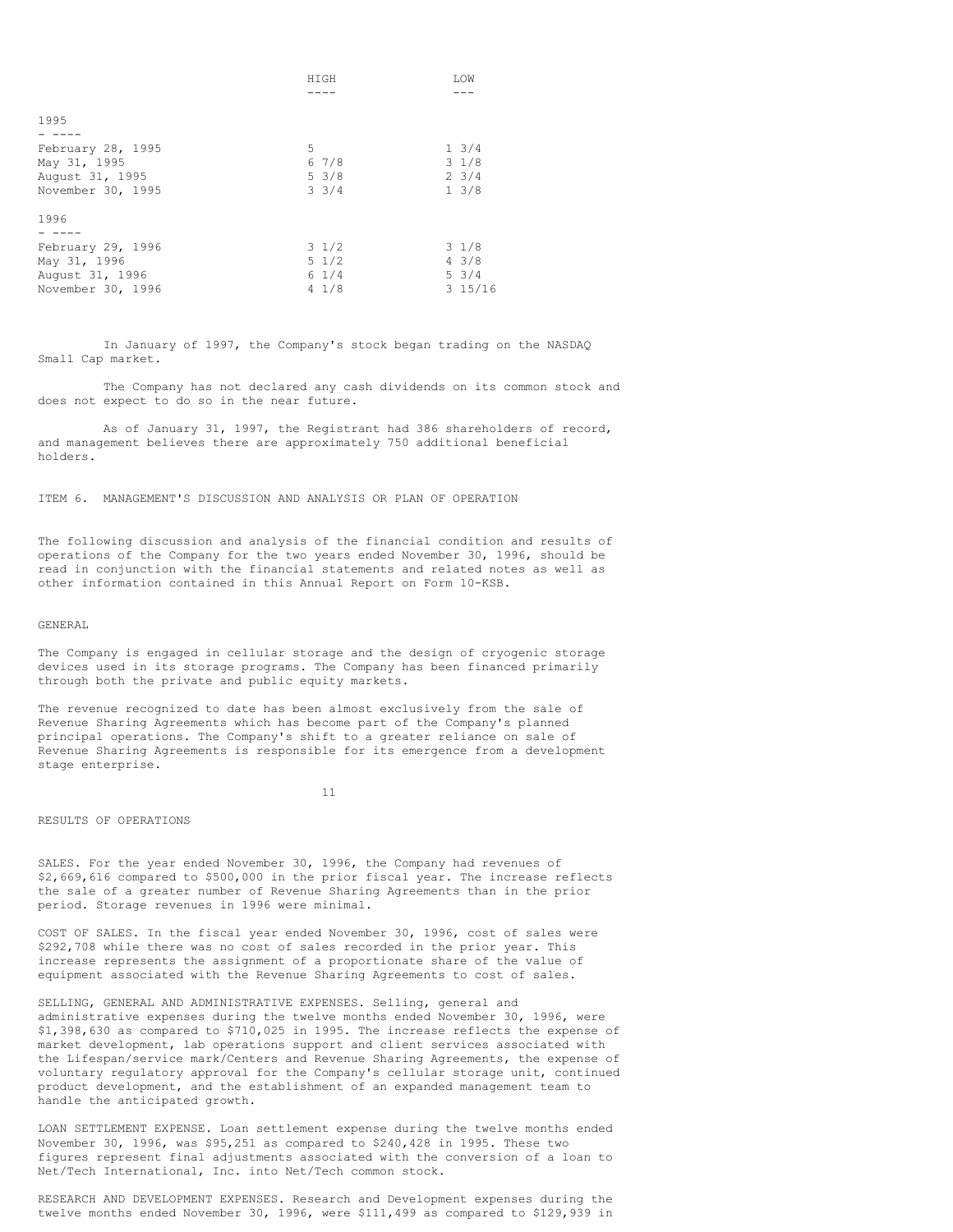1995. The reduction of \$18,440 reflects lower spending since the Company's second generation cellular storage unit is into production.

OTHER. During the twelve months ended November 30, 1996, the Company realized a gain of \$150,000 on the sale of common stock of Net/Tech International, Inc. There was no similar gain in 1995. During fiscal 1996 the Company wrote off \$146,506 for patents no longer considered necessary by the Company. There was not a similar write-off in 1995. During fiscal 1996, the Company recognized the equity in the loss of its unconsolidated affiliate (Net/Tech International, Inc.) of \$79,629 as compared to zero in the 1995. The Company recognized a provision for income taxes of \$38,064 in 1996 as compared to zero in 1995. The Company utilized approximately \$774,000 of tax loss-carryforward in 1996.

MATERIAL FOURTH QUARTER ADJUSTMENTS. The results for the fourth quarter ending November 30, 1996, include the following adjustments: (1) the assignment of a proportionate share of cellular storage unit cost to the related Revenue Sharing Agreement revenue (cost of sales expense of \$292,708), (2) the abandonment of patents no longer considered necessary (added \$146,506 to Other Expense), and (3) the reversal of \$200,000 of revenue recognized in the prior quarter since it is dependent on a contingent event. Taken together, these fourth quarter adjustments had a significant adverse effect on fourth quarter earnings.

# LIQUIDITY AND CAPITAL RESOURCES

At November 30, 1996, the Company had cash and cash equivalents of \$1,079,531 as compared to \$11,536 at the end of fiscal 1995. The significant improvement in the Company's liquidity primarily reflects increased profits from the sale of Revenue Sharing Agreements during fiscal 1996.

As noted earlier, the Company has been financed from inception primarily through both the private and public equity markets. In this way the Company has laid the foundation for further growth while at the same time it ended fiscal 1996 with no long term debt.

Subsequent to the balance sheet date, the Company entered into a seven year lease on a new, free-standing headquarters building containing 7,500 square feet. The facility will contain executive offices,

12

conference and training center, testing and typing laboratory, cellular storage facilities and supporting areas. Construction is expected to be completed in the summer of 1997. Annual lease commitments for the facility beginning in mid-fiscal 1997 are expected to be approximately \$120,000 per year. Capital expenditures related to the facility are anticipated to be approximately one-million dollars over the next several years.

The Company has six cellular storage units which have been funded thus far (original value \$900,000). In addition, the Company has twenty-eight units of blood separation equipment (original value \$1,000,000). Future capital expenditures are dependent on the rate at which the Company opens additional storage centers.

The Company anticipates that cash reserves plus cash flows from operations in fiscal 1997 will be sufficient to fund its growth and that cash flows from operations will depend primarily on the sale of additional revenue sharing agreements.

FACTORS THAT MAY AFFECT FUTURE RESULTS AND MARKET PRICE OF STOCK

The Company operates in a rapidly changing environment that involves numerous risks, some of which are beyond the Company's control. The following discussion highlights some of the risks the Company faces.

MARKET ACCEPTANCE FOR CRYOPRESERVED STEM CELLS. The cryopreserved stem cell market is a relatively new market and while the Company believes it will gain increasing popularity, there can be no assurance that the growth of this market will meet the Company's expectations.

ACCEPTANCE OF THE COMPANY'S CELLULAR STORAGE TECHNOLOGY. Although the Company believes that its patented cellular storage technology will be accepted, there can be no assurance that the Company's cryopreservation technology will function in an operational setting in the manner as intended or develop a profit center for the Company.

ABILITY TO SELL ADDITIONAL REVENUE SHARING AGREEMENTS. The Company's selling of Revenue Sharing Agreements has assisted it in ending this last fiscal year with no long term debt. The Company envisages an increasingly lesser reliance on these Agreements as storage revenue increases. However, Revenue Sharing Agreements will continue to play a key role in the Company's cash flow from operations for the foreseeable future. There can be no assurance that the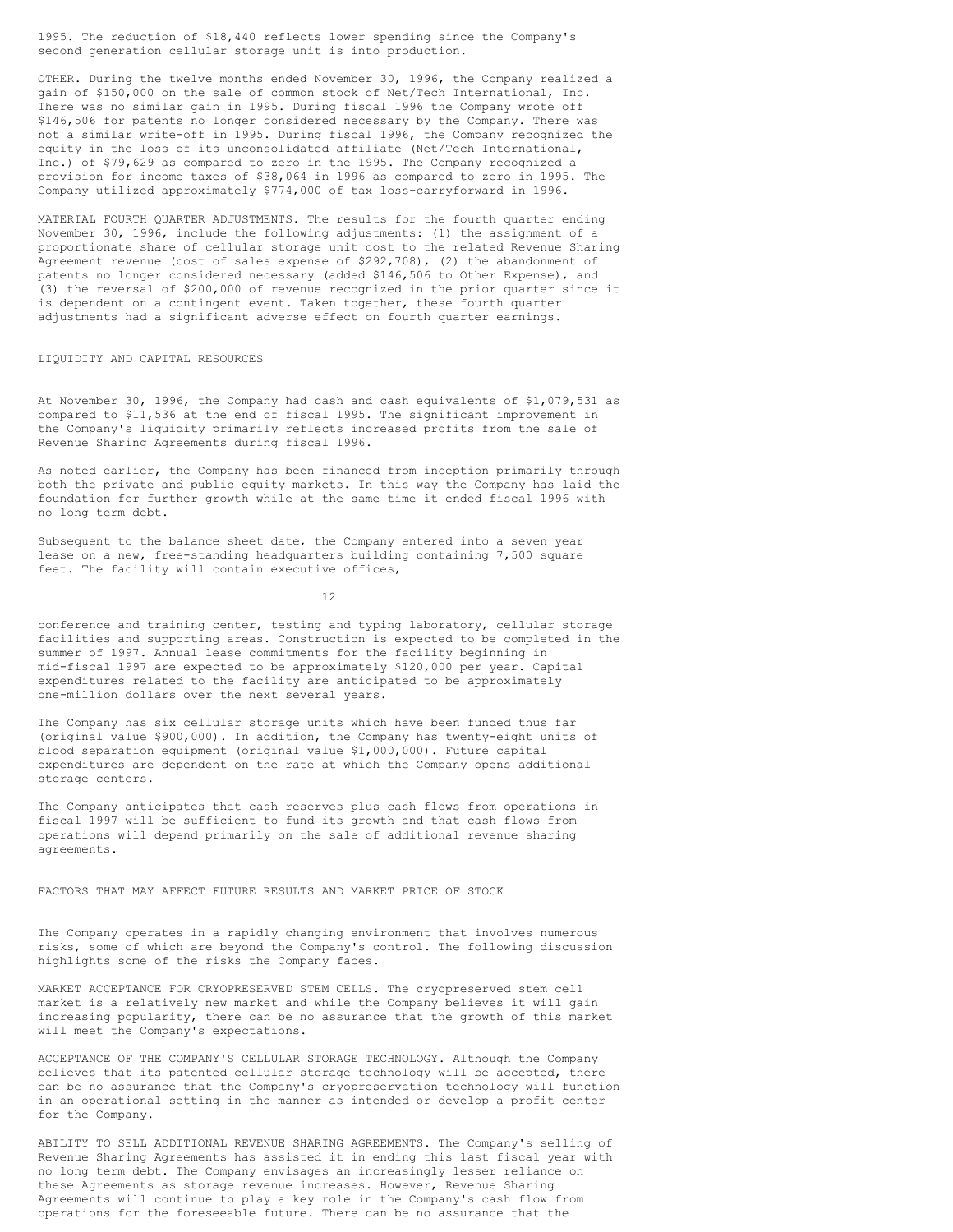Company will be successful in continuing to market these Agreements.

POSSIBLE NEED FOR ADDITIONAL CAPITAL. The Company believes it will generate sufficient revenues to fund its operations. However, should the Company's sources of revenue, primarily the Revenue Sharing Agreements, not materialize as management anticipates, the Company may seek additional capital from public or private sources. There can be no assurance that such capital will be available or, if available, that the terms of its availability will not be adverse to the existing shareholders of the business.

COMPETITIVE ENVIRONMENT. In the Company's opinion, the potential life saving need for cryopreserved stem cells is likely to attract additional competitors in the market. The Company believes its storage technology edge will enable it to offer a more price-competitive service than its competitors. However, there can be no assurance that competitors with more financial and technical resources will not adversely affect the Company's business.

UNEVEN PATTERN OF QUARTERLY OPERATING RESULTS. The Company's revenue in general, and in particular its Revenue Sharing Agreement revenues, are difficult to forecast and can vary from quarter to quarter due to various factors, including (1) the relatively long sales cycles for these Agreements, and (2) the size and

13

timing of individual Agreement transactions. Accordingly, the Company's quarterly results are difficult to predict and delays can cause quarterly revenues and net income to fall significantly short of anticipated levels.

MANAGEMENT OF GROWTH. The Company anticipates rapid growth in capitalizing on the opportunity in cryopreserved stem cells. The Company's future operating results will depend on management's ability to manage growth, continuously hire and retain qualified employees, forecast revenues and control expenses. An unexpected decline in the growth rate of revenues without a corresponding and timely slowdown in expense growth could have a material adverse effect on the Company's business, results of operations or financial condition.

HIRING AND RETENTION OF EMPLOYEES. The Company's continued growth and success depends to a significant extent on the continued service of senior management and other key employees and the hiring of new qualified employees. There can be no assurances that the Company will be successful in continuously recruiting new personnel and in retaining existing personnel. The loss of one or more key employees or the Company's inability to attract additional qualified employees or retain other employees could have a material adverse effect on the Company's business, results of operations or financial condition. In addition, the Company may experience increased compensation costs in order to compete for skilled employees.

ENFORCEMENT OF THE COMPANY'S INTELLECTUAL PROPERTY RIGHTS. The Company relies on a combination of the protections provided under applicable patent, copyright, trademark and trade secret laws. It also relies on confidentiality procedures and licensing arrangements to establish and protect its rights in its products and services. Despite the Company's efforts to protect these rights, it may be possible for unauthorized third parties to copy certain portions of the Company's products or to reverse engineer or obtain and use technology or other information that the Company regards as proprietary. In addition, the laws of certain countries do not protect the Company's proprietary rights to the same extent as do the laws of the United States. Accordingly there can be no assurance that the Company will be able to protect its proprietary technology against unauthorized third party copying or use, which could adversely affect the Company's competitive position.

INTERNATIONAL SALES. Although international sales have not been a factor to date, the Company believes this market to offer attractive potential. Such growth in international business will be subject to the risks attendant thereto, including the general economic conditions in each country, the overlap of different tax structures, the difficulty in managing an organization spread over various countries, changes in regulatory requirements, compliance with a variety of foreign laws and regulations and longer payment cycles in certain countries.

14

## ITEM 7. FINANCIAL STATEMENTS

The financial statements and supplementary data listed in the accompanying Index to Financial Statements are attached as part of this report.

CRYO-CELL INTERNATIONAL, INC.

LIST OF FINANCIAL STATEMENTS

The following consolidated financial statements of CRYO-CELL International, Inc. are included in Item 7:

Report of Independent Public Accountants 16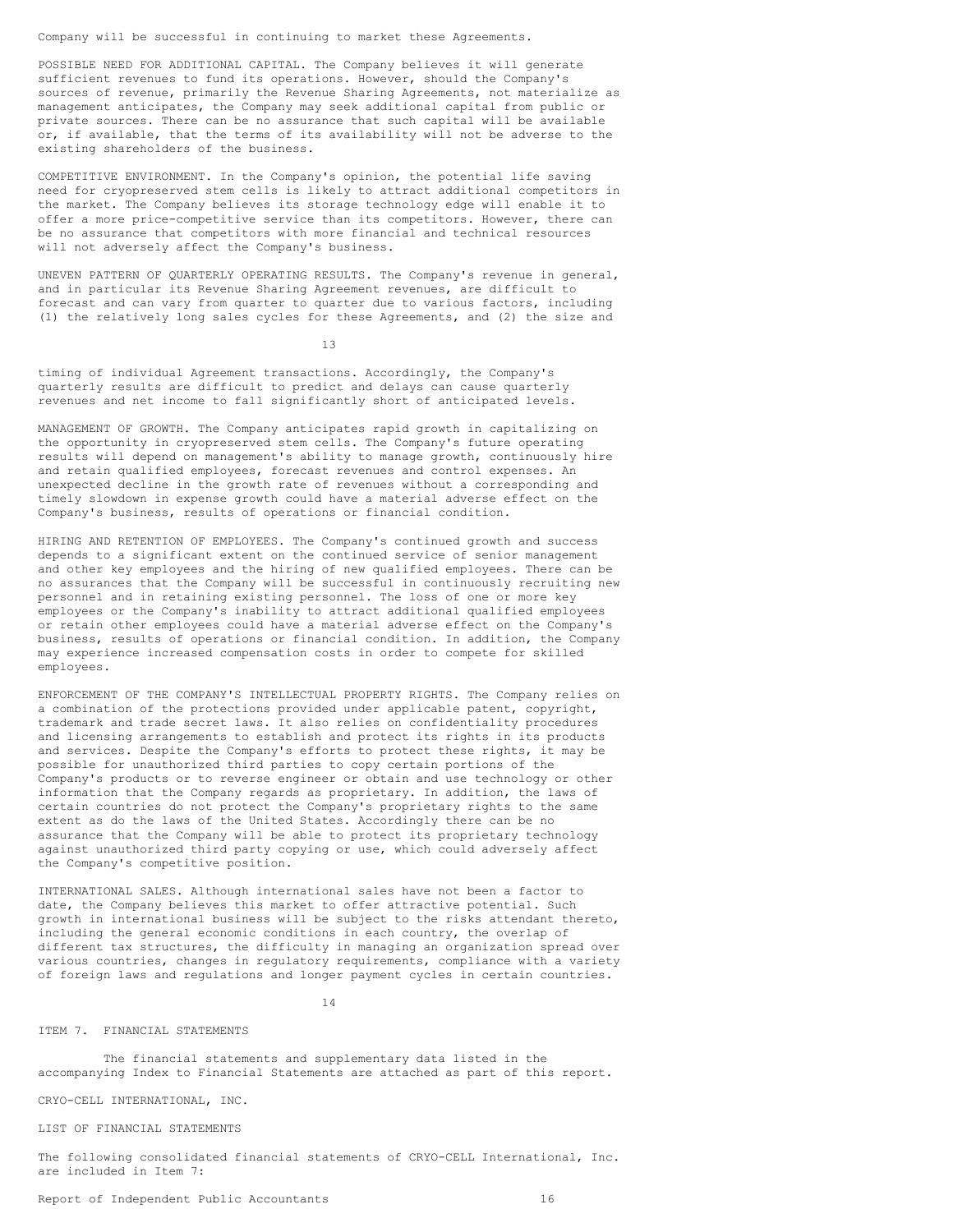| Consolidated Balance Sheets                     | $F - 1$ |
|-------------------------------------------------|---------|
| Consolidated Statements of Profit and Loss      | $F - 3$ |
| Consolidated Statements of Cash Flows           | $F - 4$ |
| Consolidated Statements of Shareholders' Equity | $F - 6$ |
| Consolidated Notes to Financial Statements      | $F - R$ |

All other schedules for which provision is made in the applicable accounting regulation of the Securities and Exchange Commission are not required under the related instructions or are inapplicable, and therefore have been omitted.

15

# [LETTERHEAD]

# REPORT OF INDEPENDENT PUBLIC ACCOUNTANTS

To the Board of Directors of CRYO-CELL International, Inc.

We have audited the accompanying consolidated balance sheets of CRYO-CELL International, Inc. and subsidiaries as of November 30, 1996 and 1995, and the related consolidated statements of income (loss), shareholder's equity and cash flows for the years then ended. These financial statements are the responsibility of the Company's management. Our responsibility is to express an opinion on these financial statements based on our audits.

We conducted our audits in accordance with generally accepted auditing standards. Those standards require that we plan and perform the audit to obtain reasonable assurance about whether the financial statements are free of material misstatement. An audit includes examining, on a test basis, evidence supporting the amounts and disclosures in the financial statements. An audit also includes assessing the accounting principles used and significant estimates made by management, as well as evaluating the overall financial statement presentation. We believe that our audits provide a reasonable basis for our opinion.

In our opinion, the financial statements referred to above present fairly, in all material respects, the consolidated financial position of CRYO-CELL International, Inc. and subsidiaries as of November 30, 1996 and 1995, and the consolidated results of their operations and their cash flows for the years then ended in conformity with generally accepted accounting principles.

MIRSKY, FURST & ASSOCIATES, P.A.

Fort Lee, New Jersey February 3, 1997

16

CRYO-CELL INTERNATIONAL, INC. AND SUBSIDIARIES CONSOLIDATED BALANCE SHEETS

LIABILITIES AND STOCKHOLDERS' EQUITY

#### $<$ TABLE> <CAPTION>

ASSETS ------

|                                                                    | NOVEMBER 30<br>1996 | NOVEMBER 30<br>1995 |
|--------------------------------------------------------------------|---------------------|---------------------|
|                                                                    |                     |                     |
| $<$ S $>$                                                          | <<                  | <<                  |
| CURRENT ASSETS                                                     |                     |                     |
| Cash and cash equivalents                                          | \$1,079,531         | 11,536<br>S         |
| Accounts receivable (net of reserve of \$2500 in 1996)             | 673.533             |                     |
| Convertible notes receivable (net of reserve of \$394,324 in 1995) |                     | 76,951              |
| Notes receivable (net of reserve of \$5,000 in 1995)               |                     | 450,000             |
| Inventory                                                          | 13,628              |                     |
| Prepaid expenses                                                   | 22,839              |                     |
|                                                                    |                     |                     |
| Total Current Assets                                               | 1,789,531           | 538,487             |
|                                                                    |                     |                     |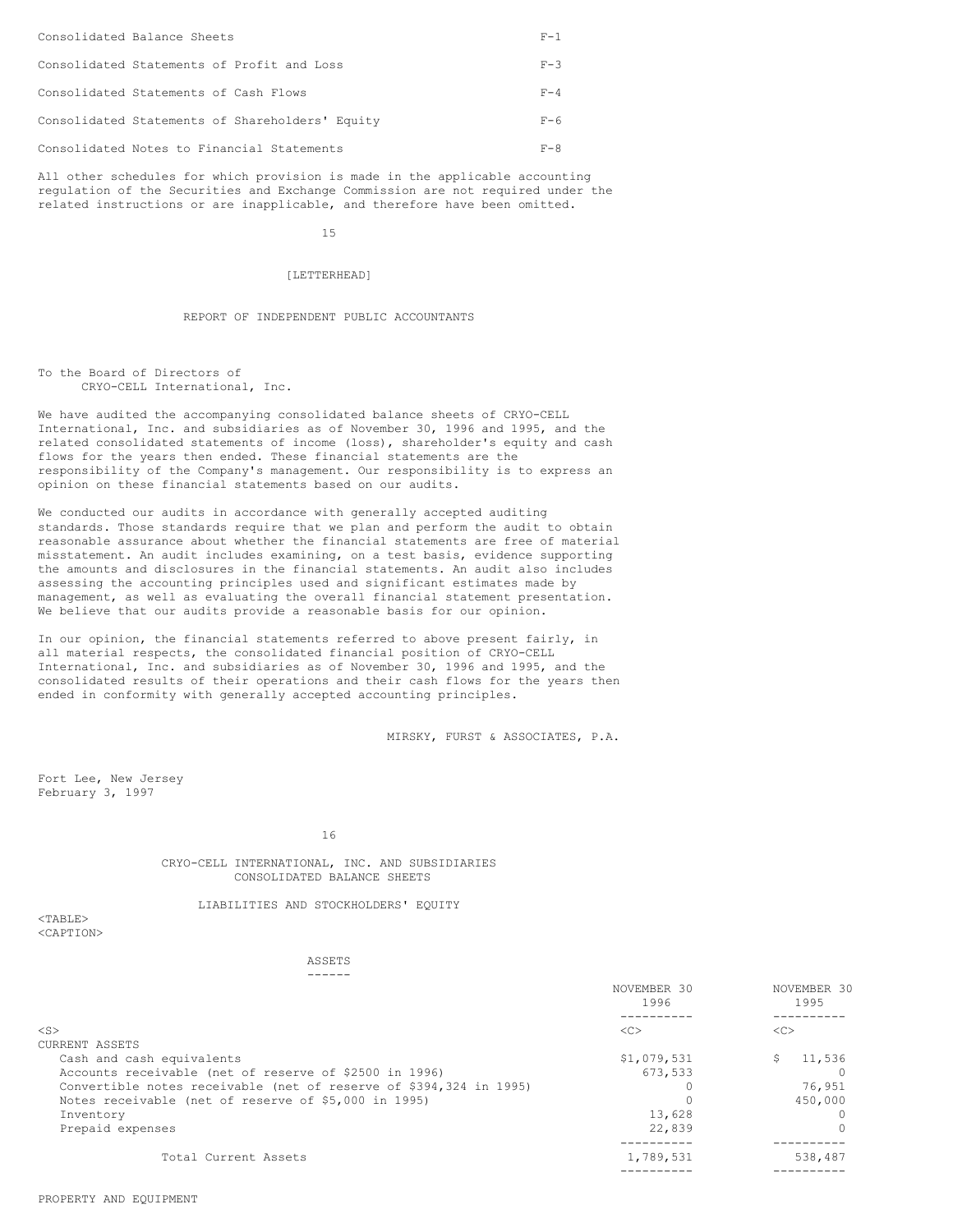| Property and equipment, net                                                                                                                                                 | 2,044,454                                         | 1,688,013                                             |
|-----------------------------------------------------------------------------------------------------------------------------------------------------------------------------|---------------------------------------------------|-------------------------------------------------------|
| OTHER ASSETS                                                                                                                                                                |                                                   |                                                       |
| Intangible assets (net of amortization of<br>$$30,531$ and $$36,223$ , respectively)<br>Deposit on equipment<br>Security deposits<br>Investment in unconsolidated affiliate | 67,630<br>250,000<br>5,971<br>50,138<br>--------- | 218,821<br>600,000<br>18,710<br>$\Omega$<br>--------- |
| Total Other Assets                                                                                                                                                          | 373,739                                           | 837,531                                               |
| TOTAL ASSETS                                                                                                                                                                | \$4,207,724                                       | \$3,064,031                                           |

</TABLE>

The accompanying notes to consolidated financial statements are an integral part of these statements.

 $<$ TABLE> <CAPTION>  $F-1$ 

CRYO-CELL INTERNATIONAL, INC. AND SUBSIDIARIES CONSOLIDATED BALANCE SHEETS

LIABILITIES AND STOCKHOLDERS' EQUITY

|                                                                                                                                             | NOVEMBER 30<br>1996<br>------------           | NOVEMBER 30<br>1995<br>-----------         |
|---------------------------------------------------------------------------------------------------------------------------------------------|-----------------------------------------------|--------------------------------------------|
| $<$ S $>$                                                                                                                                   | <<>                                           | <<                                         |
| CURRENT LIABILITIES                                                                                                                         |                                               |                                            |
| Accounts payable                                                                                                                            |                                               | $$86,433$ $$74,033$<br>292,708 0           |
| Accrued revenue sharing expense                                                                                                             |                                               |                                            |
| Other accrued expenses                                                                                                                      | 93,823                                        | 50,851                                     |
| Income taxes payable                                                                                                                        | 37,334                                        | $\sim$ 0                                   |
| Loans payable                                                                                                                               | $\overline{0}$                                | 88,000                                     |
| Convertible notes payable                                                                                                                   | $\bigcirc$                                    | 250,000                                    |
| Obligation under capital leases                                                                                                             | 8,296<br>------------                         | 16,970                                     |
| Total Current Liabilities                                                                                                                   | 518,594                                       | 479,854                                    |
| OTHER LIABILITIES<br>Obligations under capital lease (net of current portion)<br>Deposits<br>Commitments and contingencies                  | -----------<br>$\sim$ 0<br>30,000<br>$\Omega$ | -----------<br>7,169<br>30,000<br>$\sim$ 0 |
| Total Other Liabilities                                                                                                                     | 30,000<br>------------                        | 37,169<br>___________                      |
| STOCKHOLDERS' EQUITY                                                                                                                        |                                               |                                            |
| Preferred stock (500,000 \$.01 par value authorized;<br>0 issued and outstanding)<br>Common stock (15,000,000 \$.01 par value common shares | $\Omega$                                      | $\Omega$                                   |
| authorized; 7,151,984 at November 30, 1996 and<br>7,055,290 at November 30, 1995 issued and outstanding)                                    | 71,520                                        | 70,553                                     |
| Additional paid-in capital<br>Accumulated deficit                                                                                           | 6,473,085<br>(2, 885, 475)                    | 5,972,672<br>(3, 496, 215)                 |
| Total Stockholders' Equity                                                                                                                  |                                               | 3,659,130 2,547,010                        |
|                                                                                                                                             | ------------                                  |                                            |
| TOTAL LIABILITIES AND<br>STOCKHOLDERS' EQUITY                                                                                               | ===========                                   | $$4,207,724$ $$3,064,031$<br>===========   |

 $<$ /TABLE $>$ 

The accompanying notes to consolidated financial statements are an integral part of these statements.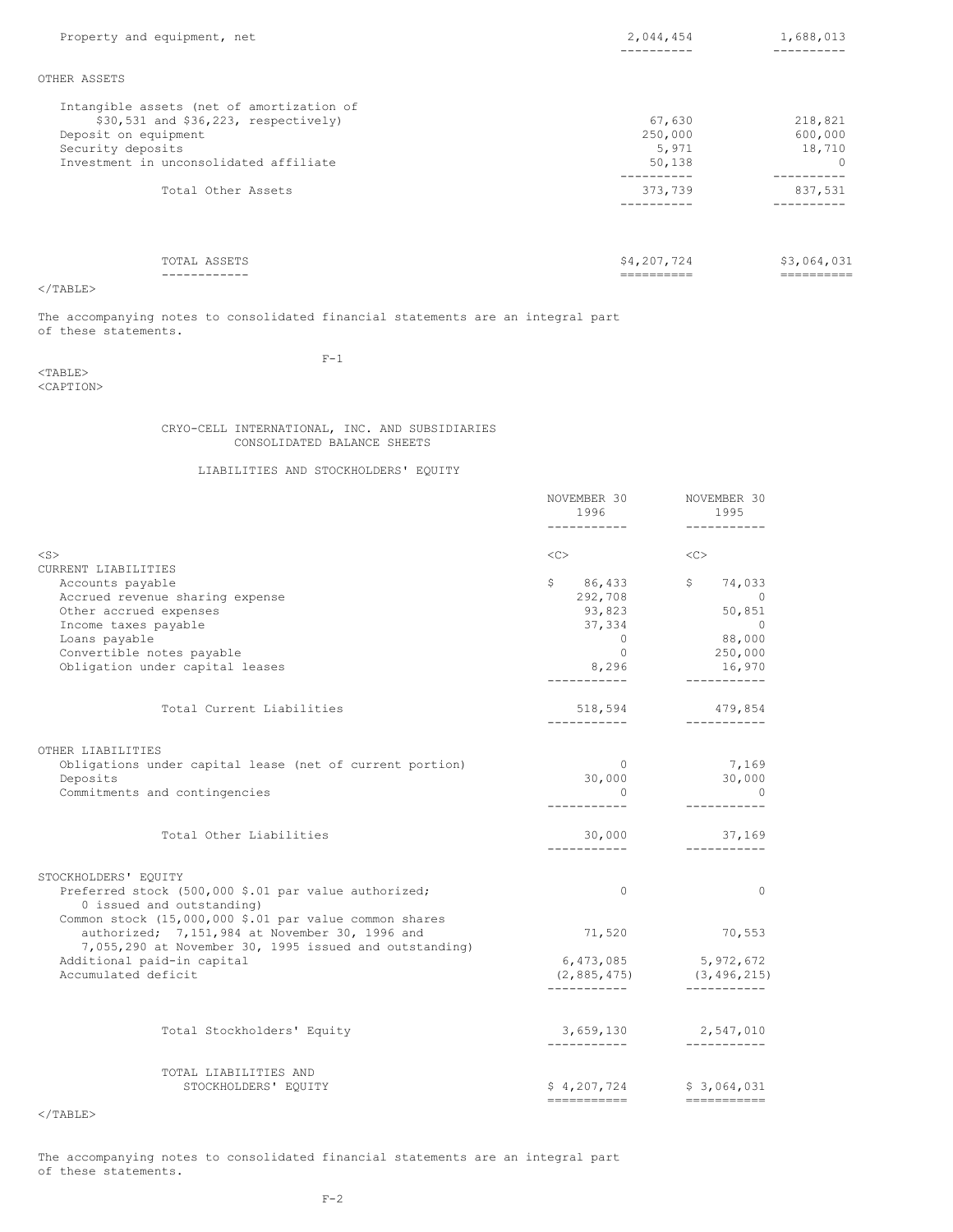#### CRYO-CELL INTERNATIONAL, INC. AND SUBSIDIARIES CONSOLIDATED STATEMENTS OF OPERATIONS FOR THE YEARS ENDED

|                                                                                                                                                                                                                 | NOVEMBER 30<br>1996                    | NOVEMBER 30<br>1995                                 |
|-----------------------------------------------------------------------------------------------------------------------------------------------------------------------------------------------------------------|----------------------------------------|-----------------------------------------------------|
| Revenue                                                                                                                                                                                                         | \$2,669,616<br>-----------             | \$500,000<br>----------                             |
| Costs and Expenses:<br>Cost of sales - revenue sharing<br>Selling, general & administrative expenses 1,398,630<br>Loan settlement expense<br>Research and development expenses<br>Depreciation and amortization | 292,708<br>95,251<br>111,499<br>53,357 | $\Omega$<br>710,025<br>240,428<br>129,939<br>62,484 |
| Total Cost and Expenses                                                                                                                                                                                         | ----------<br>1,951,445                | ----------<br>1,142,876                             |
| Operating Profit (Loss)                                                                                                                                                                                         | -----------<br>718,171<br>----------   | ----------<br>(642, 876)                            |
| Other Income and (Expense):<br>Interest income<br>Interest (Expense)<br>Gain on sale of unconsolidated affiliate's<br>stock                                                                                     | 27,668<br>(14, 135)<br>150,000         | 38,176<br>$\Omega$<br>0                             |
| Write-off of patents abandoned as<br>unnecessary                                                                                                                                                                | (146, 506)<br>----------               | 0                                                   |
| Total Other Income                                                                                                                                                                                              | 17,027                                 | 38,176                                              |
| Income (Loss) before equity in net loss<br>of unconsolidated affiliate and<br>provision for income taxes                                                                                                        | 735,198                                | (604, 700)                                          |
| Provision for income taxes<br>Equity in net loss of unconsolidated                                                                                                                                              | 44,829                                 | $\circ$                                             |
| affiliate<br>Net Income (Loss)                                                                                                                                                                                  | 79,629<br>----------                   | 0<br>----------                                     |
|                                                                                                                                                                                                                 | \$610,740<br>-----------               | \$(604, 700)<br>-----------                         |
| Net Income (Loss) Per Share                                                                                                                                                                                     | \$0.09<br>==========                   | $(S \t 0.09)$<br>==========                         |
| Number of Shares Used in Computation                                                                                                                                                                            | 7,176,428<br>==========                | 6,919,967<br>==========                             |

The accompanying notes to consolidated financial statements are an integral part of these statements.

# $F-3$

#### CRYO-CELL INTERNATIONAL, INC. AND SUBSIDIARIES CONSOLIDATED STATEMENTS OF CASH FLOWS FOR THE YEARS ENDED

|                                                                                                       | NOVEMBER 30<br>1996 | NOVEMBER 30<br>1995 |
|-------------------------------------------------------------------------------------------------------|---------------------|---------------------|
|                                                                                                       |                     |                     |
| CASH FLOWS FROM OPERATING ACTIVITIES:                                                                 |                     |                     |
| Net Income (loss)                                                                                     | \$610,740           | \$ (604, 700)       |
| Adjustments to reconcile net income<br>(loss) to cash provided by (used<br>for) operating activities: |                     |                     |
| Depreciation and amortization                                                                         | 53,357              | 62,484              |
| Interest income                                                                                       | 6,857               | $\left( \right)$    |
| Write-off of patents abandoned as                                                                     |                     |                     |
| unnecessary                                                                                           | 146,506             | 26,630              |
| Write-off of prototype                                                                                | 0                   | 20,073              |
| Loan settlement expense                                                                               | 95,251              | 240,428             |
| Allowance for bad debts                                                                               | 2,500               | 30,000              |
| Equity in loss of unconsolidated                                                                      |                     |                     |
| affiliate                                                                                             | 79,629              | 0                   |
| Consulting expense                                                                                    | 208,053             | $\Omega$            |
| Proceeds on sale of unconsolidated                                                                    |                     |                     |
| affiliate's stock                                                                                     | (150, 000)          | $\Omega$            |
| Changes in assets and liabilities:                                                                    |                     |                     |
| Accounts and convertible notes                                                                        |                     |                     |
| receivable                                                                                            | (694, 333)          | ∩                   |
| Notes receivable                                                                                      | 455,000             | (455, 000)          |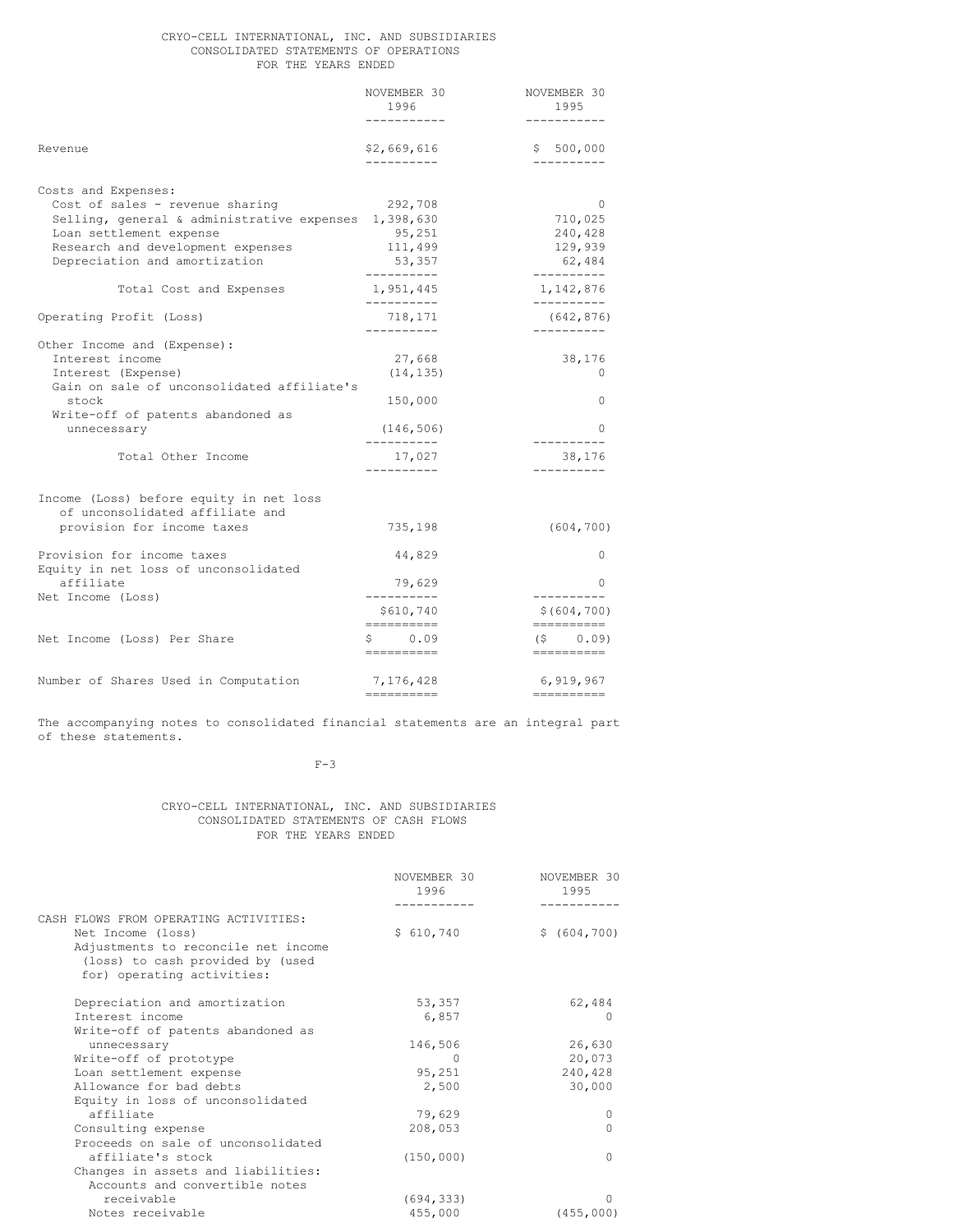| (13, 628)    | $\Omega$                                          |
|--------------|---------------------------------------------------|
| (22, 839)    | 5,897                                             |
|              | (36, 639)                                         |
| 12,402       | 4,175                                             |
| 335,680      | 15,752                                            |
| 37,334       | $\Omega$                                          |
| 12,575       | 17,276                                            |
|              |                                                   |
|              |                                                   |
| 1,175,084    | (673, 624)                                        |
|              |                                                   |
|              |                                                   |
|              | (10, 626)                                         |
| $^{(1)}$     | (9, 196)                                          |
| (18, 550)    | (219, 788)                                        |
| 150,000      |                                                   |
|              |                                                   |
|              |                                                   |
|              |                                                   |
| Ŝ.<br>26,337 | \$(239, 610)                                      |
|              | Purchases of property and equipment-net (105,113) |

The accompanying notes to consolidated financial statements are an integral part of these statements.

 $F-4$ 

# <TABLE>

<CAPTION>

## CRYO-CELL INTERNATIONAL, INC. AND SUBSIDIARIES CONSOLIDATED STATEMENT OF CASH FLOWS FOR THE YEARS ENDED

|                                                                 | NOVEMBER 30<br>1996   | NOVEMBER 30<br>1995 |
|-----------------------------------------------------------------|-----------------------|---------------------|
|                                                                 |                       |                     |
| $<$ S>                                                          | <<                    | <<                  |
| CASH FLOWS FROM FINANCING ACTIVITIES                            |                       |                     |
| Issuance of common stock                                        | $$170,417$ $$877,466$ |                     |
| Loan proceeds                                                   | 88,662                | 38,000              |
| Repayment of debt                                               | (376, 662)            | $\Omega$            |
| Loan advances to affiliated company                             | 169,357               | $\Omega$            |
| Principal payments under capital leases                         | (15, 843)             | (14, 027)           |
| Loan repayments from affiliated company                         | 169,357               |                     |
|                                                                 |                       |                     |
| NET CASH (USED FOR) PROVIDED BY FINANCING ACTIVITIES: (133,426) |                       | 901,439             |
| Increase (decrease) in cash and cash equivalents 1,067,995      |                       | (11, 795)           |
| Cash and cash equivalents:                                      |                       |                     |
| Beginning of year                                               | 11,536                | 23,331              |
| End of year                                                     | \$1,079,531           | \$11,536            |
|                                                                 |                       |                     |

SUPPLEMENTAL DISCLOSURE OF CASH FLOW INFORMATION:

| Income taxes                               | \$7.496  |  |
|--------------------------------------------|----------|--|
| Cash paid during the year for:<br>Interest | \$45.436 |  |
|                                            |          |  |

# </TABLE>

SUPPLEMENTAL SCHEDULE OF NON-CASH INVESTING AND FINANCING ACTIVITIES:

Deposits for equipment in the amount of \$600,000 were converted into equipment.

Consulting expenses of \$208,053 were paid with the issuance of common stock.

The Company received 517,211 shares of Net/Tech common stock as payment for advances and \$6,857 current year interest income.

The accompanying notes to consolidated financial statement are an integral part of these statements.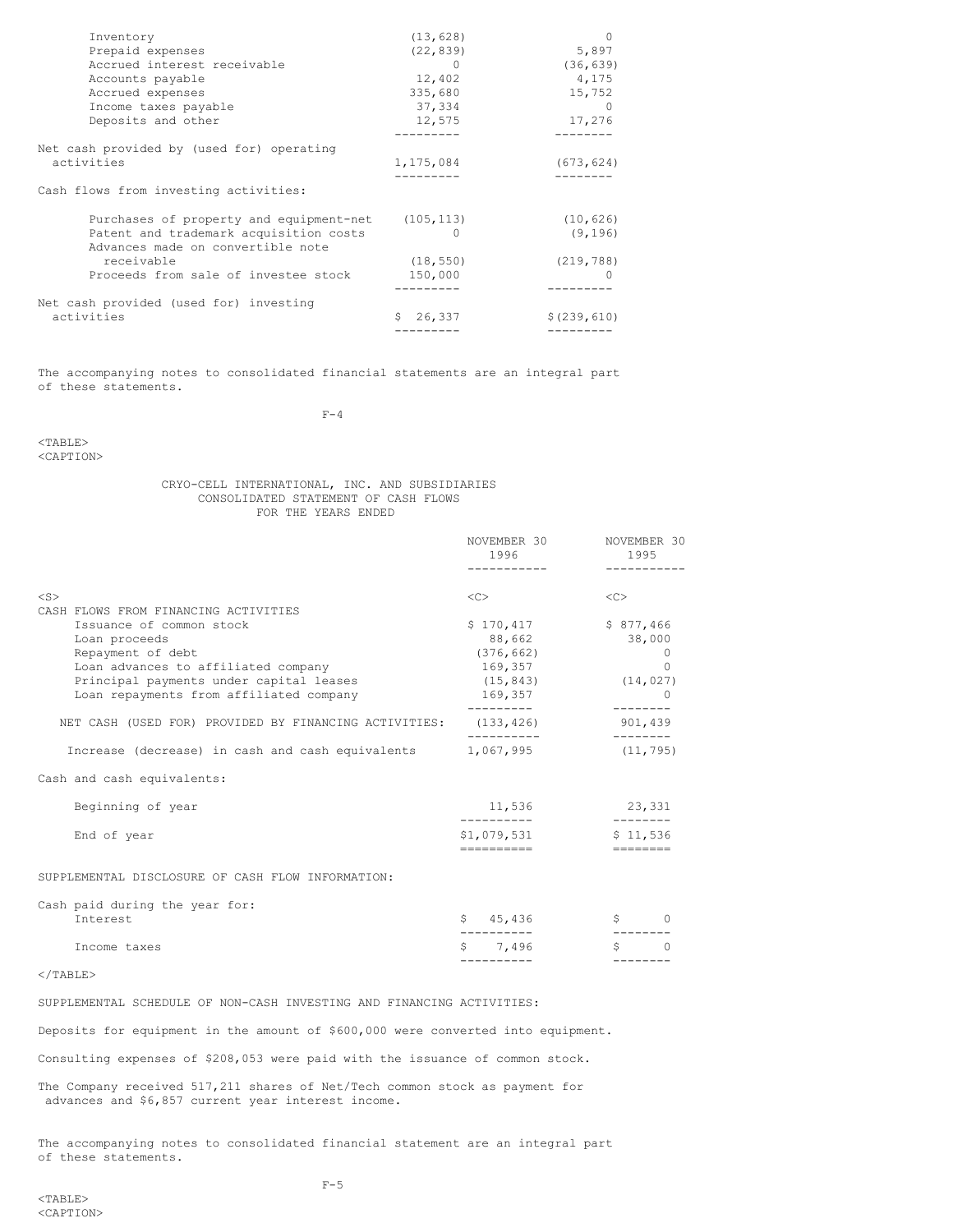TOTAL

|                                                                                                                                     |                                                                                                                                                                                                                                                                                                                                                                                                                                                                                        |                                                                           | ADDITIONAL  |                  |    |
|-------------------------------------------------------------------------------------------------------------------------------------|----------------------------------------------------------------------------------------------------------------------------------------------------------------------------------------------------------------------------------------------------------------------------------------------------------------------------------------------------------------------------------------------------------------------------------------------------------------------------------------|---------------------------------------------------------------------------|-------------|------------------|----|
| SHARE-                                                                                                                              |                                                                                                                                                                                                                                                                                                                                                                                                                                                                                        | COMMON STOCK                                                              | PAID-IN     | ACCUMULATED      |    |
| HOLDERS'                                                                                                                            | SHARES                                                                                                                                                                                                                                                                                                                                                                                                                                                                                 | AMOUNT                                                                    | CAPITAL     | DEFICIT          |    |
| EQUITY                                                                                                                              |                                                                                                                                                                                                                                                                                                                                                                                                                                                                                        |                                                                           |             |                  |    |
| -----------                                                                                                                         | $- - - - - -$                                                                                                                                                                                                                                                                                                                                                                                                                                                                          | -----------                                                               | ----------- | -----------      |    |
| $<$ S $>$                                                                                                                           | <<                                                                                                                                                                                                                                                                                                                                                                                                                                                                                     | <<                                                                        | <<          | <<               |    |
| <<<br>BALANCE NOVEMBER 30, 1994<br>1,274,245                                                                                        | 6,607,560                                                                                                                                                                                                                                                                                                                                                                                                                                                                              | \$<br>66,076                                                              | \$4,099,684 | (52, 891, 515)   | \$ |
| $\qquad \qquad \displaystyle =\qquad \qquad \displaystyle =\qquad \qquad \displaystyle =\qquad \qquad \displaystyle =\qquad \qquad$ | $\begin{array}{cccccccccc} \multicolumn{2}{c}{} & \multicolumn{2}{c}{} & \multicolumn{2}{c}{} & \multicolumn{2}{c}{} & \multicolumn{2}{c}{} & \multicolumn{2}{c}{} & \multicolumn{2}{c}{} & \multicolumn{2}{c}{} & \multicolumn{2}{c}{} & \multicolumn{2}{c}{} & \multicolumn{2}{c}{} & \multicolumn{2}{c}{} & \multicolumn{2}{c}{} & \multicolumn{2}{c}{} & \multicolumn{2}{c}{} & \multicolumn{2}{c}{} & \multicolumn{2}{c}{} & \multicolumn{2}{c}{} & \multicolumn{2}{c}{} & \mult$ | $\qquad \qquad \displaystyle =\qquad \qquad \displaystyle =\qquad \qquad$ | =========== | $=$ ===========  |    |
| DECEMBER 1, 1994 TO<br>NOVEMBER 30, 1995                                                                                            |                                                                                                                                                                                                                                                                                                                                                                                                                                                                                        |                                                                           |             |                  |    |
| Shares issued at \$2.99 per share<br>200,000                                                                                        | 67,000                                                                                                                                                                                                                                                                                                                                                                                                                                                                                 | 670                                                                       | 199,330     |                  |    |
| Shares issued at \$4.00 per share<br>200,000                                                                                        | 50,000                                                                                                                                                                                                                                                                                                                                                                                                                                                                                 | 500                                                                       | 199,500     |                  |    |
| Shares issued at \$5.00 per share<br>For blood separation equipment<br>1,000,000                                                    | 200,000                                                                                                                                                                                                                                                                                                                                                                                                                                                                                | 2,000                                                                     | 998,000     |                  |    |
| Shares issued at \$3.50 per share<br>105,000                                                                                        | 30,000                                                                                                                                                                                                                                                                                                                                                                                                                                                                                 | 300                                                                       | 104,700     |                  |    |
| Shares issued at \$3.95 per share<br>237,157                                                                                        | 60,000                                                                                                                                                                                                                                                                                                                                                                                                                                                                                 | 600                                                                       | 236,557     |                  |    |
| Shares issued at \$4.04 per share<br>For services provided<br>101,000                                                               | 25,000                                                                                                                                                                                                                                                                                                                                                                                                                                                                                 | 250                                                                       | 100,750     |                  |    |
| Shares issued at\$2.50 per share<br>For services provided<br>8,075                                                                  | 3,230                                                                                                                                                                                                                                                                                                                                                                                                                                                                                  | 32                                                                        | 8,043       |                  |    |
| Shares issued at \$2.50 per share<br>6,250                                                                                          | 2,500                                                                                                                                                                                                                                                                                                                                                                                                                                                                                  | 25                                                                        | 6,225       |                  |    |
| Shares issued at \$2.00 per share<br>19,983                                                                                         | 10,000                                                                                                                                                                                                                                                                                                                                                                                                                                                                                 | 100                                                                       | 19,883      |                  |    |
| Net (Loss)<br>(604, 700)                                                                                                            |                                                                                                                                                                                                                                                                                                                                                                                                                                                                                        |                                                                           |             | (604, 700)       |    |
| ----------                                                                                                                          | $- - - - - - -$                                                                                                                                                                                                                                                                                                                                                                                                                                                                        | ---------                                                                 | ----------- | -----------      |    |
| BALANCE NOVEMBER 30, 1995<br>\$2,547,010                                                                                            | 7,055,290                                                                                                                                                                                                                                                                                                                                                                                                                                                                              | \$70,553                                                                  | \$5,972,672 | (53, 496, 215)   |    |
| -----------                                                                                                                         |                                                                                                                                                                                                                                                                                                                                                                                                                                                                                        | $=$ =========                                                             |             | $=$ ============ |    |

</TABLE>

The accompanying notes to consolidated financial statements are an integral part of these statements.

F-6

<TABLE> <CAPTION>

> CRYO-CELL INTERNATIONAL, INC. AND SUBSIDIARIES CONSOLIDATED STATEMENT OF SAHREHOLDERS' EQUITY

| TOTAL    |              |        |            |             |
|----------|--------------|--------|------------|-------------|
| SHARE-   |              |        | ADDITIONAL |             |
| HOLDERS' | COMMON STOCK |        | PAID-IN    | ACCUMULATED |
|          | SHARES       | AMOUNT | CAPITAL    | DEFICIT     |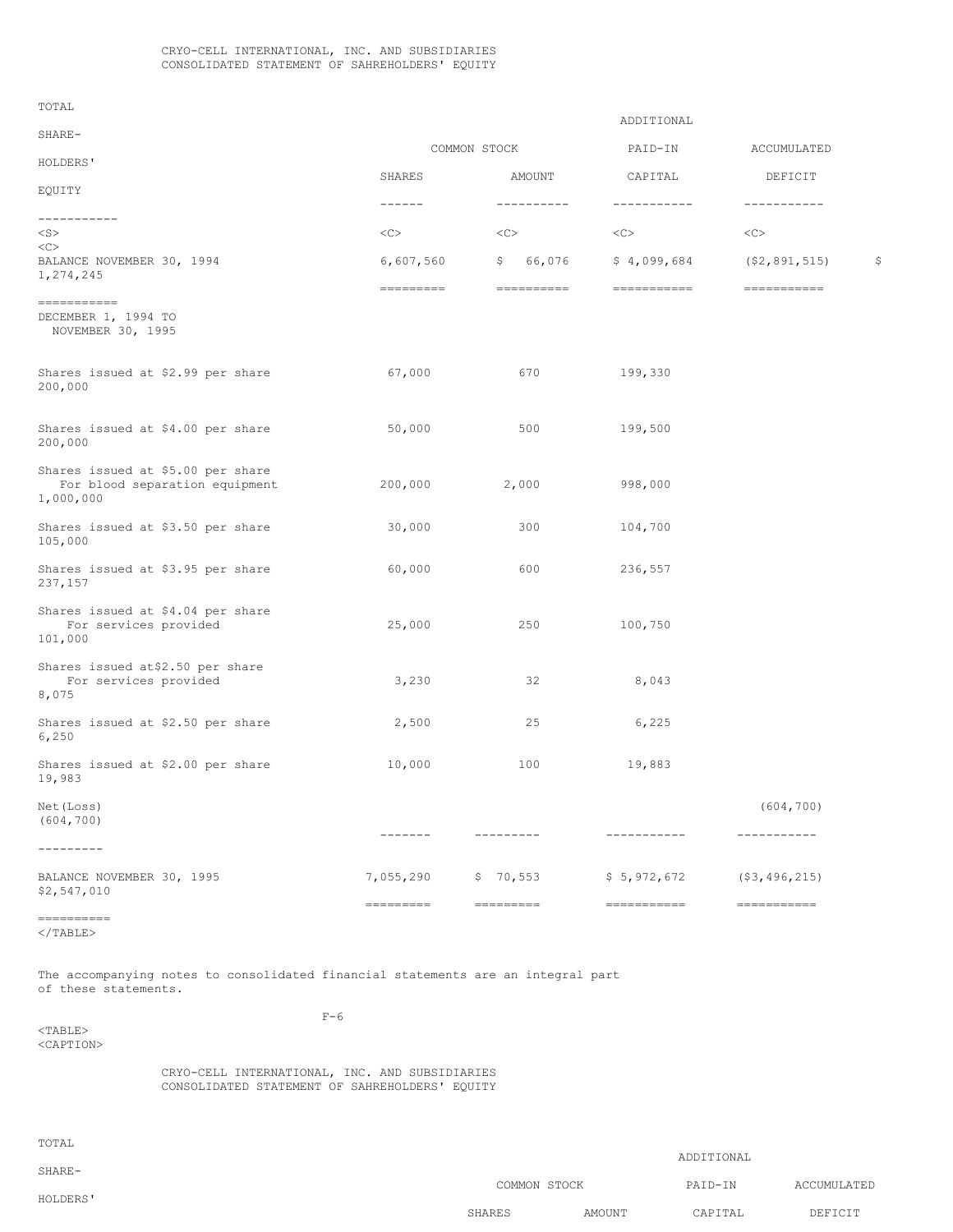| EQUITY                                                                           |                          |                                       |                            |                                 |
|----------------------------------------------------------------------------------|--------------------------|---------------------------------------|----------------------------|---------------------------------|
|                                                                                  |                          |                                       |                            |                                 |
| $\overline{\phantom{a}}$<br>----------<br>$<$ S $>$                              | $\langle C \rangle$      | <<                                    | <<                         | <<                              |
| <<<br>BALANCE NOVEMBER 30, 1995<br>\$2,547,010                                   | 7,055,290<br>=========== | 70,553<br>$\mathsf{S}$<br>=========== | \$5,972,672<br>=========== | $($ \$3,496,215)<br>=========== |
| -----------                                                                      |                          |                                       |                            |                                 |
| Shares Issued Upon<br>Exercise of Options at \$4.00 per share<br>20,000          | 5,000                    | 50                                    | 19,950                     |                                 |
| Shares Issued Upon<br>Exercise of Options at \$3.00 per share<br>150,000         | 50,000                   | 500                                   | 149,500                    |                                 |
| Shares Issued<br>For Consulting Services<br>208,470                              | 41,694                   | 417                                   | 208,053                    |                                 |
| Increase in carrying value accounting<br>for Unconsolidated Affiliate<br>122,910 |                          |                                       | 122,910                    |                                 |
| Net Income<br>610,740                                                            |                          |                                       |                            | 610,740                         |
| ---------                                                                        |                          |                                       |                            |                                 |
| BALANCE NOVEMBER 30, 1996<br>\$3,659,130                                         | 7,151,984                | \$71,520                              | \$6,473,085                | (52, 885, 475)                  |
|                                                                                  | ===========              | ===========                           | ===========                | -----------                     |

```
==========
\langle/TABLE>
```
The accompanying notes to consolidated financial statements are an integral part of these statements.

 $F-7$ 

## CRYO-CELL INTERNATIONAL, INC. AND SUBSIDIARIES

NOTES TO CONSOLIDATED FINANCIAL STATEMENTS NOVEMBER 30, 1996

# NOTE 1 - SUMMARY OF SIGNIFICANT ACCOUNTING POLICIES

#### LINE OF BUSINESS

The Company was incorporated in Delaware on September 11, 1989. The Company is engaged in cryogenic storage and the design and development of cryogenic storage devices used in its storage programs. The revenue recognized to date has been almost exclusively from the sale of Revenue Sharing Agreements which has become part of the Company's planned principal operations. The Company's shift to a greater reliance on the sale of Revenue Sharing Agreements is responsible for its emergence from a development stage enterprise.

The Company formed Safti-Cell, Incorporated, CCEL Immune System Technologies, Inc. , CCEL Expansion Technologies, Inc. and CCEL Bio-Therapies, Inc. in Delaware in calendar year 1993. As of November 30, 1996, no shares have been issued for any of these subsidiaries. CCEL Immune System Technologies, Inc. has opened a bank account but has had no activity in it for the year ended November 30, 1996, and none of the other subsidiaries has any financial activity but are all consolidated with the Company. The Company has retained these corporations for possible future use.

# REVENUE RECOGNITION

Revenue is recognized when the Company enters into a Revenue Sharing Agreement and the payment pursuant to the agreement has been satisfactorily assured.

Equipment costs related to the agreement are expensed in the period in which the sale is recorded.

Cryogenic storage fees are recognized ratably over the storage period.

# CONCENTRATION OF CREDIT RISKS

During 1996, nearly all of the Company revenues were derived from four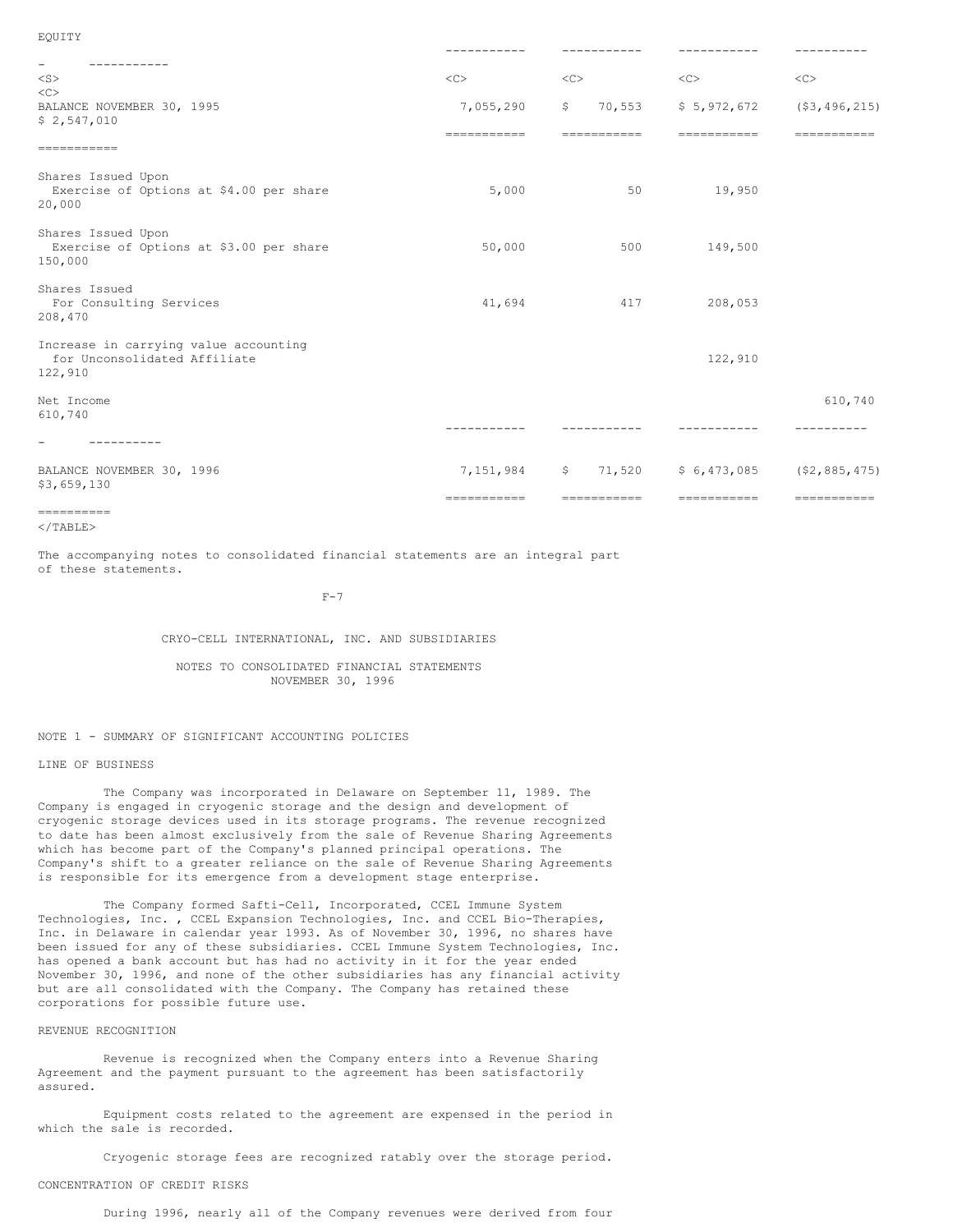Revenue Sharing Agreements.

Financial instruments that potentially subject the Company to concentration of credit risk are principally cash and cash equivalent accounts in financial institutions, which often exceed the Federal Depository Insurance limit. The Company places its cash with high quality financial institutions and believes it is not exposed to any significant credit risk.

#### USE OF ESTIMATES

The preparation of financial statements in conformity with generally accepted accounting principles requires management to make estimates and assumptions that affect the amounts reported in the financial statements and accompanying notes. Actual results could differ from those estimates.

#### RECLASSIFICATIONS

Reclassifications have been made to the prior year's Consolidated Financial Statements to conform to the fiscal 1996 presentation.

 $F - 8$ 

CRYO-CELL INTERNATIONAL, INC. AND SUBSIDIARIES

#### NOTES TO CONSOLIDATED FINANCIAL STATEMENTS NOVEMBER 30, 1996

NOTE 1 - SUMMARY OF SIGNIFICANT ACCOUNTS POLICIES - CONTINUED

#### CASH AND CASH EQUIVALENTS

Cash and equivalents consist of highly liquid investments with a maturity date at acquisition of three months or less.

#### ACCOUNTS RECEIVABLE

Accounts receivable consist primarily of amounts related to the sale of Revenue Sharing Agreements. These amounts have been collected subsequent to the balance sheet date.

#### INVESTMENT

The investment in Net/Tech International, Inc., ("Net/Tech") by CRYO-CELL is being accounted for on the equity method.

The following is a summary of Net/Tech assets, liabilities and results of operations as of November 30, 1996:

| OF ONCIGLIONS GO OF MOVORDEL SOP ISSUE.<br>November 30<br>1996 |          | November 30<br>1995 |
|----------------------------------------------------------------|----------|---------------------|
| Cash                                                           | \$77.560 | \$<br>$\circ$       |
| Net Fixed Assets                                               | 13,539   | 1,604               |
| Total Assets                                                   | 177,485  | 83,989              |
| Total Current Liabilities                                      | 28,851   | 507,432             |
| Total Stockholders Equity (Deficit)                            | 145,370  | (423, 443)          |
| Net Loss for the Period                                        | 198,241  | 235,508             |

#### PROPERTY AND EQUIPMENT :

Property and Equipment are stated at cost. Depreciation is computed using a straight-line method over estimated useful lives.

Upon the sale or retirement of depreciable assets, the cost and related accumulated depreciation will be removed from the accounts and resulting profit or loss will be reflected in income. Expenditures for maintenance and repairs are charged to income as incurred.

Estimated useful lines are as follows:

|  | Machinery and Equipment | $5 - 10$ |         |  |
|--|-------------------------|----------|---------|--|
|  | Furniture and Fixtures  |          | $5 - 7$ |  |

In 1995, Financial Accounting Standard No. 121 (SFAS 121), "Accounting for the Impairment of Long-Lived Assets and for Long-Lived Assets to Be Disposed of," was issued and is effective for fiscal years commencing after December 15, 1995. The future adoption of SFAS 121 is not expected to have a material effect on the Company's financial statements. In the current year, the Company adopted a policy of expensing the portion of equipment costs related to the Revenue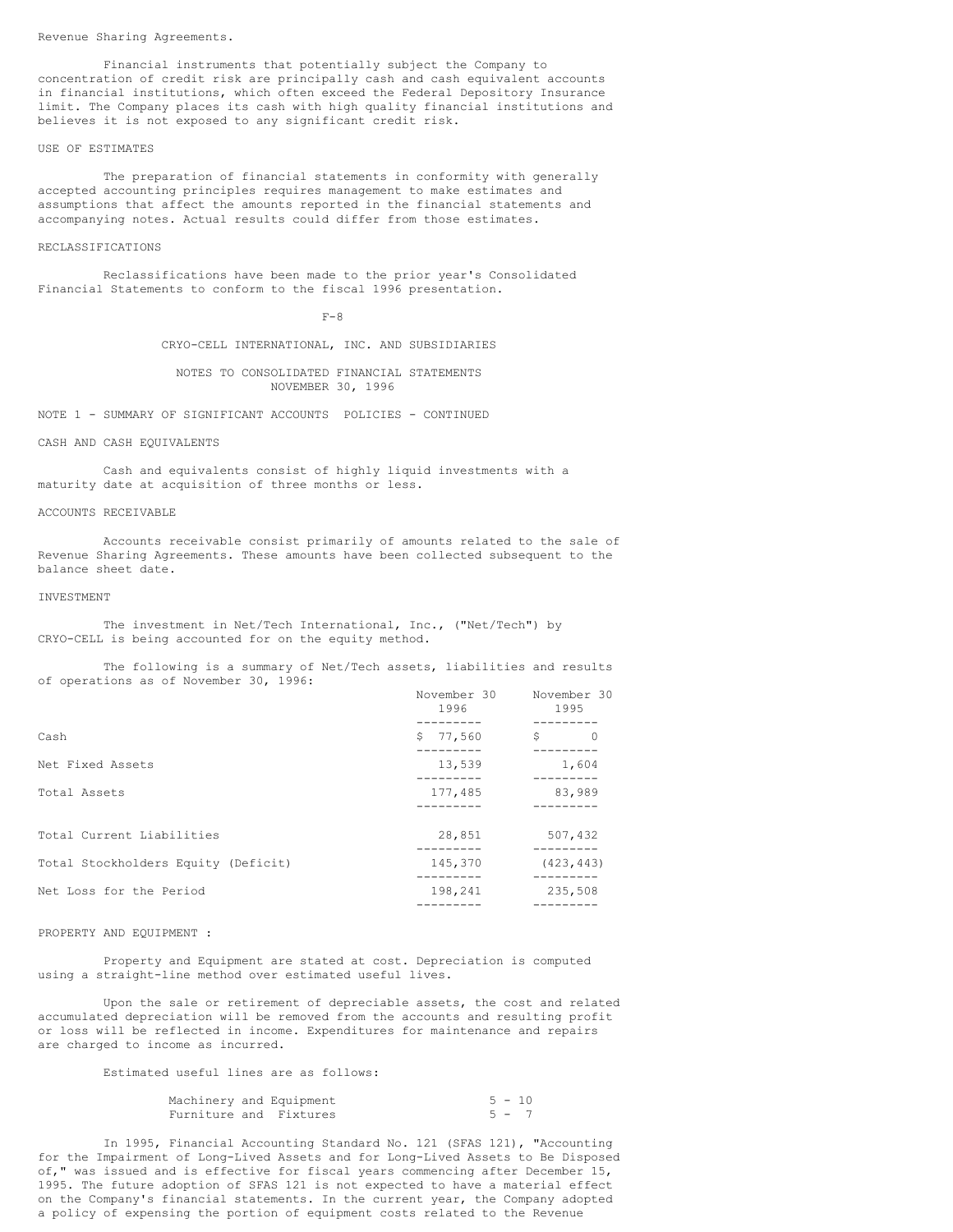Sharing Agreements. The expense has been classified as a cost of goods sold.

 $F-9$ CRYO-CELL INTERNATIONAL, INC. AND SUBSIDIARIES

NOTES TO CONSOLIDATED FINANCIAL STATEMENTS NOVEMBER 30, 1996

NOTE 1 - SUMMARY OF SIGNIFICANT ACCOUNTING POLICIES - CONTINUED

#### INTANGIBLE ASSETS

Costs incurred in connection with filing patent and trademarks applications are capitalized. Patents and trademarks granted are amortized on a straight line basis over a lifetime of 10 and 3 year, respectively. Abandoned patents are expensed in the year of abandonment.

#### RESEARCH AND DEVELOPMENT COSTS

Research, development and related engineering costs are expensed as incurred.

#### NET INCOME PER COMMON AND COMMON-EQUIVALENT SHARE

Net income per common and common-equivalent share is computed using the weighted average number of common and dilutive common-equivalent shares outstanding. Dilutive common-equivalent shares consist of the incremental shares issuable upon the exercise of stock options (using the treasury stock method). Fully diluted earnings per share have not been presented because the additional dilution effect is immaterial.

# STOCK -BASED COMPENSATION

The Company has not elected early adoption of the Financial Accounting Standard No. 123 (SFAS 123), "Accounting for Stock-Based Compensation." SFAS 123 becomes effective beginning with the Company's first quarter of fiscal 1997 and will not have a material effect on the Company's consolidated financial position or operating results. Upon adoption of SFAS 123, the Company will continue to measure compensation expense for its stock-based employee compensation plans using the intrinsic value method prescribed by APB Opinion No. 25, "Accounting for Stock Issued to Employees," and will provide proforma disclosures of net income and earnings per share as if the fair value-based method prescribed by SFAS 123 had been applied in measuring compensation expense.

#### NOTE 2 - PROPERTY AND EQUIPMENT

The major classes of property and equipment, at cost, are as follows:  $<$ TABLE> <CAPTION>

| CLASSIFICATION |                                                                                                                         | NOVEMBER 30<br>1996                                               | NOVEMBER 30<br>1995                                                |
|----------------|-------------------------------------------------------------------------------------------------------------------------|-------------------------------------------------------------------|--------------------------------------------------------------------|
|                |                                                                                                                         |                                                                   |                                                                    |
| $<$ S $>$      | Furniture and equipment<br>Cellular Storage Units<br>Controlled Rate Freezer<br>Blood Separation Equipment<br>Prototype | <<<br>\$<br>144.257<br>600,000<br>140,000<br>1,021,240<br>246.919 | <<<br>\$.<br>142,800<br>300,000<br>140,000<br>1,000,000<br>246,919 |
| Total<br>Less  |                                                                                                                         | 2.152.416                                                         | 1,829,719                                                          |
|                | Accumulated depreciation and amortization                                                                               | 107,962                                                           | 141,706                                                            |
|                | Property and equipment, net                                                                                             | \$2,044,454                                                       | \$1,688,013                                                        |

#### $<$ /TABLE>

Certain components of the above equipment have not been depreciated since they have not yet been placed in service at November 30, 1996. However, the Company has accrued the costs of equipment allocable to Revenue Sharing Agreements.

> $F-10$ CRYO-CELL INTERNATIONAL, INC. AND SUBSIDIARIES

# NOTES TO CONSOLIDATED FINANCIAL STATEMENTS NOVEMBER 30, 1996

#### NOTE 2 - PROPERTY AND EQUIPMENT CONTINUED

The Company has voluntarily submitted for approval its Patented Cellular Storage Unit to the Underwriters Laboratories. These units have not yet been placed into service.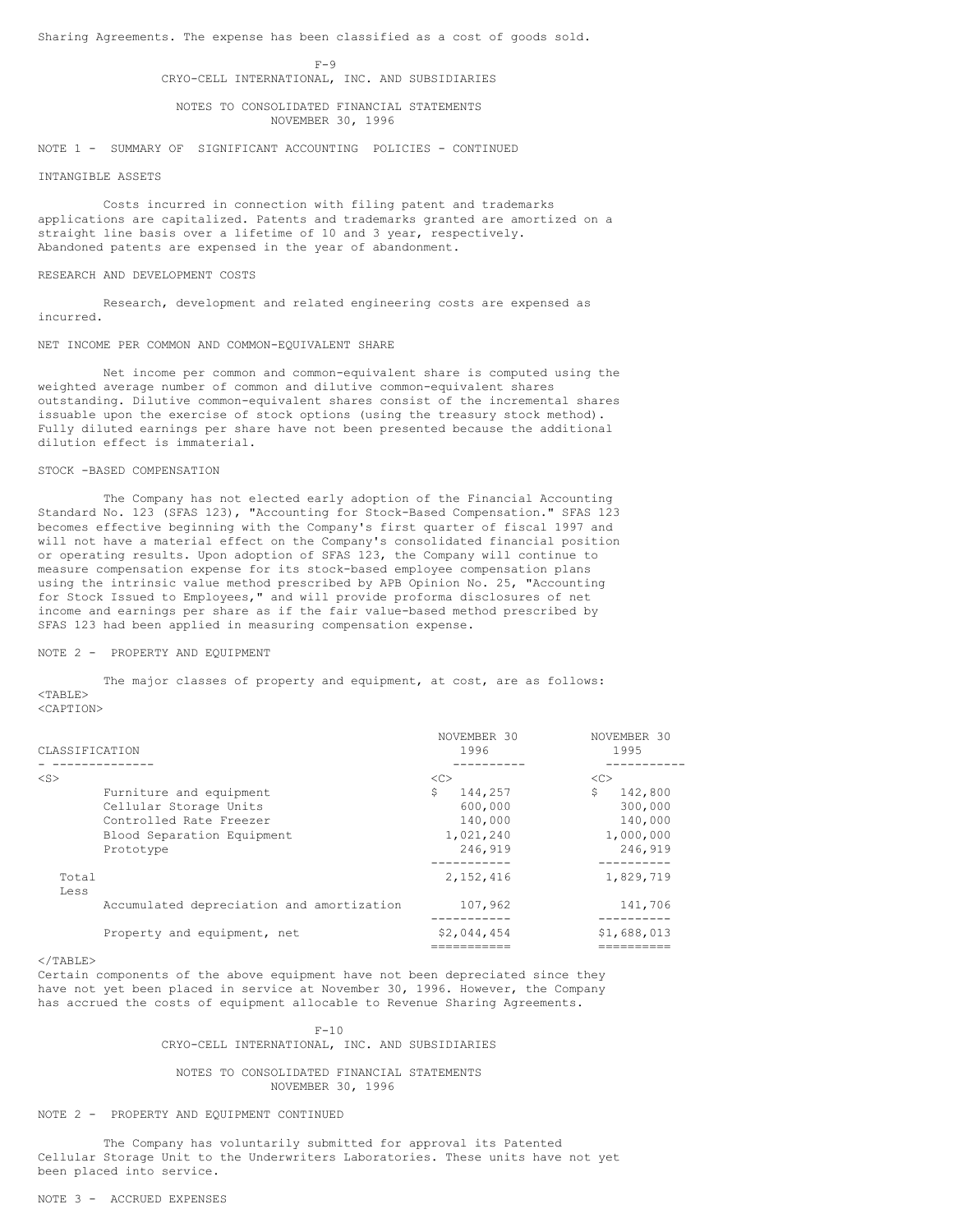|                              | November 30 |          |
|------------------------------|-------------|----------|
|                              | 1996        | 1995     |
|                              |             |          |
| Accrued interest             | S O         | \$31,301 |
| Consultants and patent costs | 40,100      | 12,750   |
| Legal and accounting         | 1,756       |          |
| Payroll and payroll taxes    | 14,523      | 6,800    |
| General expenses             | 37,444      |          |
| Accrued Revenue Sharing      |             |          |
| Agreement expenses           | 292,708     |          |
|                              |             |          |
|                              | \$386,531   | \$50,851 |
|                              |             |          |

#### NOTE 4 - PATENTS

The Company has patented technology on automatic cryogenic preservation and has received patents for: additional functions of the cryogenic unit, an additional unit which incorporates a multi-chambered design and for a process for controlled freezing/thawing. The Company has been granted patents in several countries including Australia and Israel.

#### NOTE 5 - RELATED PARTY TRANSACTIONS

On April 2, 1996, the Company issued 41,694 shares of restricted stock valued at \$208,470 to two former employees in consideration for consulting services rendered.

The Company borrowed from the wife of the Chairman of the Board during 1996 and 1995, \$88,662 and \$38,000, respectively. These loans were repaid with interest during 1996.

During the past three years, CRYO-CELL loaned a total of \$517,211 to Net/Tech International, Inc., an affiliate, on demand Convertible Notes with an interest rate of 10%. These loans provided the operating capital necessary for Net/Tech to continue operations. In 1995, CRYO-CELL's Board of Directors resolved to convert the loans into 517,211 shares of restricted Net/Tech common stock. This stock was issued in 1996 and represents full payment of the loan balances. In settlement of the loan transaction with Net/Tech, the Company recognized an expense of \$95,271 and \$240,428 in the years ended November 30, 1996 and 1995, respectively. The Company made short term loans totaling \$169,857 to Net/Tech during 1996 and these short term loans were repaid in cash on October 10, 1996.

During 1996, the Company recognized a gain of \$150,000 on the sale of 500,000 shares of Net/Tech Common Stock.

# NOTE 6 - COMMITMENTS AND CONTINGENCIES

Rent expense for the periods ended November 30, 1996, and November 30, 1995, was \$16,332 and \$16,376, respectively.

F-11

#### CRYO-CELL INTERNATIONAL, INC. AND SUBSIDIARIES

## NOTES TO CONSOLIDATED FINANCIAL STATEMENTS NOVEMBER 30, 1996

NOTE 6 - COMMITMENTS AND CONTINGENCIES CONTINUED

The Company has entered into a lease for office space through mid 1997. The monthly payment is \$739.

Subsequent to the balance sheet date, the Company entered into a seven year lease on a new, free-standing headquarters building containing 7,500 square feet. The facility will contain executive offices, conference and training center, testing and typing laboratory, cellular storage facilities and supporting areas. Construction is expected to be completed in the summer of 1997. Annual lease commitments for the facility beginning in the summer of 1997 are expected to be approximately \$120,000 per year.

To the extent that Net/Tech could not raise sufficient capital through the sales of stock or through loans or other sources, the Company had committed to loan to, or guarantee a loan for, or purchase a sufficient number of shares to guarantee that Net/Tech would be able to continue in business through November 30, 1996. The Company has not extended this commitment.

The Company has entered into an agreement with Stainless Design Corporation (SDC) to produce six of the Company's cellular storage units at a cost of \$150,000 per unit. An initial deposit of \$900,000 was made, of which \$250,000 and \$400,000 remained at November 30, 1996 and 1995, respectively.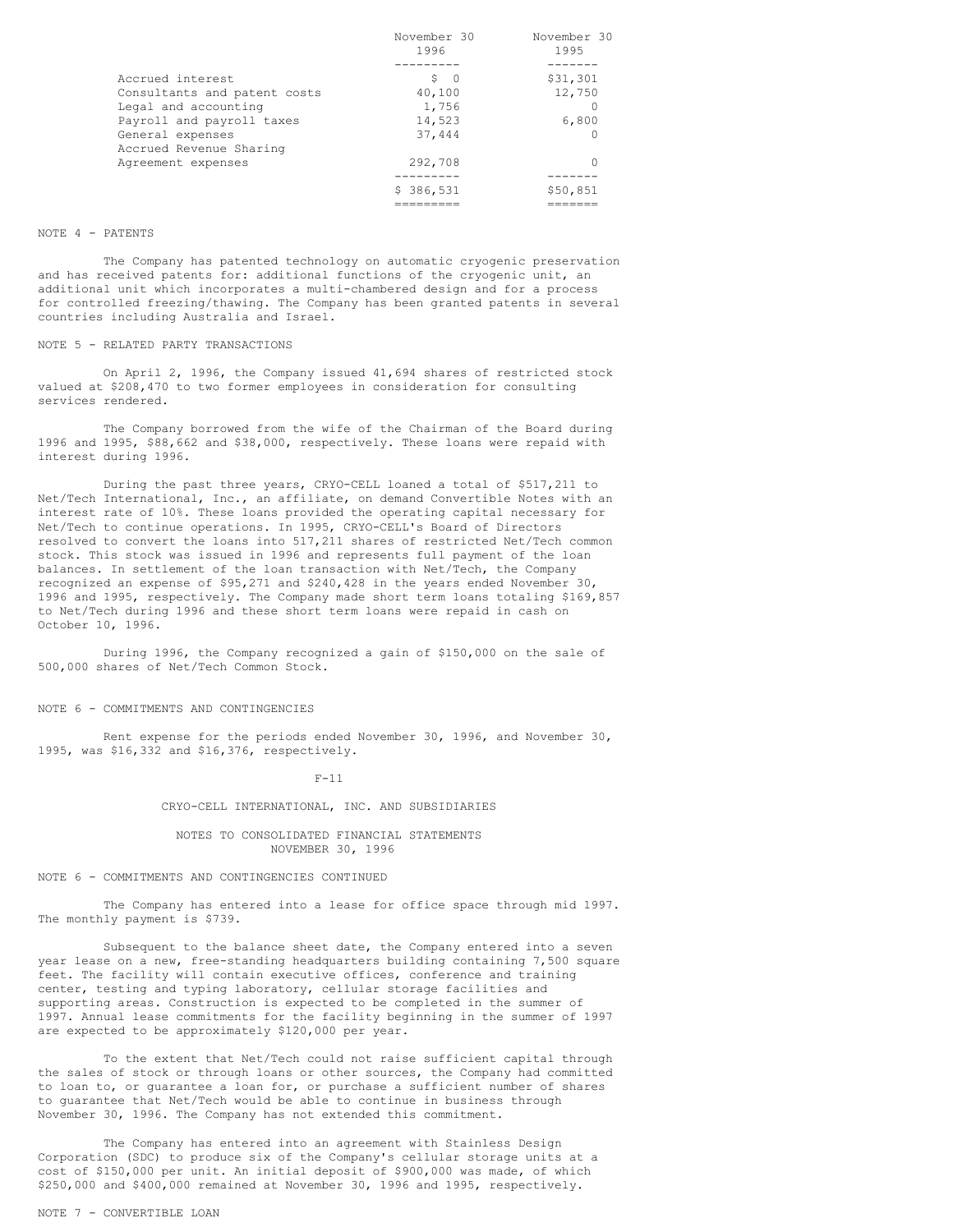The Company borrowed on two Convertible Loan Agreements totaling \$250,000 during July and August of 1994. The notes had a term of one year at which time the principal plus interest, at 10% per year, was due. These loans were extended by the lenders and were fully paid by the Company on February 1, 1996, including accrued interest.

## NOTE 8 -INCOME TAXES

Provision for income taxes consists of the following:

|               | NOVEMBER 30<br>NOVEMBER 30<br>1995<br>1996 |                |
|---------------|--------------------------------------------|----------------|
|               |                                            |                |
| Current       |                                            |                |
| Federal       | \$<br>$\Omega$                             | \$<br>$\Omega$ |
| State         | \$44,829                                   |                |
|               |                                            |                |
| Total current | \$44,829                                   | \$<br>$\Omega$ |
| Deferred      | 0                                          |                |
|               |                                            |                |
| Total         | \$44,829                                   | \$<br>0        |
|               |                                            |                |

Deferred taxes reflect the impact of temporary differences between the amount of assets and liabilities for financial reporting purposes and such amounts as measured by tax laws and regulations. Valuation allowances are established when necessary to reduce deferred tax assets to the amount expected to be realized. Income tax expense is the tax payable for the period plus or minus the change during the period in deferred tax assets and liabilities.

#### $F-12$

## CRYO-CELL INTERNATIONAL, INC. AND SUBSIDIARIES

#### NOTES TO CONSOLIDATED FINANCIAL STATEMENTS NOVEMBER 30, 1996

#### NOTE 8 -INCOME TAXES CONTINUED

A reconciliation of income tax benefits with the amount of income tax computed by applying the federal statutory rate (34%) to pretax income follows:

## <TABLE>

<CAPTION>

| YEARS ENDED NOVEMBER 30,                    | 1996                | 1995         |
|---------------------------------------------|---------------------|--------------|
|                                             |                     |              |
| $<$ S $>$                                   | $\langle C \rangle$ | くC>          |
| Tax expense at statutory rate               | \$220,593           | \$(205, 598) |
| State taxes                                 | 44,829              | (31, 900)    |
| Realization of operating loss carry forward | (216, 873)          |              |
| Increase in valuation allowance             |                     |              |
| Benefit of capital loss carry forward       | (3, 720)            | 237.498      |
|                                             |                     |              |
| Total Income Taxes                          | \$44,829            |              |
|                                             |                     |              |

Net deferred assets in the accompanying balance sheet include the following components:

| Net operating loss carry forward           | \$407,997  | \$839,664     |
|--------------------------------------------|------------|---------------|
| Equity investments                         | 183,074    | 9.361         |
| Depreciation and other                     | 11,171     | 11,994        |
| Provisions for expenses and losses         | 111, 112   | 191,976       |
|                                            |            |               |
| Total deferred assets                      | 713,354    | 1,052,995     |
| Less valuation allowance                   | (713, 354) | (1, 052, 995) |
|                                            |            |               |
| Deferred taxes, net of valuation allowance | O          |               |
|                                            |            |               |

# $<$ /TABLE>

The Company has unused net operating losses available for carry forward to offset future federal taxable income of \$73,631 which expires by the year 2006, \$294,557 which expires by the year 2008, \$536,253 which expires by the year 2009 and \$295,551 which expires by the year 2010. The total of the foregoing net operating loss carryforward is \$1,199,992.

# NOTE 9 - OPTIONS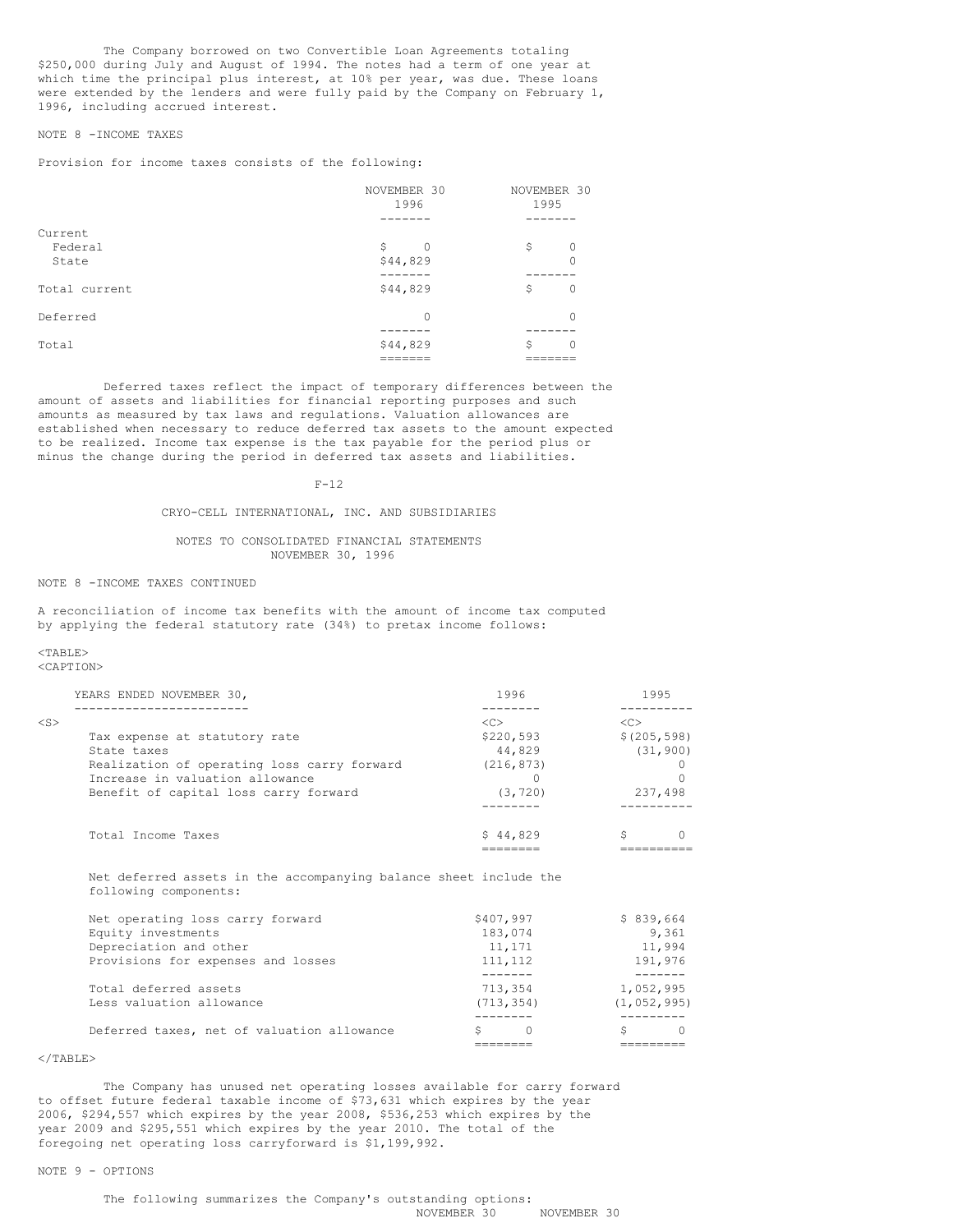|                                                                                   | 1996    | 1995    |
|-----------------------------------------------------------------------------------|---------|---------|
| Options outstanding and exercisable at the<br>beginning of the year (# of shares) | 549,000 | 417,500 |
| Issued-Employee                                                                   |         |         |
| (exercise price range: $$2.00 - $5.00$ )                                          | 0       | 70,000  |
| Issued-Non-Employee                                                               |         |         |
| (exercise price range: $$3.50 - $20.00$ )                                         | 426,000 | 189,500 |
| Exercised                                                                         | 55,000  |         |
| Terminated                                                                        | 425,000 | 128,000 |
|                                                                                   |         |         |
| Options outstanding and exercisable at the                                        |         |         |
| end of the year (# of shares)                                                     | 495,000 | 549,000 |
| Price range of outstanding options                                                |         |         |
| $(n/m$ -no market)                                                                | n/m     | n/m     |
|                                                                                   |         |         |

 $F-13$ CRYO-CELL INTERNATIONAL, INC. AND SUBSIDIARIES

#### NOTES TO CONSOLIDATED FINANCIAL STATEMENTS NOVEMBER 30, 1996

NOTE 9 - OPTIONS CONTINUED

For outstanding shares under options at November 30, 1996, option prices range from \$2.00 to \$20.00 per share. The expiration dates for these options range from March 1997 to February 2000.

NOTE 10 - STOCKHOLDERS' EQUITY

The Company has reserved stock for future issuance as follows:

| DESCRIPTION |                                        | OF SHARES |  |
|-------------|----------------------------------------|-----------|--|
|             |                                        |           |  |
|             | Reserve for employee stock options*    | 500,000   |  |
|             | Reserve for non-employee stock options | 600,000   |  |

NUMBER

\*500,000 shares have been put in reserve for an employee stock option plan. Employee Options under the Plan are exercisable at 100% of the current market price and have a term of five years from the date of grant. The options immediately terminate on the employee's termination or in the case of permanent and total disability the options are exercisable for a period of 30 days after termination.

#### NOTE 11 - MARKETING AND CELLULAR STORAGE AGREEMENT SIGNED WITH GROUP IN ISRAEL

On March 31, 1991, the Company and an Israeli Group entered into a 40 year cross-licensing agreement in which the Israeli Group has been granted the right to establish a cellular banking network. This agreement has been superseded by an agreement with MedEquip Ltd. Under the terms of this agreement, MedEquip will be responsible for marketing the Company's Lifespan/service mark/Cellular Storage Program in the Middle East. All funding will be provided by MedEquip.

In exchange for these rights, CRYO-CELL will receive \$300,000, of which \$30,000 was received on August 28, 1995. The remaining \$270,000 is due by April, 1997. The terms of the agreement call for the Company to receive 50% on the first US \$1,000,000 and no less than 30% of all revenues above US \$1,000,000 calculated on an annual basis after deduction of 10% of the gross revenue for expenses.

#### NOTE 12 - PURCHASE, MARKETING AND STOCK AGREEMENT WITH INSTACOOL OF NORTH AMERICA, INC.

The Company signed an agreement on April 7, 1992, in which they purchased all rights, title and interest from InstaCool to their Controlled Rate Freezer (CRF). The purchase price was 20,000 shares of the Company's legended common stock and a 5% royalty on all sales of the CRF units. In addition, the Company was granted exclusive world marketing rights to InstaCool's coolant when used in computer and/or robotic controlled cellular storage units.

There has been no activity relative to this agreement during 1996 and 1995.

NOTE 13 - REVENUE SHARING AGREEMENTS

# ARIZONA

As of February 28, 1995, the Company sold a Revenue Sharing Agreement with two private investors. The agreement interest entitles the investors to a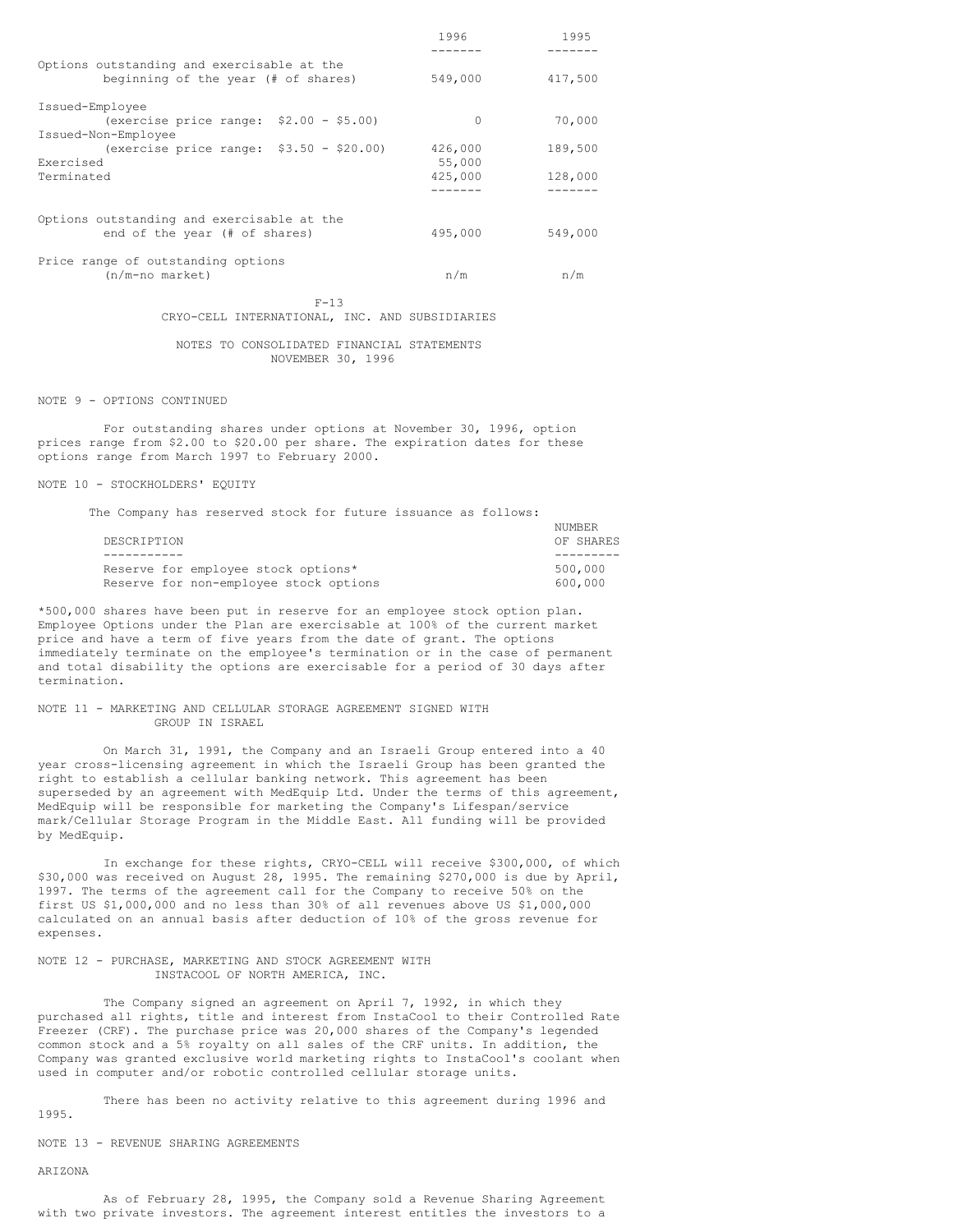50% share of the Net Revenues (defined as the revenues after expenses for running the Lifespan/service mark/Program) from all cellular storage activities in

#### $F-14$

#### CRYO-CELL INTERNATIONAL, INC. AND SUBSIDIARIES

## NOTES TO CONSOLIDATED FINANCIAL STATEMENTS NOVEMBER 30, 1996

# NOTE 13 - REVENUE SHARING AGREEMENTS CONTINUED

Arizona. In exchange, the Company received a total of \$1,800,000 in negotiable demand notes to be paid in 25% annual installments (\$450,000 plus interest at prime rate) annually, commencing April 30, 1996.

In January 1996, the notes were restructured to provide for an accelerated payment of the \$450,000, originally due April 30, 1996, to January of 1996. This was in exchange for the payment of future amounts to be due and payable out of revenues generated from the Lifespan/service mark/Program. Since the restructuring made the repayment of the \$1,350,000 note based upon future revenue, the Company does not carry the note as a receivable and has not recorded this portion of the income.

#### ILLINOIS

In 1996, the Company signed a series of agreements with a group of investors entitling them to a 50% share in CRYO-CELL's portion of future net revenues generated by the Cellular Storage Unit located in the Illinois Masonic Medical Center. The Company is currently storing specimens in a standard CryoMed unit.

#### Bio-Stor

On April 12, 1996, the Company and Bio-Stor International, Inc. ("Bio-Stor") Inc. signed an agreement whereby CRYO-CELL agrees to share in the net revenue from 30,000 spaces in each of five locations in exchange for \$5,000,000. A non-refundable deposit of \$1,000,000 was the condition for obtaining these lease rights. In the event that the total \$5,000,000 can not be raised, all proceeds paid will be applied to individual Revenue Sharing Agreement leases for locations designated by the Company.

The balance of \$4,000,000 due for the lease rights must be paid within 12 months from the date of the agreement becomes effective. An extension of up to 90 days will be granted if Bio-Stor files for their IPO with the SEC within the 12 month time frame.

Bio-Stor issued a promissory note dated April 29, 1996, and due on June 1, 1996, in the amount of \$900,000 representing 90% the non-refundable deposit (\$1,000,000). The full \$900,000 has been received by the Company as of the balance sheet date. The agreement has been extended until October 12, 1997. The extended agreement now covers revenue sharing in 33,000 spaces per unit or 165,000 spaces in total.

#### ORNDA HEALTHCORP

On November 30, 1996, the Company signed dual joint venture agreements with OrNda HealthCorp, a Nashville based chain of 50 hospitals. Under the terms of the Lifespan/service mark/segment of the agreement, CRYO-CELL will provide OrNda the use of two CRYO-CELL patented Cellular Storage Units, each with an approximate 35,000 storage capacity. In addition to OrNda receiving 25% of the \$50 per specimen annual cellular storage fees, CRYO-CELL will provide "pro-bono" spaces within units for important research in cryopreservation of stem cells for the future medical benefit of OrNda's patients. A second agreement was also signed on November 30, 1996, in which OrNda was to pay CRYO-CELL \$666,666 for additional joint venture revenue sharing entitlements.

Subsequent to the Company's fiscal year end at November 30, 1996, OrNda completed its payment of \$666,666 to the Company.

 $F-15$ 

## CRYO-CELL INTERNATIONAL, INC. AND SUBSIDIARIES

#### NOTES TO CONSOLIDATED FINANCIAL STATEMENTS NOVEMBER 30, 1996

## NOTE 13 - REVENUE SHARING AGREEMENTS CONTINUED

## GAMIDA MEDEQUIP, LTD.

On November 27, 1996, the Company announced that an agreement had been signed with Gamida-MedEquip, Ltd. for exclusive rights to operate a Lifespan/service mark/ cellular storage facility in Israel. The terms of the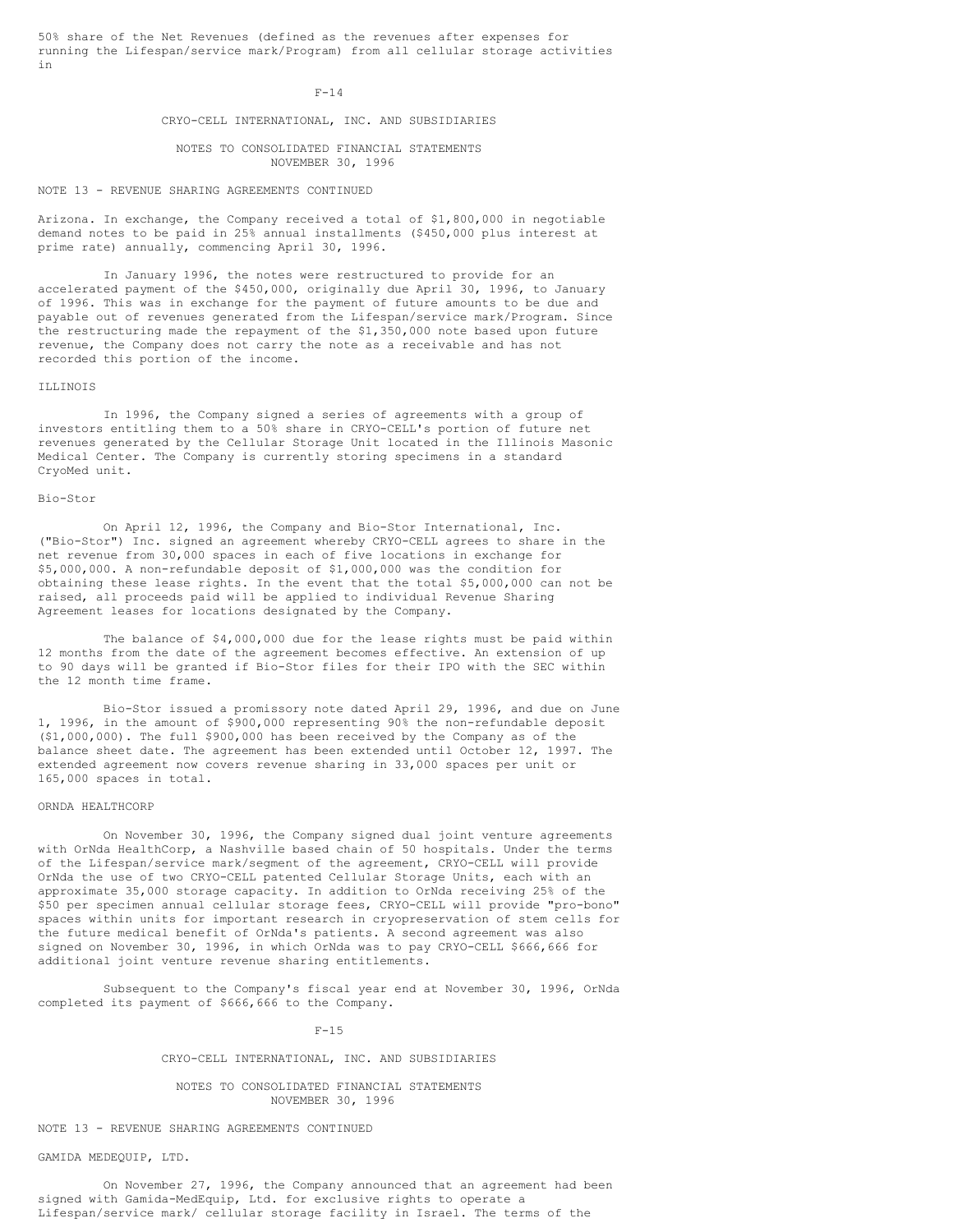agreement provide for Gamida to retain the first 10% of all gross revenues to be applied toward the cost of operations. Thereafter, CRYO-CELL will receive:

> 50% on the first U.S. \$1,000,000 gross revenues 45% on \$1,000,001 to \$1,500,000 gross revenues 40% on \$1,500,001 to \$2,000,000 gross revenues 35% on \$2,000,001 to \$2,500,000 gross revenues 30% on all revenues over \$2,500,000 gross revenues

These percentages are on annual gross revenues and will be recomputed according to the above revenue figures annually.

In addition, according to the terms of the agreement, CRYO-CELL will receive 50% of all licensing or Revenue Sharing Agreement fees generated by Gamida-MedEquip in Israel. CRYO-CELL will also receive a total of US \$500,000 for the Lifespan/service mark/agreement and unit lease.

Gamida will be responsible, at their expense, for all Lifespan/service mark/ Center operations, marketing activities in Israel as well as training their technicians in the U.S. CRYO-CELL will also receive a portion of the revenues from the allogeneic cell bank which will be initiated by Gamida-MedEquip in Israel. Gamida is currently involved in the distribution of products and/or services in Israel for various international healthcare supplies manufacturers.

#### SACHEM CORPORATE FINANCE, LTD.

On February 18, 1997, subsequent to the end of the Company's most recent fiscal year end, the Company announced that it had sold two Single Unit Revenue Sharing Agreements for \$2,000,000 to an associate firm of Sachem Corporate Finance, Ltd.

The agreement covers revenue sharing in two units to be located in CRYO-CELL Lifespan/service mark/sites in the U.S. A \$400,000 non-refundable deposit was paid to CRYO-CELL in the form of 100,000 shares of a NASDAQ small cap stock at a market value slightly in excess of \$400,000 at the time of the transaction. The \$1.6 million cash balance is due in full by May 31, 1997. Upon receipt of the entire \$2,000,000 on a timely basis, CRYO-CELL has granted Sachem the right to purchase an additional three Single Unit Revenue Sharing Agreements for \$3,000,000. These must be outside the U.S. and could include Australia, where CRYO-CELL has recently received a patent for its cellular storage technology.

After the full \$2,000,000 payment has been made, Sachem, which is headquartered in London, England, will be granted a 10% management equity position in CRYO-CELL's planned European operation.

F-16

## CRYO-CELL INTERNATIONAL, INC. AND SUBSIDIARIES

## NOTES TO CONSOLIDATED FINANCIAL STATEMENTS NOVEMBER 30, 1996

 $<$ TABLE> <CAPTION>

#### NOTE 14 - QUARTERLY FINANCIAL INFORMATION (UNAUDITED)

| 1996<br>$\frac{1}{2}$         | 1ST<br><b>OUARTER</b>         | 2ND<br>QUARTER<br>----------                   | 3RD<br>QUARTER<br>----------             | 4TH<br>QUARTER<br>--------                |
|-------------------------------|-------------------------------|------------------------------------------------|------------------------------------------|-------------------------------------------|
| $<$ S><br>Net Income (Loss)   | <<<br>\$274,605<br>========== | $\langle C \rangle$<br>\$912,820<br>========== | <<<br>$(5 \quad 213, 192)$<br>========== | $<$ C><br>\$<br>(363, 493)<br>=========== |
| Income (Loss) per share       | S.<br>0.04                    | \$<br>0.13                                     | \$<br>(0.03)                             | \$<br>(0.05)                              |
| Shares used in<br>computation | 7,639,576                     | 7,097,603                                      | 7,098,750                                | 7,150,000                                 |
| 1995<br>$- - - -$             | 1ST<br>OUARTER                | 2ND<br>OUARTER<br>-----------                  | 3RD<br>OUARTER<br>--------               | 4TH<br>OUARTER<br>----------              |
| Net (Loss)                    | \$1,651,604<br>==========     | \$ (473, 889)<br>==========                    | \$(190, 540)<br>----------               | \$(1, 591, 875)<br>===========            |
| (Loss) per share              | 0.23<br>\$<br>==========      | (0.07)<br>S.<br>===========                    | S.<br>(0.03)<br>==========               | \$<br>(0.22)<br>===========               |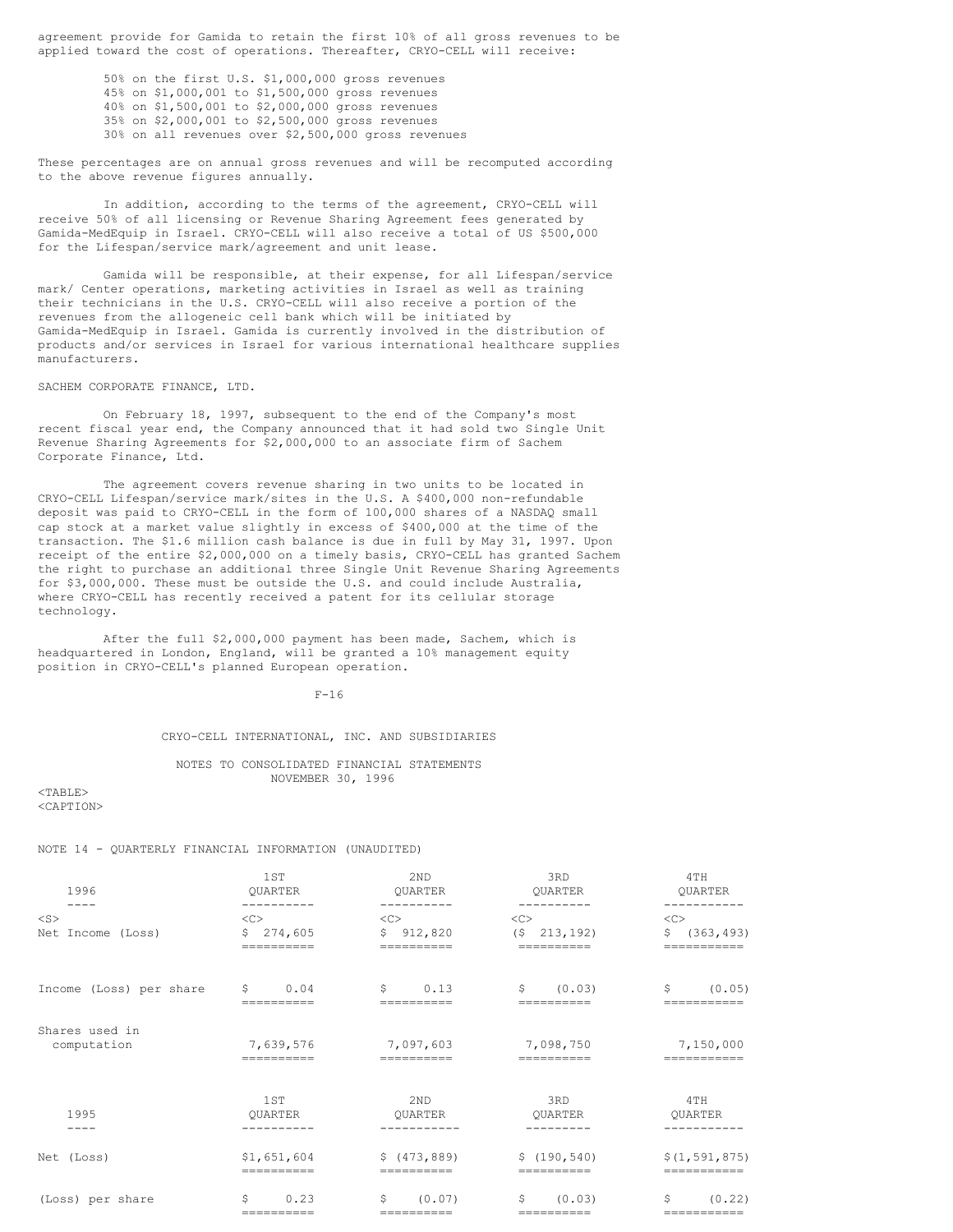$\langle$ /TABLE>

# $F-17$

# PART III

Documents incorporated by reference: The information required by Part III of Form 10-KSB is incorporated by reference to the Issuer's definitive proxy statement relating to the 1997 Annual Meeting of Shareholders which is expected to be filed with Securities and Exchange Commission on or about March 30, 1997.

17

PART IV

ITEM 13. EXHIBITS AND REPORTS ON FORM 8-K

- (a) Exhibits
	- 3.1 Certificate of Incorporation (1)
	- 3.11 Amendment to Certificate of Incorporation
	- By-Laws (1)
	- 3.21 Board Minutes to Amendment of By-Laws
	- 10.1 Employment Agreement dated April 15, 1996 between the Company and William Hardy
	- 10.11 Agreement with InstaCool of North America, Inc. (2)
	- 10.12 Agreement with the University of Arizona (2)
	- 10.13 Agreement with Illinois Masonic Medical Center
	- 10.14 Agreement with Bio-Stor
	- 10.15 Agreement with Gamida-MedEquip
	- 10.16 Agreement with ORNDA HealthCorp
	- 10.17 Convertible Note from Net/Tech International, Inc. Dated November 30, 1995 (3)
	- 21 List of Subsidiaries<br>27 Financial Data Sched Financial Data Schedule (for SEC use only)
	- -------------------
	- (1) Incorporated by reference to the Company's Registration Statement on Form S-1 (No. 33-34360).
	- (2) Incorporated by reference to the Company's Annual Report on Form 10-K for the year ended November 30, 1994.
	- (3) Incorporated by reference to the Company's Annual Report on Form 10-K for the year ended November 30, 1995.
- (b) Reports on Form 8-K.

No reports on Form 8-K were filed during the last quarter for the fiscal year ended November 30, 1995.

Supplemental Information to be furnished with reports filed pursuant to Section 15(d).

(c) No annual reports or proxy material have been sent to security holders for the current fiscal year. Copies of any such report or proxy material so furnished to security holders subsequent to the filing of the annual report on this form will be furnished to the Commission when sent to security holders.

#### SIGNATURES

In accordance with Section 13 or 15(d) of the Securities Exchange Act of 1934, the Registrant has duly caused this report to be signed on its behalf by the undersigned thereunto duly authorized.

CRYO-CELL INTERNATIONAL, INC.

By: /s/ DANIEL D. RICHARD

----------------------------- Daniel D. Richard, Chief Executive Officer

18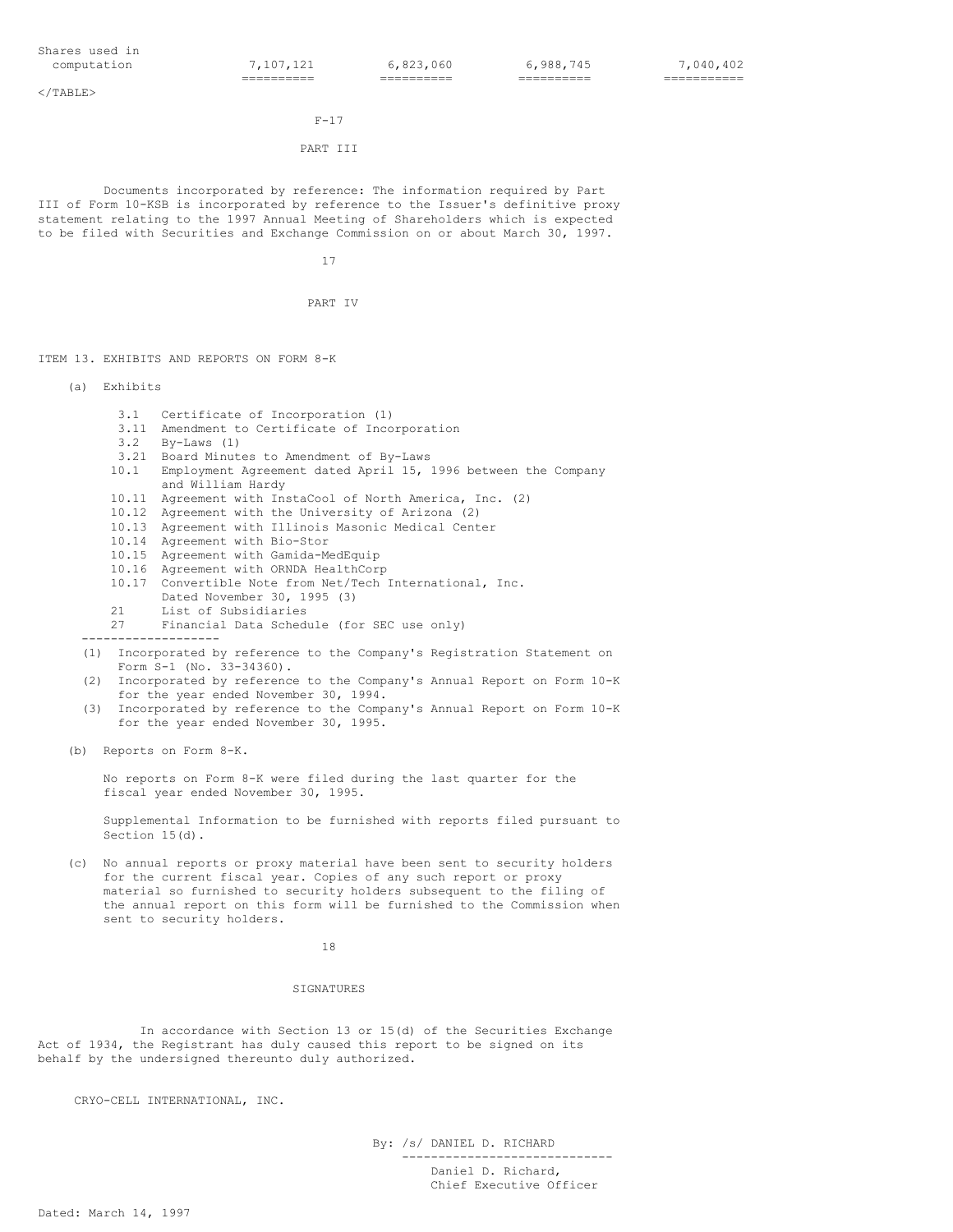In accordance with the Securities Exchange Act of 1934, this report has been signed below by the following persons in the capacities indicated.

# NAME TITLE

| /s/DANIEL D. RICHARD                                    | Chief Executive Officer and                            |  |  |
|---------------------------------------------------------|--------------------------------------------------------|--|--|
| Daniel D. Richard                                       | Chairman of the Board<br>(Principal Executive Officer) |  |  |
| /s/WILLIAM C. HARDY<br>. <u>.</u> .<br>William C. Hardy | President<br>Chief Operating Officer                   |  |  |
|                                                         |                                                        |  |  |
| /s/BRIAN K. BURKE                                       | Principal Financial and<br>Accounting Officer          |  |  |
| Brian K. Burke                                          | Secretary and Treasurer                                |  |  |
| -------------                                           | Director                                               |  |  |
| Leonard Green                                           |                                                        |  |  |
|                                                         | Director                                               |  |  |
| Frank W. Hendricks                                      |                                                        |  |  |
| /s/ED MODZELEWSKI<br>----------------                   | Director                                               |  |  |
| Ed Modzelewski                                          |                                                        |  |  |
| /s/FREDERICK C.S. WILHELM                               | Director                                               |  |  |
| Frederick C.S. Wilhelm                                  |                                                        |  |  |

19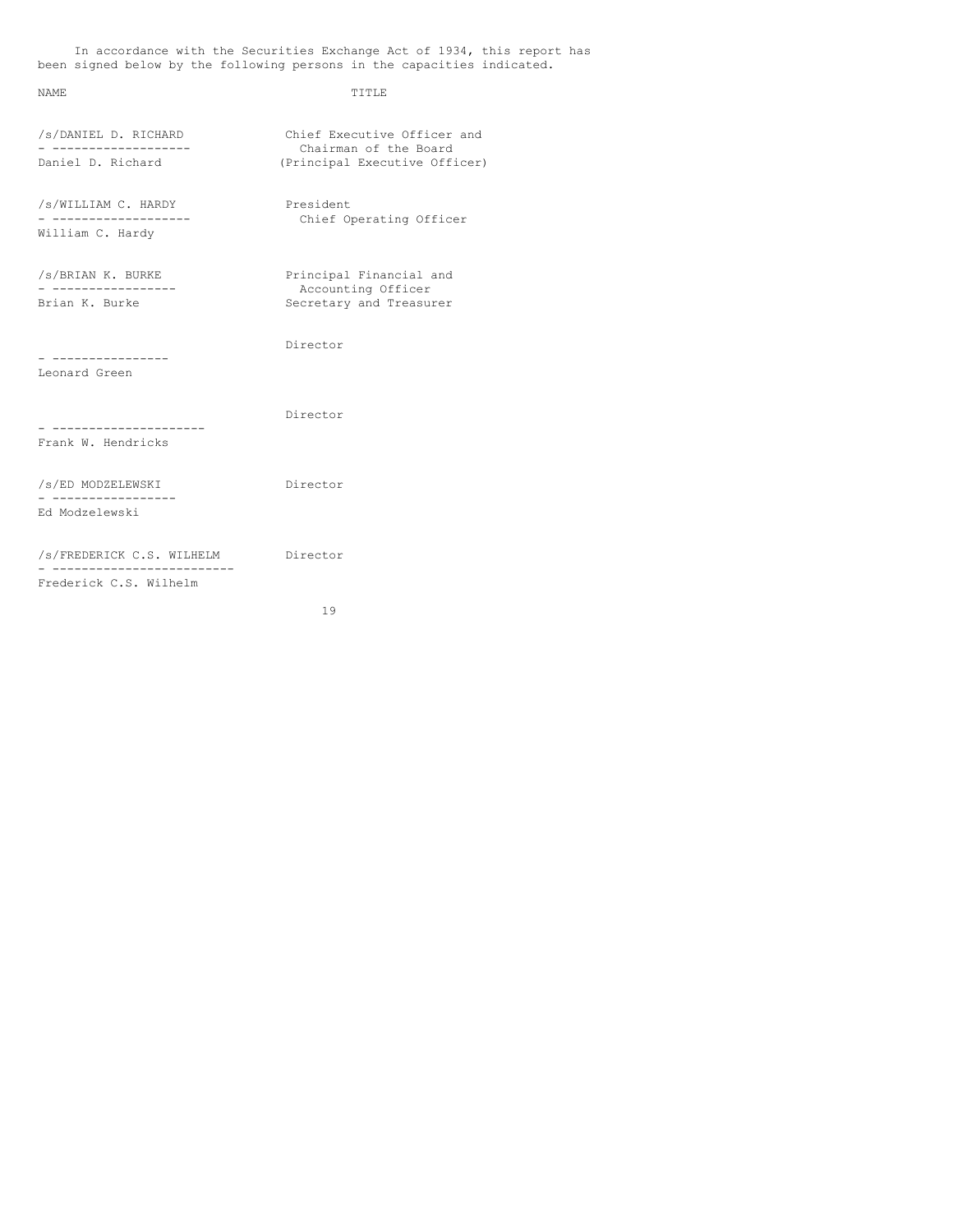#### EMPLOYMENT AGREEMENT

THIS AGREEMENT ("Agreement"), made and entered into effective as of this 15th of April, 1996, is by and between William C. Hardy (hereinafter referred to as "MR. HARDY") and CRYO-CELL International, Inc. (hereinafter referred to as "CCEL").

#### RECITALS:

WHEREAS, CCEL is a corporation duly organized under the laws of the State of Delaware and is presently in existence and in good standing; and

WHEREAS, MR. HARDY is willing to be retained by CCEL, and CCEL is willing to retain MR. HARDY, on the terms, covenants, and conditions hereinafter set forth; and

NOW, THEREFORE in consideration of the mutual covenants contained herein and other good and valuable consideration of the parties hereby agree as follows:

#### SECTION I NATURE OF AND PLACE OF SERVICES

CCEL does hereby retain MR. HARDY as its full time President and Chief Operating Officer. MR. HARDY will also be nominated to CCEL's Board of Directors. MR. HARDY does hereby accept and agree to such engagement. MR. HARDY shall perform all needed presidential duties as well as such other administrative duties as are customarily performed by a president and chief operating officer at CCEL's offices in Safety Harbor, Florida or any other site selected by CCEL.

#### SECTION II MANNER OF PERFORMANCE OF PRESENT/COO'S DUTIES

MR. HARDY agrees that he will at all times faithfully, industriously, and to the best of his ability, experience, and talent, perform all of the duties that may be required of and from him, pursuant to the express and implicit terms of this agreement, to the satisfaction of CCEL.

## SECTION III TERM OF CONTRACT

The term of this contract is four (4) years beginning from the date of execution. MR. HARDY may only be terminated for just cause. If MR. HARDY is terminated for just cause then CCEL shall have no further obligations of any kind.

#### SECTION IV PAYMENT

CCEL shall pay MR. HARDY and Mr. HARDY agrees to accept from CCEL, in full payment for MR. HARDY's services under this agreement, compensation at the rate of one hundred thousand dollars (\$100,000.00) per year, payable bi-weekly (which includes four weeks paid vacation). MR. HARDY will receive a minimum twenty-five thousand dollar (\$25,000.00) per year increase in salary for each of the remaining three (3) years of this agreement, taking effect on the corresponding anniversary date. However, any increase over twenty-five thousand dollars (\$25,000.00) may only be authorized by the Compensation Committee as appointed by the Chairman of the Board. CCEL shall reimburse MR. HARDY for health insurance coverage. If MR. HARDY remains with his current insurer, then CCEL will pay the insurance premiums. If Mr. HARDY, however, does not remain with his current insurer, then CCEL will obtain insurance coverage for MR. HARDY. Further, CCEL will reimburse MR. HARDY for any reasonable business expenses he incurs on behalf of CCEL, provided such expenses are ordinary and reasonable.

#### SECTION V OPTIONS

MR. HARDY will be granted a fifty thousand (50,000) three (3) year stock option for the purchase of CCEL common stock. The price to exercise this stock option will be sixty percent (60%) of the price of the average between the bid and the ask price of CCEL stock at that time. All shares purchased under the option shall be subject to the SEC Rule 144 holding period.

> SECTION VI NONDISCLOSURE OF INFORMATION CONCERNING BUSINESS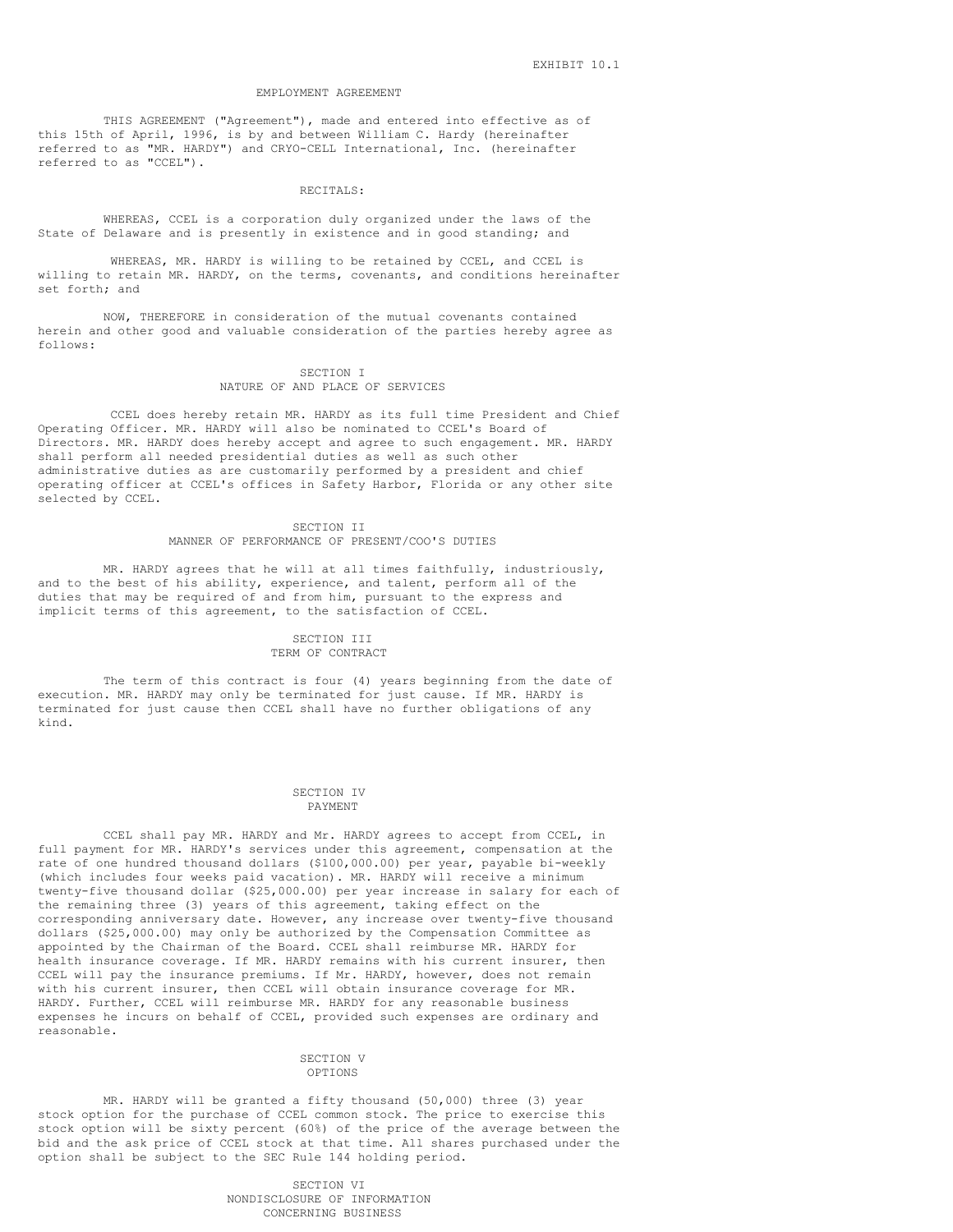MR. HARDY has executed CCEL's Non-Disclosure Agreement prior to execution of this agreement and agrees to be bound by its terms. MR. HARDY specifically agrees that he will not at any time, in any fashion, form, or manner, either directly or indirectly, divulge, disclose, or communicate (except where disclosure is necessary for the advancement of CCEL) to any person, firm, or corporation in any manner whatsoever, any proprietary/trade secret information of any kind, nature or description concerning any matters affecting or relating to the business of CCEL.

#### SECTION VII COMMITMENTS BINDING ON EMPLOYER ONLY ON WRITTEN CONSENT

MR. HARDY shall be able to exercise his duties consistent with his role as President. MR. HARDY must receive prior written permission to do the following: incur any expenditure over fifty thousand dollars (\$50,000.00) on behalf of CCEL; hire the company general accountants, general counsel, or any employee whose annual salary is over fifty thousand dollars (\$50,000.00); enter into any borrowing of funds; raising of capital; the sale of any assets; or engage in any other activity not normally exercised by a president or chief operating officer.

# SECTION VIII CONTRACT TERMS TO BE EXCLUSIVE

This written agreement contains the sole and entire agreement between the parties and shall supersede any and all other agreements between the parties. The parties acknowledge and agree that neither of them has made any representation with respect to the subject matter of this agreement or any representations inducing the execution and delivery hereof except such representations as are specifically set forth herein and each of the parties hereto acknowledges that they have relied on their own judgment and advice of their own counsel in entering into the same. The parties hereto further acknowledge that any statements or representations that may have heretofore been made by either of them to the other are void and of no effect and that neither of them has relied thereon in connection with their dealings with the other.

#### SECTION IX WAIVER OR MODIFICATION INEFFECTIVE UNLESS IN WRITING

It is further agreed that no waiver or modification of this agreement or of any covenant, condition, or limitation herein contained shall be valid unless in writing and duly executed by the party to be charged with it and that no evidence of any waiver or modification shall be offered or received in evidence in any proceeding, between the parties hereto arising out of or affecting this agreement, or the rights or obligations of any party hereunder, unless such waiver or modification is in writing, duly executed as aforesaid, and the parties further agree that the provisions of this paragraph may not be waived except as herein set forth.

#### SECTION X STATE OF FLORIDA

The parties hereto agree that it is their intention and covenant that this agreement, performance and proceedings hereunder be construed in accordance with and under the laws of the State of Florida.

# SECTION XI SEVERABILITY

If any part, portion or term of this agreement is declared invalid or unenforceable, all remaining parts, portions or terms shall remain in effect and binding upon the parties.

#### SECTION XII NON-COMPETE

MR. HARDY agrees to keep all of his efforts hereunder and all information supplied to him by CCEL as confidential. MR. HARDY agrees that during the term of this agreement and for two (2) years thereafter, he will not by himself or on behalf of any other person, firm, partnership, or corporation engage in the business now conducted by CCEL within the United States, Israel, Ireland, England any other area where CCEL does business.

MR. HARDY expressly agrees that during this contract he will not be interested, directly or indirectly, in any form, fashion, or manner, as a partner, officer, director, stockholder, advisor, employee, or in any other form or capacity, in any other business similar to CCEL's business, provided, however, that nothing herein contained shall be deemed to prevent or limit the right of MR. HARDY to invest any of his funds in the capital stock or other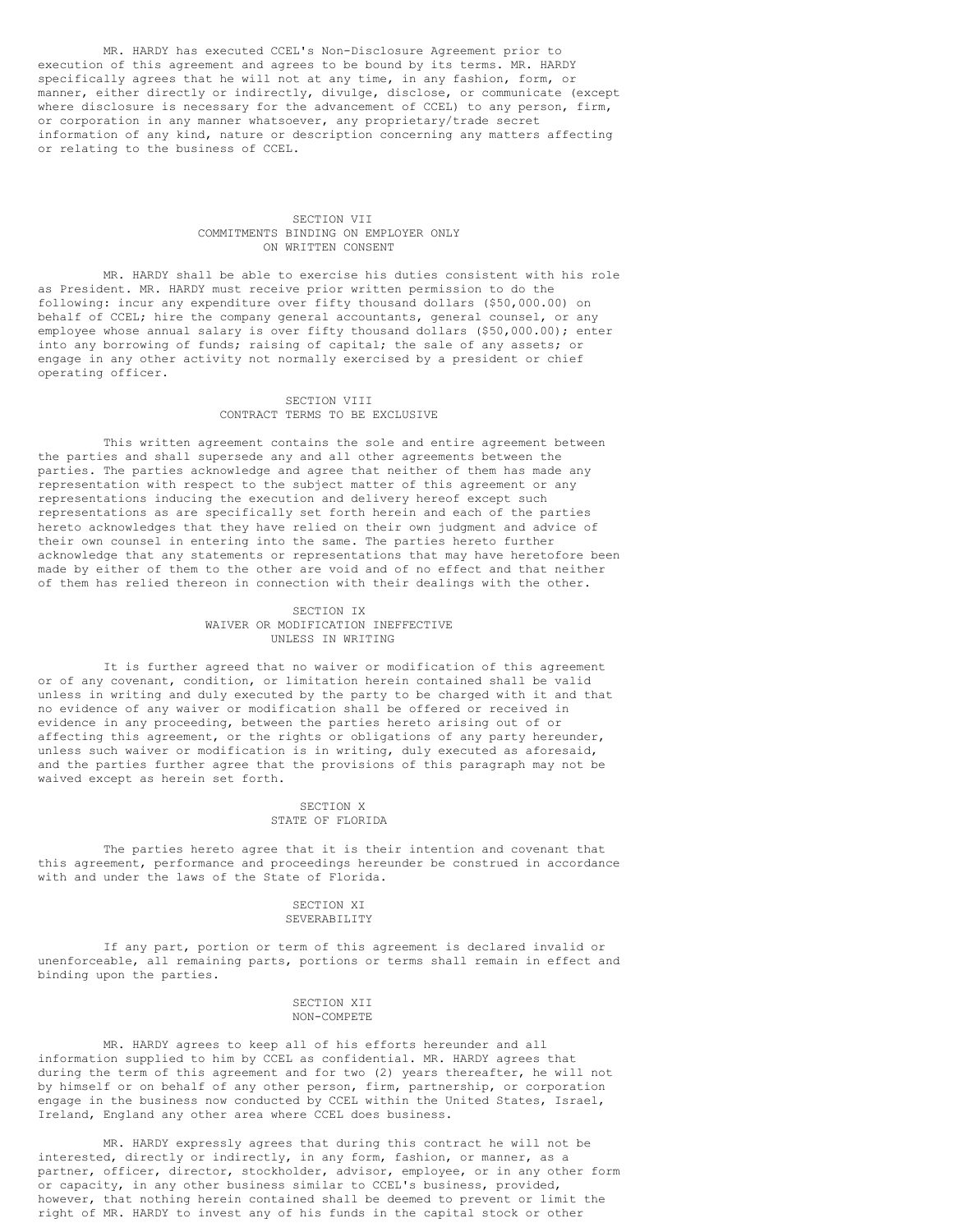securities of any corporation whose stock or securities are publicly owned or are regularly traded on any public exchange.

# SECTION XIII ARBITRATION

Any and all disputes, breaches, or controversies of any nature arising under this agreement shall be resolved through final and binding arbitration before the American Arbitration Association in Date County, Florida.

IN WITNESS WHEREOF, this agreement has been executed by the parties on the day and year first above written.

CRYO-CELL-Cell International, Inc. William C. Hardy

By: s/ DANIEL D. RICHARD s/ WILLIAM C. HARDY -------------------------------- ------------------- Daniel D. Richard, CEO William C. Hardy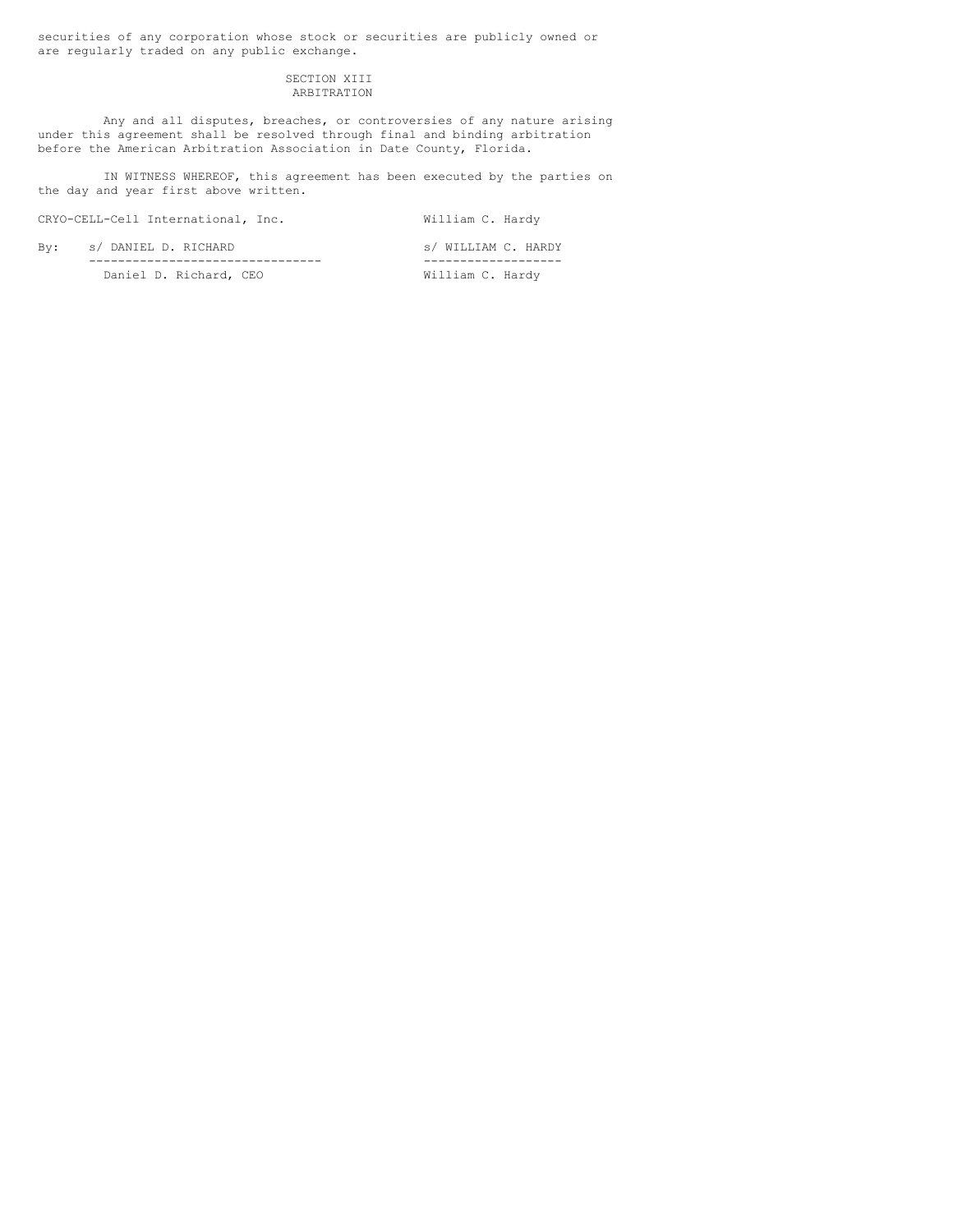#### LIFESPAN NETWORK MEMORANDUM OF UNDERSTANDING

By and between CRYO-CELL International, Inc. (hereinafter CCEL) and Illinois Masonic Medical Center, an Illinois not-for-profit corporation, hereafter (PARTICIPANT).

For mutual consideration between the parties which is hereby acknowledged, it is agreed:

1. PARTICIPANT agrees to become a member of the Lifespan Cellular Banking Network and will receive use of a CCELL Cellular Storage Unit at no charge by CCEL. The unit is capable of storing approximately 35,000 5 cc vials. The PARTICIPANT agrees to store fractionated cord blood in the unit. This equipment will be located and operated by PARTICIPANT at no cost to CCEL.

2. CCEL will provide the PARTICPANT the free use of a Compomat cellular separation device, vial scanner and label maker.

3. CCEL will provide the PARTICPANT with the pro-bono use of 5,000 spaces in the CCEL Cellular Storage Unit to be used for research, or any purpose other than autologous storage.

4. CCEL will charge a \$50.00 annual storage fee per vial per year for 30,000 storage spaces in the CCEL Cellular Storage Unit. These funds received will be distributed as follows: Twenty-five (25%) of the gross revenues will be paid to PARTICIPANT or its designee. CCEL will handle all of the funds generated by the Lifespan Cellular Storage program.

5. PARTICPANT agrees to enhance the utilization of the CCEL Multi-Faceted Cellular Storage Unit by encouraging the cryopreservation of cord/placental blood, tumor tissue, peripheral stem cells, etc.

6. PARTICPANT agrees not to engage in a paid for cellular storage program except in conjunction with CCEL Lifespan program.

7. The PARTICPANT agrees that once the CCEL units are linked together, by computer with other Lifespan participants, the information that is not of confidential nature will be exchanged in order to enhance locating a matching donor.

8. This agreement is valid for a period of ten (10) years and will automatically renew for additional five year periods unless either party notifies the other of its desire to cancel

the agreement. PARTICIPANT reserves the right to terminate the agreement after the initial five year period.

The cancellation request must be made in writing and received by the other party at least sixty(60) days prior to the expiration of the agreement. If PARTICIPANT does not renew the agreement, the specimens stored in the CCEL Cellular Storage Unit will remain with the unit as it is moved. PARTICIPANT agrees not to engage in paid for cellular storage for a period of two years thereafter.

9. The letter from CCEL to PARTICIPANT, dated September 7, 1995 is hereby incorporated into this agreement. Paragraph 5 is made an integral part of the agreement and shall govern the rights of the parties concerning its subject matter. Said letter is attached hereto as Exhibit A.

Agreed to this 5th day of October, 1995.

CRYO-CELL International, Inc.

#### LIFESPAN PARTICIPANT

| By: s/ DANIEL D. RICHARD                 | By: S/ HARVEY MOROWITZ                                                   |
|------------------------------------------|--------------------------------------------------------------------------|
| Daniel D. Richard<br>Chairman & CEO      | Name: Harvey Morowitz<br>Title: Vice President Operations                |
| 1900 Grand Avenue<br>Baldwin, NY 11510   | Address: 836 West Wellington<br>Chicago, IL 60057<br>Phone: 312-296-7004 |
| Phone: 516-223-5050<br>Fax: 516-379-0969 | Fax: 312-871-5221                                                        |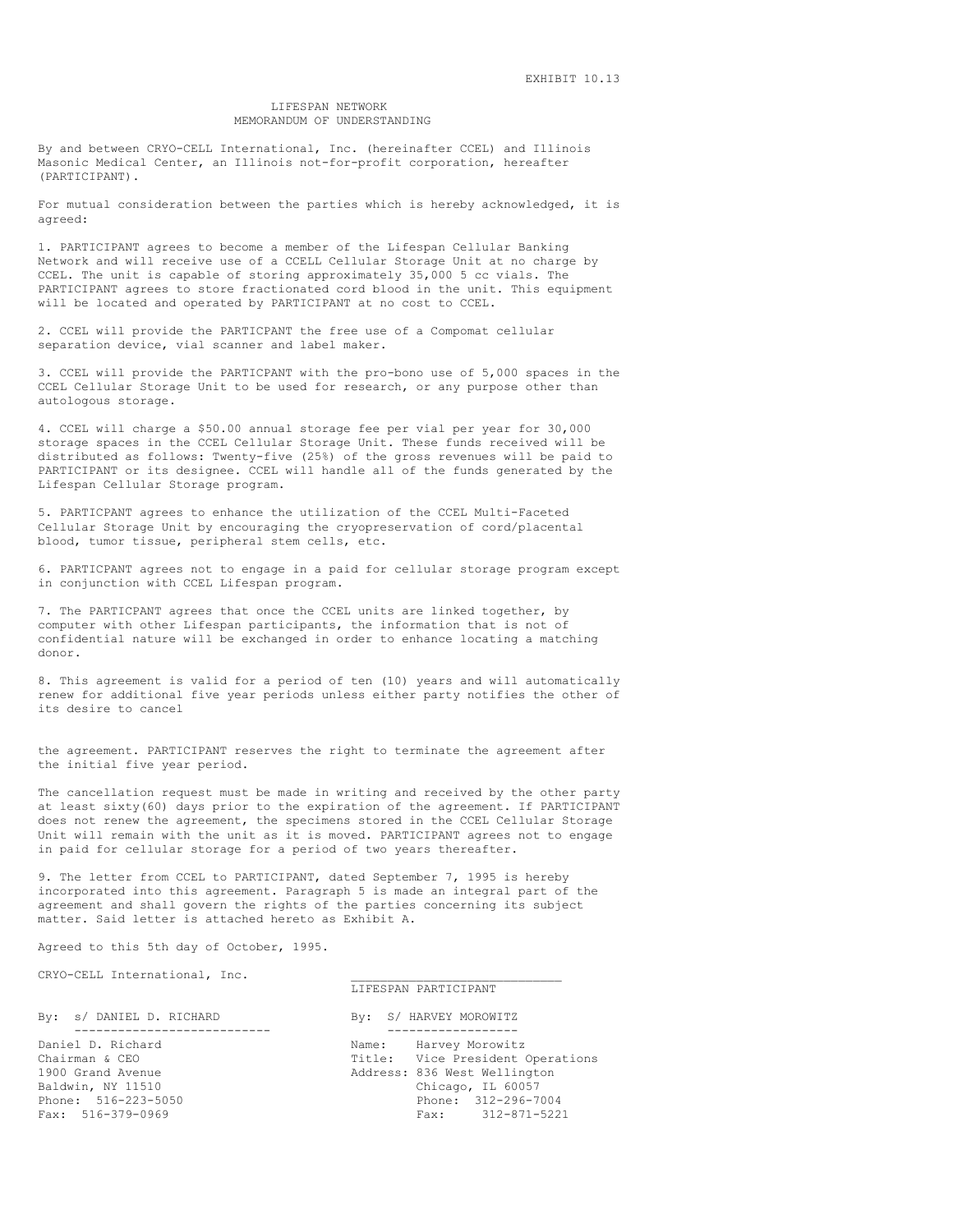## LEASE AGREEMENT FOR CELLULAR STORAGE SPACES

By and between CRYO-CELL International, Inc. (hereafter CCEL) and Bio-Stor International, Inc. (hereafter Lessee).

Whereas CCEL is willing to share its spaces in its patented cellular storage unit(s) and whereas Lessee agrees to lease 150,000 (one hundred-fifty-thousand) equally shared spaces in CCEL units, and for mutual consideration between the parties, which is hereby acknowledged, it is agreed:

- 1. The total lease price for 150,000 (one hundred-fifty-thousand) equally shared spaces is \$5,000,000 (five million dollars).
- 2. A non-refundable deposit of \$1,000,000 (one million dollars) is required for obtaining an option for the lease rights to the 150,000 (one hundred-fifty thousand) equally shared spaces mentioned above. Said deposit will be paid in cash by Lessee, or, at CCEL's option, a portion may be paid with a 30 (thirty) day demand corporate note. If deposit is made partially by corporate note, the acceptance is subject to Lessee immediately paying CCEL 90% (ninety percent) of all lease payments, as it receives them. If at the expiration date of the note, the \$1,000,000 (less the 10% retainage) payment has not been made in full, Lessee's option will expire (unless extended by CCEL) and all payments made to CCEL will be converted to equally shared spaces at the one-time payment of \$33.33 1/3 (thirty-three and one-third dollars) each.
- 3. Once the \$1,000,000 (one million dollars) deposit has been paid to CCEL, the company will designate the locations of 30,000 (thirty-thousand) equally shared spaces for lease. Said locations will come from the sites listed in paragraph 6E, below.
- 4. The \$4,000,000 (four million dollars) balance of the lease rights under this agreement must be paid in full within 12 (twelve) months of the date of this agreement for the five leases to become effective. No units will be delivered until the total of \$5,000,000 (five million dollars) has been paid. Lessee intends to pay the balance from the proceeds from an Initial Public Offering of its stock. If Lessee has filed their IPO with the S.E.C. within of the 12 (twelve) month period, a 90 (ninety) day extension will be granted for the balance to be paid, if necessary.
- 5. If Lessee has paid the \$1,000,000 (one million dollars) deposit or portion thereof, but fails to pay the balance of the \$5,000,000 (five million dollars), they agree the deposit money paid to CCEL shall not be refundable and CCEL agrees to apply said deposit for equally shared lease spaces, as set forth above.
- 6. CCEL agrees to perform the duties which are detailed in their revised Space and Time Sharing (SATS) Lease Agreement, covering equally shared spaces.
	- A. Marketing to promote cellular storage in Lessee's CCEL unit(s).
	- The payment to Lessee of one-half of CCEL's 75% (seventy-five percent) entitlement under its LIFESPAN Program. The only deductions from Lessee's entitlement shall be one-half the cost of billing and collection of storage fees and extended warranties. The cost for billing and collection and warranty shall be shared equally between CCEL and Lessee.
	- C. After Lessee's equally shared spaces are filled in a unit, CCEL shall have the right to place additional units in that area without additional financial obligation to Lessee.
	- D. In the event there is any attrition in the Lessee's equally shared space(s) in a given designated area, CCEL agrees to cease placing any new "paid for" cellular storage in spaces in another unit in that area, until the Lessee's equally shared spaces have been refilled to capacity.
	- The selection of leased unit's site will be exclusively CCEL's. Leased spaces must be available from units in the following cities:
		-
		- San Diego, CA St. Louis, MO
		- San Francisco, CA Charlotte, NC
		-
		-
		-
		-
		- Atlanta, GA Houston, TX<br>- Chicago, IL Dallas, TX - Chicago, IL
			-
		- Los Angeles, CA Minneapolis/St. Paul, MN
			-
			-
		- Denver, CO New York, NY
			- Cleveland/Columbus, OH
		- Jacksonville, FL Philadelphia, PA
			-
			-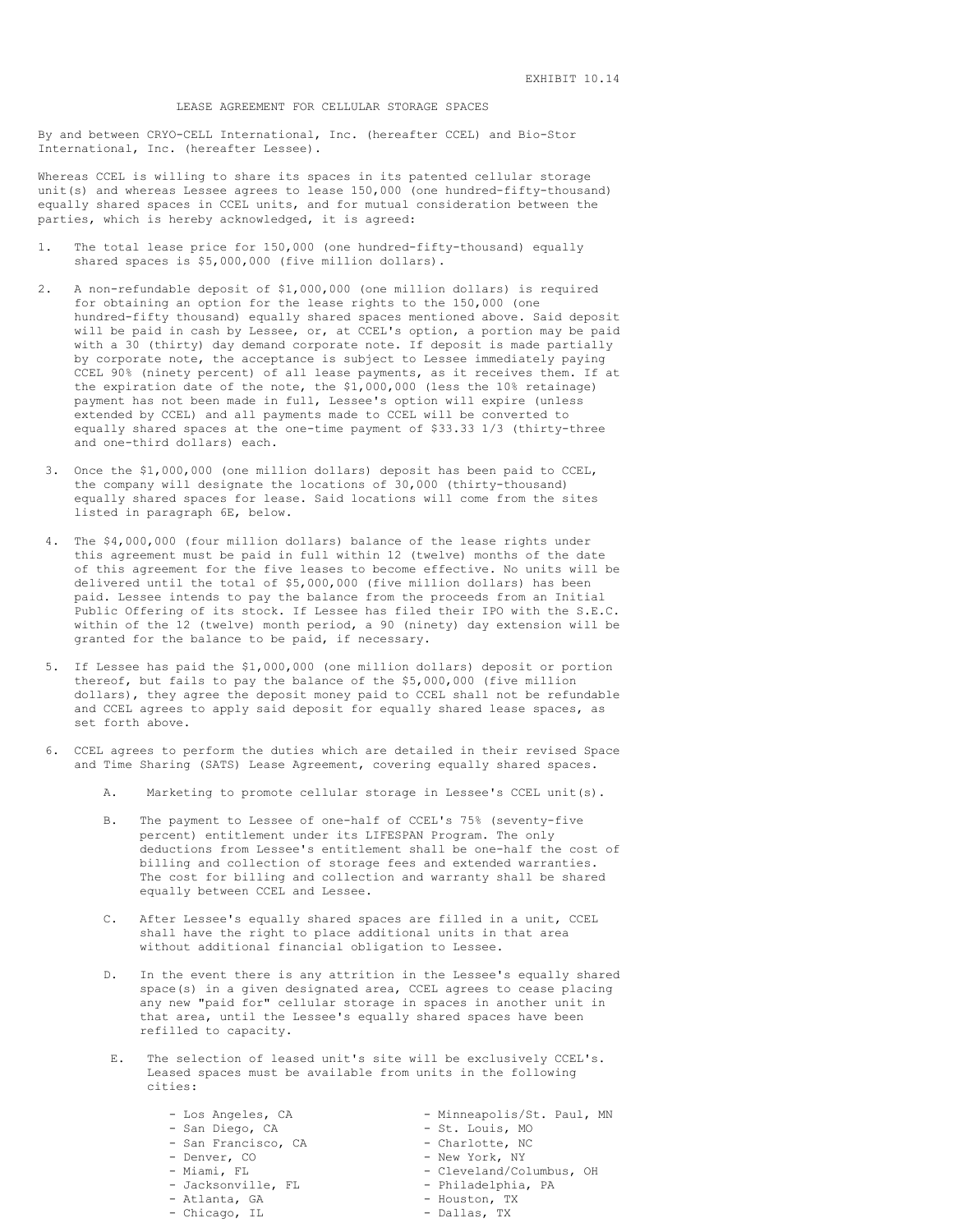| - New Orleans, LA              |  | - Richmond/Roanoke, VA |  |
|--------------------------------|--|------------------------|--|
| - Baltimore, MD/Washington, DC |  | - Seattle/Spokane, WA  |  |
| - Detroit, MT                  |  |                        |  |

- 7. CCEL agrees to provide Lessee a right of first refusal to match any leasing agreement which CCEL has available in Canada or Mexico.
- 8. Finder's Fee CCEL agrees to pay a Finder's Fee to Lessee of \$25,000 (twenty-five thousand dollars) for each \$1,000,000 (one million dollars) in leases obtained up to a maximum of \$125,000 (one hundred-twenty-five thousand dollars).
- 9. CCEL agrees that Lessee shall retain 10% (ten percent) of each partial deposit, up to \$100,000 (one hundred thousand dollars), to be applied to Lessee's Finder's Fee entitlement. If Lessee does not pay the \$4,000,000 (four million dollars) balance, they will then become the SATS Lessee for the appropriate number of equally shared spaces at \$33.33 1/3 (thirty-three and one-third dollars) each. Any overage in advanced Finder's Fee's will be repaid to CCEL from Lessee's annual storage fee entitlement. Lessee will still receive the Coordinator's annual entitlement proportionate to the number of "paid for" lease spaces at \$33.33 1/3 (thirty-three and one-third dollars) each.
- 10. Stock Option Upon the receipt of \$5,000,000 (five million dollars) as payment in full for 150,000 (one hundred-fifty thousand) spaces, CCEL agrees to grant to Bio-Stor International, Inc. an option to purchase 300,000 (three hundred thousand) shares of CCEL's authorized, but unissued shares of common stock.

The exercise price of the stock options shall be 75% (seventy-five percent) of the median between the "bid" and the "ask" price of CCEL's stock in the marketplace, or \$6.00 (six dollars), whichever is higher, on the date of the payment in full of the \$5,000,000 (five million dollars). After the exercise of the option, Lessee agrees that stock shall be held pursuant to S.E.C.'s rule 144 holding period.

11. The parties agree that if the \$5,000,000 (five million dollars) underwriting is successful, CCEL shall purchase 300,000 (three hundred thousand) shares of Bio-Stor stock at \$1.00 (one dollar) per share, pursuant to S.E.C.'s rule 144 holding period.

The term of this lease is 10 years with automatic 10 year renewals, at no cost to Lessee.

This constitutes the entire agreement between the parties and cannot be changed unless it is done in writing and is mutually acceptable. This agreement cancels and supersedes all previous agreements between the parties.

This agreement subject to the approval by CCEL Board of Directors.

Dated this 12th day of April, 1996.

| Bio-Stor International, Inc. |                                    | CRYO-CELL International, Inc. |                     |                                           |
|------------------------------|------------------------------------|-------------------------------|---------------------|-------------------------------------------|
| By: S/GLENN COHEN            |                                    | Bv:                           | S/DANIEL D. RICHARD |                                           |
| Glenn Cohen, Founder         |                                    |                               |                     | Daniel D. Richard, Chairman and C.E.O.    |
| Address:                     | 4255 Route 9<br>Freehold, NJ 07728 | Address:                      |                     | 1223 Anderson Avenue<br>Ft. Lee, NJ 07024 |
| Phone:<br>Fax:               | 908-845-0666<br>908-308-9420       | Phone:<br>Fax:                |                     | $201 - 224 - 7070$<br>$201 - 224 - 7997$  |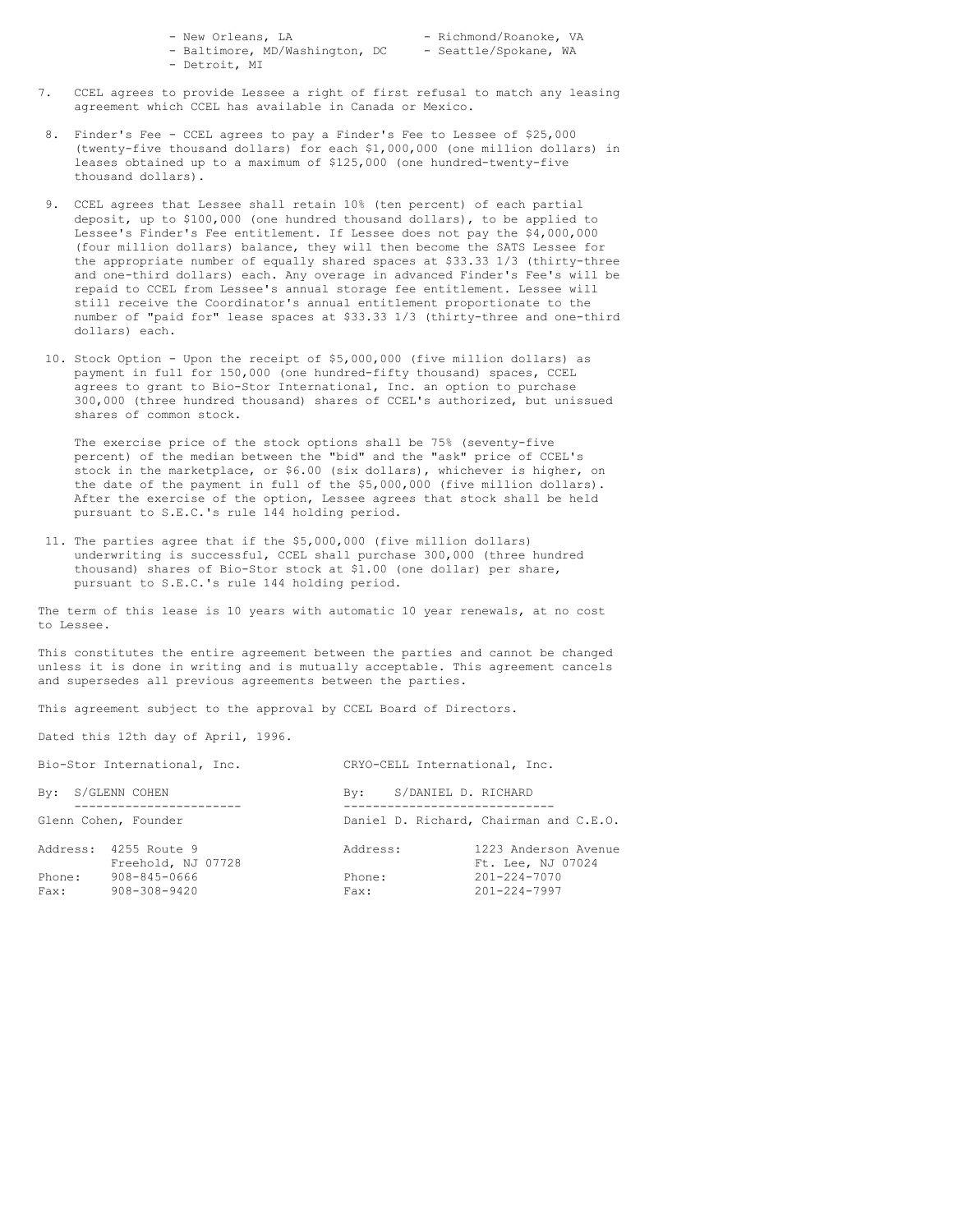#### LIFESPAN AGREEMENT

THIS AGREEMENT, dated this 22nd day of October, 1996, is by and between CRYO-CELL International, Inc. (hereinafter "CCEL") and GAMIDA-MEDEQUIP LTD., an Israeli medical/hospital supply company (hereinafter "the Lifespan Participant").

#### WHEREAS:

A. CCEL has developed and will lease to the Lifespan Participant a computer-controlled Multi-Faceted Cellular Storage Unit capable of accommodating approximately 4.5 ml. storage tubes (hereinafter "the Unit"), for which the patent has been granted. A copy of the patent has been forwarded to Lifespan Participant and should also be available at the Israeli Patent Office. In addition, CCEL will provide to the Lifespan Participant the use of the following equipment: COMPOMAT Cellular Separation Equipment, Planer Programmable Controlled Rate Freezer, Hand Held Vial Scanner and Thermal Transfer Label Printer (hereinafter "the Equipment"), as well as CCEL selected manufacturer's spare parts. The Unit and the Equipment are intended to be utilized by the Lifespan Participant as part of a multi-faceted cellular storage technology designed to provide cellular storage capabilities to interested parties (hereinafter "the LIFESPAN program").

AND

B. The Lifespan Participant desires to be part of CCEL's LIFESPAN Cellular Banking Network (hereinafter "NETWORK") and, subject to any and all applicable laws and regulations, will cooperate by providing any reasonably requested information to any national or international NETWORK and/or database created by CCEL.

AND

C. The Lifespan Participant believes that its research and clinical service missions can be enhanced by the terms of this Agreement with CCEL.

NOW, THEREFORE, in consideration of the mutual terms and conditions contained herein, which are hereby acknowledged, the parties agree as follows:

1. CCEL will lease Units to the Lifespan Participant, together in each case with the related Equipment. Technicians of the Lifespan Participant will be trained in the

USA by CCEL, the Lifespan Participant meeting all costs of travel and accommodation involved, such technicians to be responsible for starting up each new Unit after it has been shipped to the Lifespan Participant's designated site. It is understood that each Unit and related Equipment will at all times remain the property of CCEL during the period of their lease to the Lifespan Participant in accordance herewith. The terms of the first and each subsequent such lease shall be as specified in Section 3(A) of this Agreement.

2. It is the intention of CCEL and the Lifespan Participant that the Lifespan Participant will charge an annual storage fee of Fifty Dollars (US \$50.00) (or an appropriate lump sum, life-time storage payment) per cellular specimen stored in each Unit leased hereunder. Such rate of annual fee may be revised from time to time by mutual written agreement between the parties. All such storage fees collected by the Lifespan Participant shall be shared between CCEL and the Lifespan Participant in the following proportion, after first deducting ten percent (10%) of the gross income towards operating expenses:

| STORAGE FEE INCOME                  | CCEL | LIFESPAN PARTICIPANT |
|-------------------------------------|------|----------------------|
| up to US \$1 million                | 50%  | 50%                  |
| US $$1m. - 1.5 m.$                  | 45%  | 55%                  |
| US $$1.5 \text{ m.} - 2 \text{ m.}$ | 40%  | 60%                  |
| US \$2 m. $-2.5$ m.                 | 35%  | 65%                  |
| above US $$2.5$ m.                  | 30%  | 70%                  |

The Lifespan Participant's entitlement to income as specified herein shall be in full consideration of the efforts and costs required for the implementation and administration of each Unit by the Lifespan Participant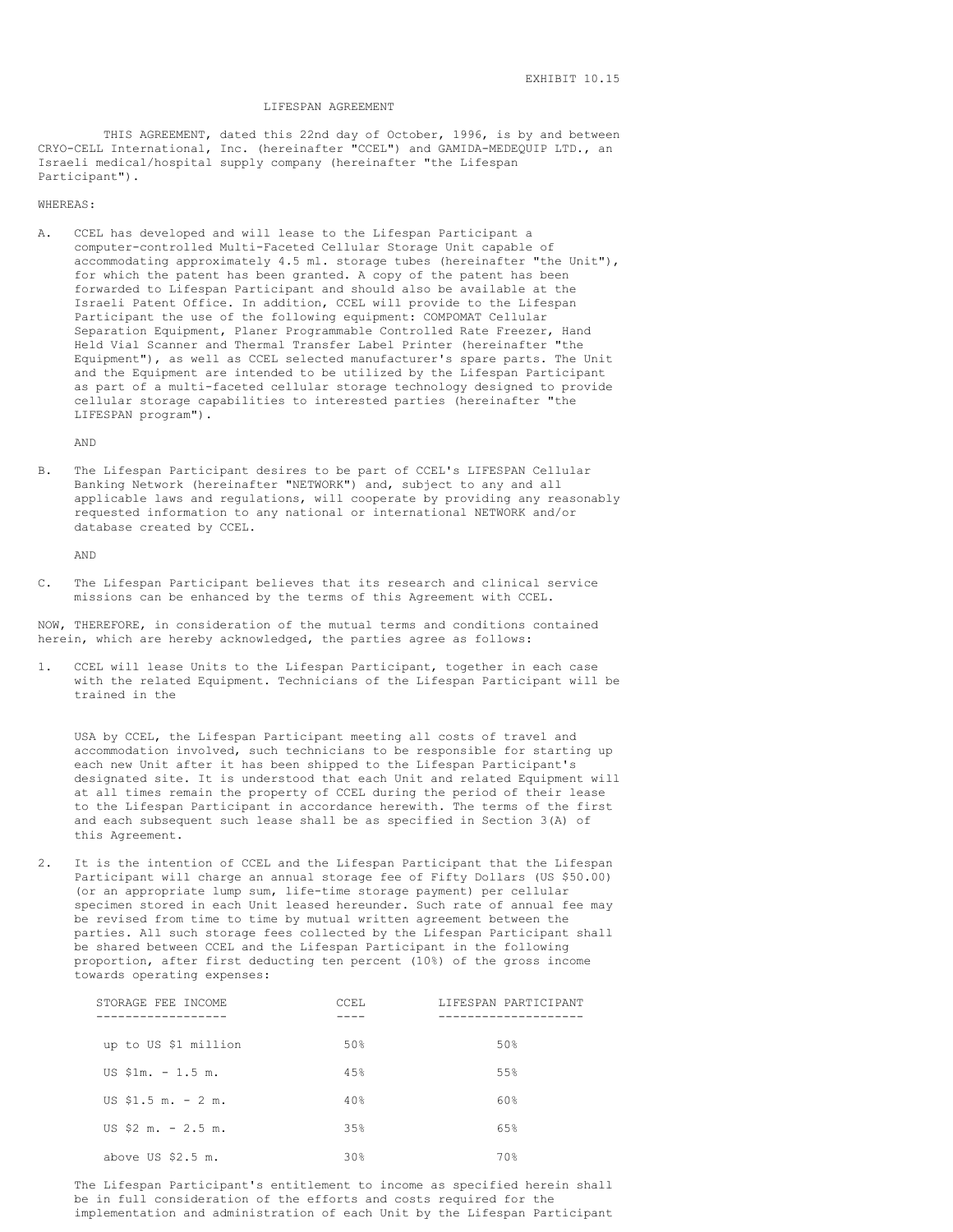as part of the LIFESPAN program, including providing all necessary space and staff, financing operations, marketing and furnishing overall support.

3. (A) Each Unit and the related Equipment supplied to the Lifespan Participant by CCEL hereunder shall be leased for a minimum period of ten (10) years, but the Lifespan Participant shall be entitled to maintain the lease in full force and effect thereafter for so long as it may require by paying to CCEL an annual sum of One Dollar (US \$1.00) and by paying CCEL all of its financial entitlement on a timely basis. In respect of the initial ten-year period of each lease, the Lifespan Participant shall pay to CCEL a lease fee of Two Hundred Thousand Dollars (US

 $\overline{2}$ 

\$200,000) (hereinafter "the Lease Fee"). The Lease Fee shall be payable by means of ten (10) equal annual installments of Twenty Thousand Dollars (US \$20,000) each, subject to interest at the rate of six percent (6%) per annum, provided however that, after the sale by the Lifespan Participant of a second revenue sharing agreement in Israel (as hereinafter defined), all installments and interest outstanding for existing Units shall become due and payable and the Lease Fee on each further Unit supplied shall be payable in one lump sum. Subject to such proviso, the first installment payable in respect of each Unit supplied shall be due on the second anniversary of the date of execution of this Agreement and, in respect of each subsequent Unit supplied, on the second anniversary of the date of delivery by CCEL. Lifespan Participant's right to receive Unit is contingent upon CCEL's production and distribution schedule.

(B). The Lifespan Participant is hereby granted the right during the term of this Agreement to expand the NETWORK for the LIFESPAN program in Israel, Israeli-administered territories and the areas of Palestinian autonomy (including any future political denominations of such geographical territories) (hereinafter "Israel").

In exchange for this right, the Lifespan Participant shall pay to CCEL the sum of Three Hundred Thousand Dollars (US \$300,000). Of this sum, Thirty Thousand Dollars (US \$30,000) has already been paid by the Lifespan Participant, receipt of which CCEL hereby acknowledges. The balance of Two Hundred and Seventy Thousand Dollars (US \$270,000) shall be due on the earlier of:

- one hundred and eighty (180) days from the date of execution of this Agreement, of
- the sale by the Lifespan Participant of a revenue sharing agreement, or
- the receipt by the Lifespan Participant of income from a Space  $\&$ Time Sharing ("SATS") Agreement or of equity investment amounting in the aggregate to more than Seven Hundred and Fifty Thousand US Dollars (US \$750,000).

An initial Unit and related Equipment will not be delivered by CCEL to the Lifespan Participant until said balance has been paid in full.

The parties further agree to divide equally any non-storage monies (e.g. commission, bulk leasing and SATS Program) which Lifespan Participant shall receive from any third parties by reason of its expansion of the NETWORK throughout Israel, it being understood that the terms and conditions of all agreements with third parties with respect to such expansion shall be subject to CCEL's prior written approval.

The right of the Lifespan Participant to expand the NETWORK in Israel shall be and remain exclusive, so long as CCEL shall have received Five Hundred Thousand Dollars (US \$500,000) in revenue sharing income hereunder by the third anniversary of the date of the installation and validation of the first Unit in Israel and provided that, thereafter, its annual income for the next four (4) years shall increase at the rate of ten percent (10%) per annum and for the subsequent ten (10) years at the rate of five percent (5%) per annum.

4. In addition, CCEL shall be entitled to twenty percent (20%) of any fees collected for donor identification and/or cellular matching as part of the LIFESPAN program.

3

5. The Lifespan Participant shall be entitled to charge and collect fees for services performed by physicians and medical staff (excluding storage fees) and for other necessary medical/laboratory, transportation, test kit, marketing and promotional costs, and CCEL will have no entitlement to share in such fees.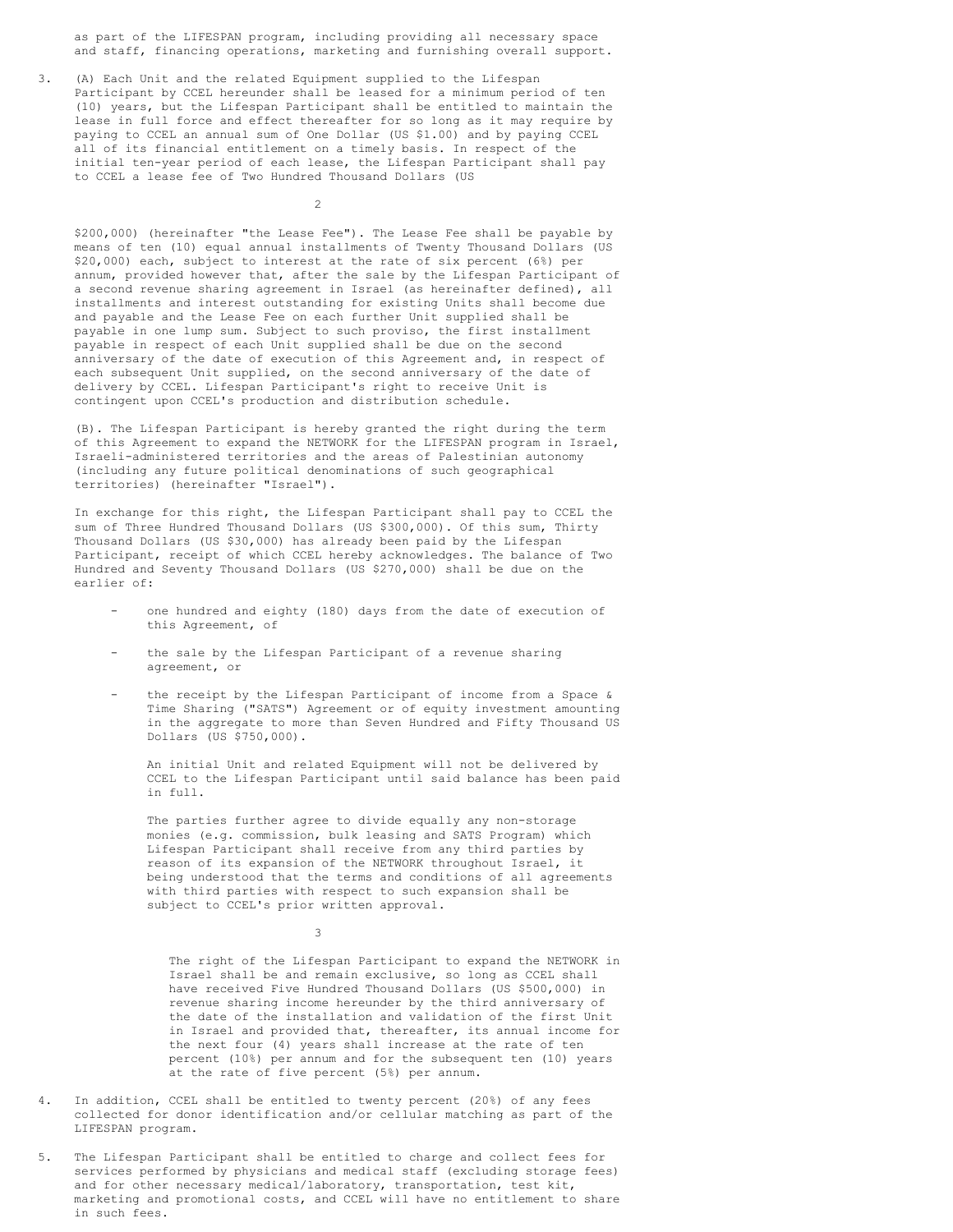- 6. Each Unit is currently designed with sufficient spaces for the storage of approximately Thirty-Five Thousand (35,000) 5cc. Vials. Lifespan Participant shall be entitled to use up to Five Thousand (5,000) such spaces on a pro bono basis for cellular storage activities which will enhance the need for cryo-preservation. These pro bono spaces may be used for research, grants or related activities, but not paid-for commercial cellular storage facilities. The remaining Thirty Thousand (30,000) spaces shall be used exclusively for paid-for commercial cellular storage as part of the LIFESPAN program. Should the configuration of the Unit change, the number of pro bono spaces will be adjusted to an extent equal to approximately fourteen percent (14%) of the total capacity.
- 7. The Lifespan Participant shall be responsible for invoicing, collecting and accounting for all cellular storage revenues hereunder. Within thirty (30) days of the end of each calendar quarter, the Lifespan Participant shall furnish CCEL with a statement of all storage and other applicable fees invoiced and all monies collected by the Lifespan Participant pursuant to this Agreement during such quarter, and shall at the same time remit to CCEL its share of all such monies collected.
- 8. Upon delivery of each Unit and related Equipment to the Lifespan Participant at its designated site, CCEL shall provide to the Lifespan participant instructional materials, including operations manuals.
- 9. CCEL agrees to indemnify the Lifespan Participant for all claims, suits, judgments or damages (including court costs and attourneys' fees) arising out of any wrongful or negligent acts of CCEL or any of its agents, personnel and /or

4

staff with regard to the LIFESPAN program, and also arising out of any claims of persons or entities claiming licensing rights from CCEL for Israel.

The Lifespan Participant agrees to indemnify CCEL for all claims, suits, judgments or damages (including court costs and attourneys' fees) arising out of any wrongful or negligent acts of the Lifespan Participant or any of its agents, personnel and/or staff with regard to the LIFESPAN program.

CCEL will use its best efforts to have the Unit manufacturer's insurance company name Lifespan Participant as an additional named insured on the applicable products liability policy. Alternatively, CCEL will use its best efforts to extend whatever coverage CCEL is entitled to under that policy so that it also applies to and covers the Lifespan Participant.

- 10 CCEL will assist the Lifespan Participant by establishing storage protocols and standard operating procedures consistent with reasonable standards of cellular cryo-preservation, and will furnish such protocols and procedures to the Lifespan Participant. Prior to the storage of any specimen in a Unit, the Lifespan Participant agrees to obtain from the person(s) submitting such specimen for storage a signed informed consent and storage agreement, which shall be in a form previously approved by CCEL. In addition, prior to storage, the Lifespan Participant shall be responsible for obtaining a reasonably acceptable form of informed consent from all relevant persons for all associated procedures of a medical and/or related nature. Said agreement and all such forms shall comply with the laws of the State of Israel.
- 11. Both parties shall use their best efforts to enhance cellular storage activities; however, the Lifespan Participant shall be responsible for all marketing activities.
- 12. A. Subject to the subsequent provisions of this Section 12, the term of this Agreement shall commence on the date of execution of this Agreement and shall remain in effect for an initial period of ten (10) years and thereafter for further consecutive periods of ten (10) years each, unless and until this Agreement shall be terminated by either party serving on the other party not less than three hundred and sixty-five (365) days prior written notice to such effect.
	- B. Notwithstanding the provisions of sub-section A, however, this Agreement may be terminated at any time:

(a) by written mutual agreement between parties, or

(b) in the event that the Lifespan Participant shall be in material breach of its monetary obligations to CCEL hereunder, and shall fail to cure such breach within sixty (60) days of receipt of a written demand.

5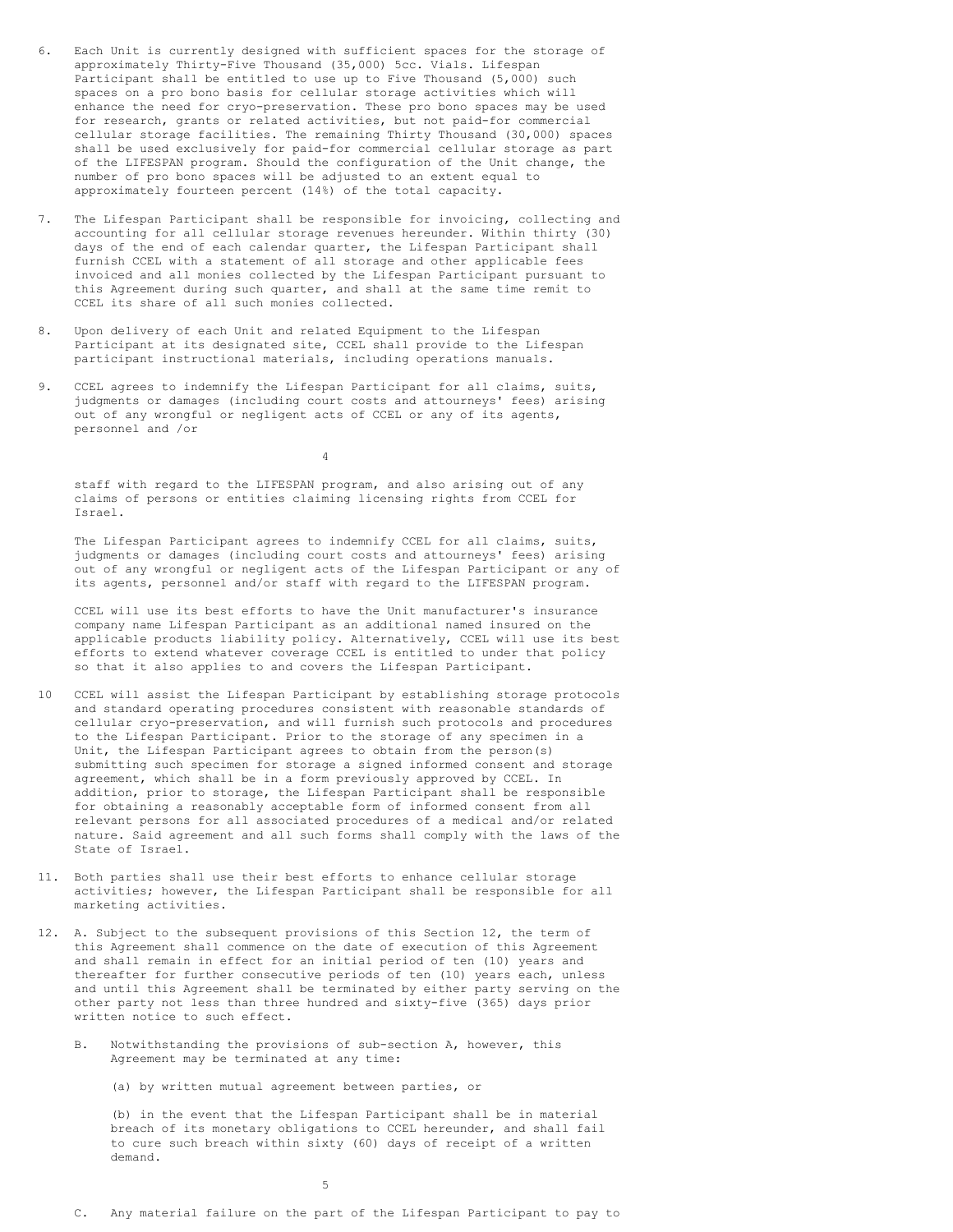CCEL in a timely manner any and all sums due to CCEL in respect of the supply and operation of any particular Unit and related Equipment, and then to rectify such failure within sixty (60) days of receipt of a written demand, shall entitle CCEL forthwith to possess and retrieve said Unit and Equipment, provided however that CCEL shall use all reasonable efforts, in cooperation so far as possible with the Lifespan Participant, to protect the interests of all persons for whom specimens are stored in such Unit on a commercial basis, it being the responsibility of the Lifespan Participant alone to make whatever arrangements it may deem appropriate with respect to specimens occupying pro bono spaces in the Unit.

- 13. The Lifespan Participant agrees that, provided leasing hereunder commences as a result of the satisfaction of the condition stated in Section 3(B) and the delivery of an initial Unit and related Equipment accordingly, then as consideration for the leases of CCEL hereunder and its assistance in the development of the LIFESPAN program, the Lifespan Participant shall not, during the term of this Agreement and for a period of three (3) years thereafter, become involved in a or support any paid-for cellular storage program. However, subject to any and all applicable laws and regulations, CCEL shall be entitled, throughout the term of this Agreement and thereafter, to use the database information generated by the Lifespan Participant.
- 14. CCEL and the Lifespan Participant agree that the terms and conditions of this Agreement may be revised at any time by means of a formal written amendment executed by both parties.
- 15. It is mutually agreed and understood that, in the performance of their respective responsibilities, duties and obligations hereunder and in regard to any services rendered or performed by either of them, the parties to this Agreement are at all times independent contractors, and that neither party shall have or exercise any control or direction over the method by which the other party conducts any such performance or renders any such services. Nothing in this Agreement shall be construed as creating a relationship of employer and employee, principal and agent, joint venturers or partners, or any other relationship besides that of independent contractors. Each party agrees that it is responsible for its own acts and omissions and declares that it is in no way responsible for the acts and omissions of the other party.
- 16. This Agreement may not be assigned by the Lifespan Participant in whole or in part without the prior written consent of CCEL (which consent shall not be unreasonably withheld). CCEL may, however, by serving written notice upon the Lifespan Participant to such effect, assign any or all of its right and obligations hereunder.

6

- 17. The failure of either party to this Agreement to enforce any material provision of this Agreement on any occasion shall not constitute a waiver of the right to enforce any and all of the remaining provisions of this Agreement.
- 18. Any notice, acceptance, request, consent, approval or other formal communication in connection with this Agreement shall be in writing and served either by personal delivery or by certified mail, return receipt requested, and shall be deemed to have been received when either personally delivered with proof of delivery or deposited in the mail, provided that every such communication sent by mail shall first be copied by facsimile transmission.

For the purposes of this Agreement, CCEL's representative is:

Daniel Richard, CEO CRYO-CELL International, Inc. 604 Packard Court Safety Harbor, Florida 34695 USA

For the purposes of this Agreement, the Lifespan Participant's representative is:

Jacob Niv, Managing Director Gamida-MedEquip, Ltd. 54 Harey Yehuda St. Givat Savyon, Israel

(postal address: P.O. Box 94, Savyon 56530 Israel)

In the event that different representatives or contact persons are designated by the parties after the execution of this Agreement, notices of the name and address of the new representative or contact person shall in each case be served in writing in accordance herewith and such notice attached to the originals of this Agreement.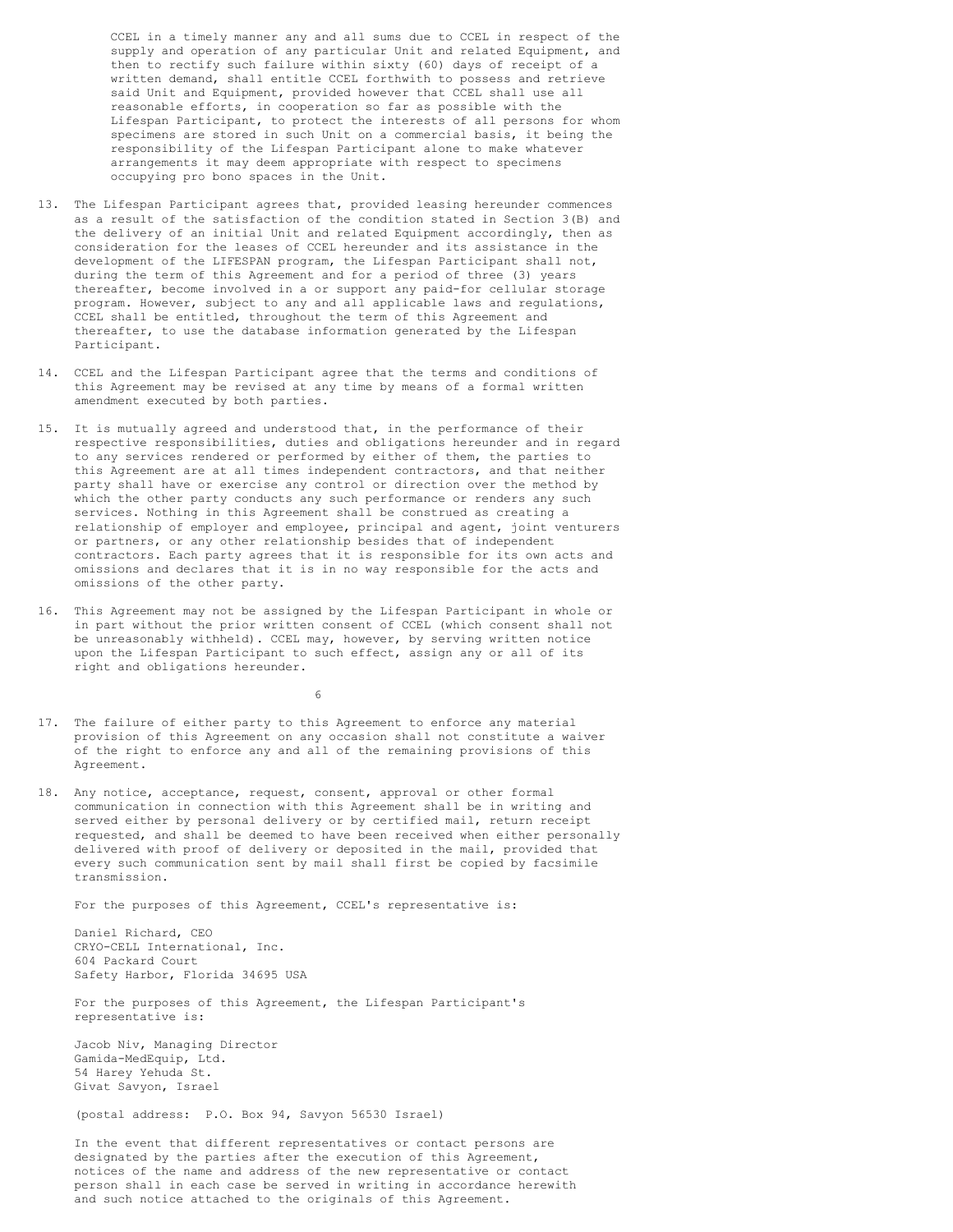- 19. This Agreement shall be governed by the laws of the State of Florida, USA, and venue for all actions shall be in that State, County of Dade.
- 20. This Agreement represents the entire agreement between CCEL and the Lifespan Participant and supersedes all representations, undertakings or agreements, whether oral or written, made or entered into prior to the date of execution hereof.

7

IN WITNESS WHEREOF, this Agreement has been duly executed by the parties hereto on the date first before written.

|       | CRYO-CELL INTERNATIONAL, INC. | GAMIDA-MEDEOUIP, LTD.    |
|-------|-------------------------------|--------------------------|
| by:   | /S/ DANIEL D. RICHARD         | by: /S/ JACOB NIV        |
|       | Authorized Signatory          | Authorized Signatory     |
| Name: | DANIEL D. RICHARD             | JACOB NIV<br>Name:       |
|       | Title: CHAIRMAN/CEO           | Title: MANAGING DIRECTOR |

8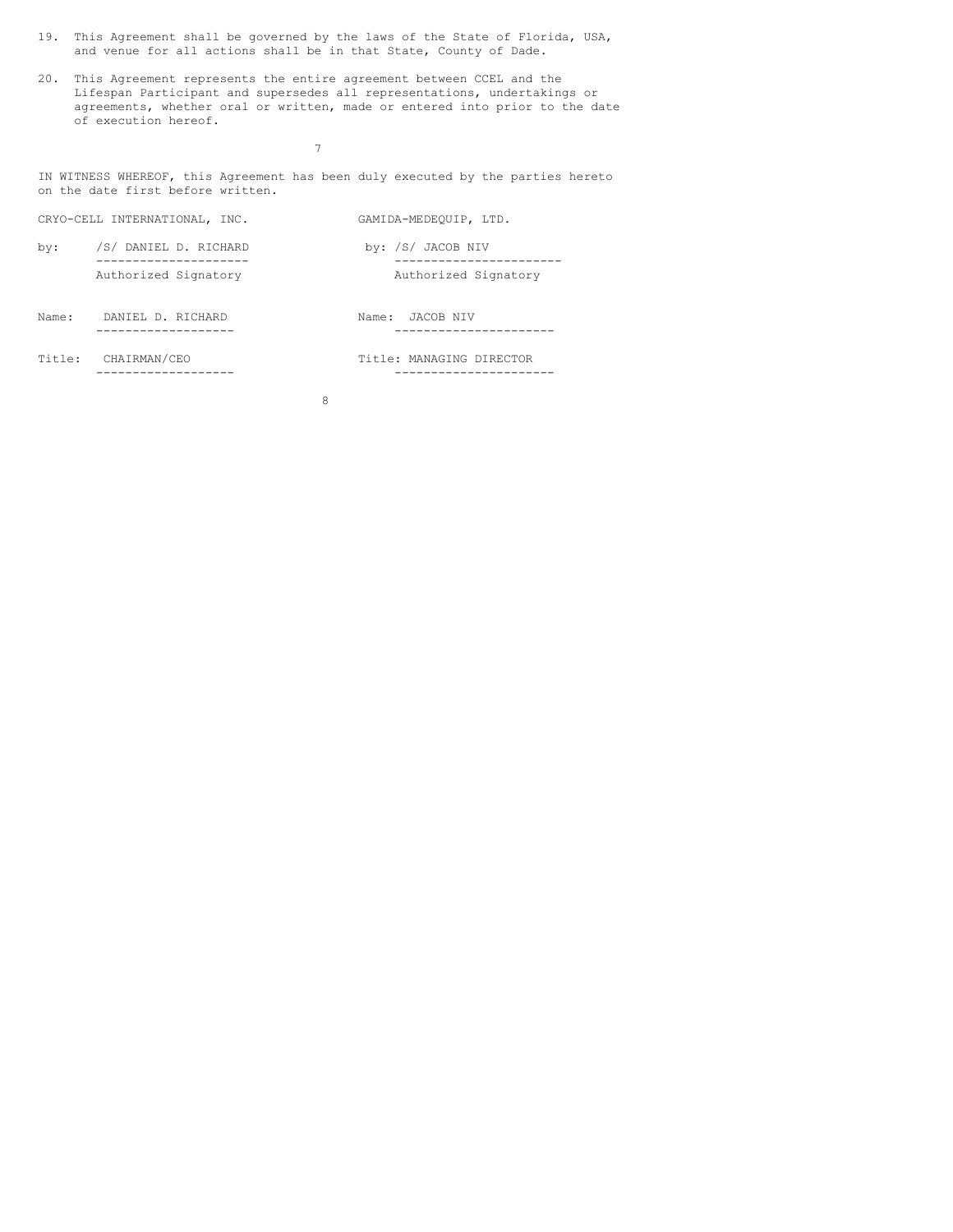#### LIFESPAN PARTICIPANT AGREEMENT

By and between CRYO-CELL International, Inc., 604 Packard Court, Safety Harbor, FL, 34695, (hereafter CCEL) and HNMC, Inc. (DBA Houston Northwest Medical Center), 710 FM 1960 West, Houston, TX, 77090, (hereafter Participant).

For mutual consideration between the parties which is hereby acknowledged, it is agreed:

- 1. Participant agrees to become a member of the Lifespan Cellular Banking Network and will receive use of a CCEL Cellular Storage Unit at no charge by CCEL. The unit is capable of storing approximately 35,000 5cc vials. The Participant agrees to store fractionated cord blood in the unit. This equipment will be located and operated by Participant at no cost to CCEL.
- 2. CCEL will provide the Participant the free use of a bar-code scanner, bar-code label maker, and NPBI Compomat cellular separation device (currently bags can be used for research, NPBI to get FDA approval for autologous use).
- 3. CCEL will provide the Participant with the pro-bono use of 880 spaces in the CCEL Cellular Storage Unit to be used for research, or any purpose other than allogeneic and "paid for" autologous storage.
- 4. CCEL will collect a minimum of \$50.00 in storage fees per vial per year for 33,000 autologous and allogeneic storage spaces in the CCEL Cellular Storage Unit. These funds received will be distributed as follows:
	- a. 25% (twenty-five percent) of the gross revenues will be paid to Participant or its designee,
	- b. 75% (seventy-five percent) of the gross revenue will be retained by CCEL.

CCEL will handle all of the funds generated by the Lifespan cellular storage program.

- 5. Participant agrees to enhance the utilization of the CCEL Cellular Storage Unit by encouraging the cryopreservation of cord/placental blood for autologous (self) use.
- 6. Participant agrees not to engage in a "paid for" cellular storage program except in conjunction with the CCEL Lifespan program.

Page 1

- 7. Participant agrees that once the CCEL units are linked together, by computer, with other Lifespan Participants, information that is not of confidential nature will be exchanged in order to enhance locating a matching donor.
- 8. This agreement is valid for a period of 10 (ten) years and will automatically renew for additional 5 (five) year periods unless either party notifies the other of its desire to cancel the agreement. The cancellation request must be made in writing and received by the other party at least 60 (sixty) days prior to the expiration of the agreement. If Participant does not renew the agreement, then the specimens stored in the CCEL Cellular Storage Unit will remain with the unit as it is moved. Participant agrees not to engage in "paid for" cellular storage for a period of 2 (two) years thereafter.
- 9. CCEL agrees to indemnify Lifespan Participant for all claims, suits, judgments or damages (including court costs and attorneys' fees) arising out of any intentional or negligent acts of CCEL or any of its agents, personnel and/or staff with regard to the Lifespan Program. Lifespan Participant agrees to indemnify CCEL for all claims, suits, judgments or damages (including court costs and attorneys' fees) arising out of any intentional or negligent acts of Lifespan Participant or any of its agents, personnel and/or staff with regard to the Lifespan Program.

Agreed to this 30th day of November, 1996.

CRYO-CELL International, Inc. HNMC, Inc.

William C. Hardy **Name:** Charles N. Martin, Jr. President & Chief Operating Officer Title: President. Chairman & CEO<br>604 Packard Court 710 FM 1960 West

Lifespan Participant

By: /s/ WILLIAM C. HARDY By: /s/ CHARLES N. MARTIN, JR. ------------------------ -------------------------- 710 FM 1960 West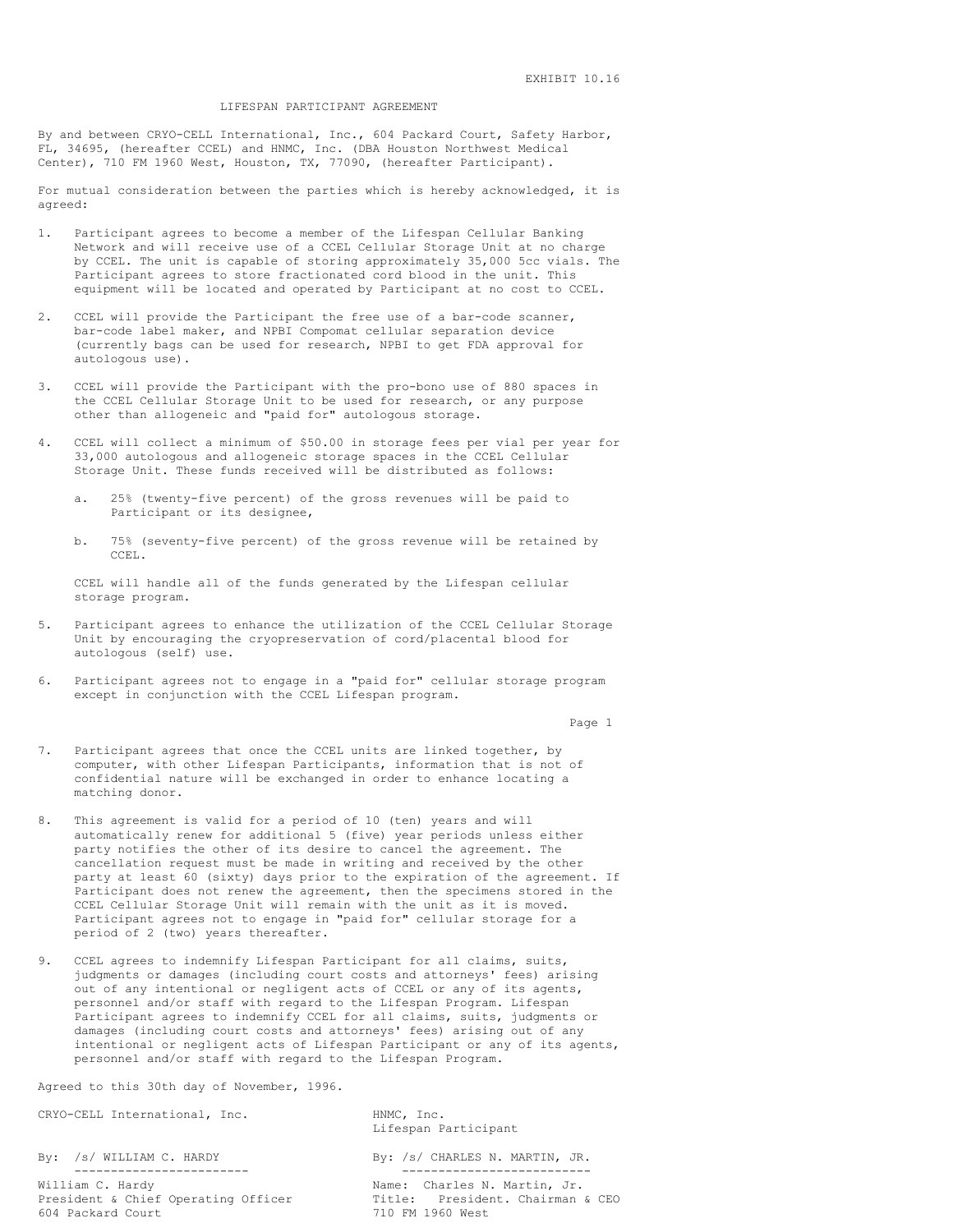| Safety Harbor, FL 34695<br>Phone: (813) 938-3114<br>Fax: (813) 934-1007                                                                                                                                                                                                                                                                                                                                                                                                                                                                                                 | Houston, TX, 77090<br>Phone: (281) 440-1000<br>Fax: $(281)$ 440-2432                                                                                                                                                                                     |  |  |
|-------------------------------------------------------------------------------------------------------------------------------------------------------------------------------------------------------------------------------------------------------------------------------------------------------------------------------------------------------------------------------------------------------------------------------------------------------------------------------------------------------------------------------------------------------------------------|----------------------------------------------------------------------------------------------------------------------------------------------------------------------------------------------------------------------------------------------------------|--|--|
|                                                                                                                                                                                                                                                                                                                                                                                                                                                                                                                                                                         | Page 2                                                                                                                                                                                                                                                   |  |  |
|                                                                                                                                                                                                                                                                                                                                                                                                                                                                                                                                                                         | ONE THIRD-SINGLE UNIT REVENUE SHARING PARTNERSHIP AGREEMENT                                                                                                                                                                                              |  |  |
| unit. One-time Partnership fee: \$333,333 (one-third million dollars) or<br>approximately \$30.30 per half-space.<br>Minimum annual storage fee per space: \$50.00 (fifty dollars).<br>specimens commercially.                                                                                                                                                                                                                                                                                                                                                          | One Third-Single Unit Revenue Sharing Partnership covers 11,000 half-spaces in a<br>Partnership Term: A permanent partnership shall remain in effect as long as<br>CRYO-CELL International, Inc., and/or any successor, continue to store cellular       |  |  |
| $<$ TABLE $>$                                                                                                                                                                                                                                                                                                                                                                                                                                                                                                                                                           |                                                                                                                                                                                                                                                          |  |  |
| $<$ S $>$<br>Lifespan Site: HNMC, Inc. (DBA Houston Northwest Medical Center)                                                                                                                                                                                                                                                                                                                                                                                                                                                                                           | <<<br>Territory:                                                                                                                                                                                                                                         |  |  |
| $\langle$ /TABLE>                                                                                                                                                                                                                                                                                                                                                                                                                                                                                                                                                       | Unit No:                                                                                                                                                                                                                                                 |  |  |
| Partner's entitlement is one-half of CRYO-CELL's 75% share of the collected<br>annual cellular storage fees generated from one-third of the storage in the<br>above unit. Partner will receive their entitlement within 30 days (thirty days)<br>following the end of the quarter in which CRYO-CELL received the revenues.                                                                                                                                                                                                                                             |                                                                                                                                                                                                                                                          |  |  |
|                                                                                                                                                                                                                                                                                                                                                                                                                                                                                                                                                                         | SINGLE UNIT REVENUE SHARING PARTNER                                                                                                                                                                                                                      |  |  |
| Name: HNMC, Inc. (DBA Houston Northwest Medical Center)                                                                                                                                                                                                                                                                                                                                                                                                                                                                                                                 |                                                                                                                                                                                                                                                          |  |  |
| Address: 710 FM 1960 West, Houston, TX 77090                                                                                                                                                                                                                                                                                                                                                                                                                                                                                                                            |                                                                                                                                                                                                                                                          |  |  |
| Phone: (281) 440-1000                                                                                                                                                                                                                                                                                                                                                                                                                                                                                                                                                   | Fax: (281) 440-2432                                                                                                                                                                                                                                      |  |  |
|                                                                                                                                                                                                                                                                                                                                                                                                                                                                                                                                                                         | TERMS OF SINGLE UNIT<br>REVENUE SHARING PARTNERSHIP<br>$($ \$333,333)                                                                                                                                                                                    |  |  |
| \$    pon-refundable deposit                                                                                                                                                                                                                                                                                                                                                                                                                                                                                                                                            |                                                                                                                                                                                                                                                          |  |  |
| Balance of \$ ____________ due within 30 days of the signing of this agreement                                                                                                                                                                                                                                                                                                                                                                                                                                                                                          |                                                                                                                                                                                                                                                          |  |  |
| From a portion of their entitlement, Partner will equally bear the cost of<br>for an additional cash infusion.                                                                                                                                                                                                                                                                                                                                                                                                                                                          | billing and collection of annual storage fees on one-third of the storage in the<br>above unit. In addition, they agree to pay one-sixth of the cost of the extended<br>annual warranty fee of \$7,500.00. In no instance will Partner be ever called on |  |  |
| CRYO-CELL agrees not to offer Partnerships for any new units in the above<br>territory until the unit identified above has generated a minimum of 33,000<br>"paid for" half-spaces at \$50.00 (or more) per year, so as not to negatively<br>impact Partner's entitlement.                                                                                                                                                                                                                                                                                              |                                                                                                                                                                                                                                                          |  |  |
| CRYO-CELL shall have the opportunity to operate additional units in the<br>territory without a partnership. However, if CRYO-CELL decides to enter into<br>such an agreement, Partner shall be granted first right of refusal to<br>participate in a partnership for an additional unit under the same financial<br>terms and conditions as the above unit. CRYO-CELL will, as soon as possible,<br>refill any empty spaces that result from attrition, by immediately diverting all<br>new storage specimens to the above unit until it has been refilled to capacity. |                                                                                                                                                                                                                                                          |  |  |
| CRYO-CELL will hold Partner harmless against any claims resulting from cellular<br>storage activities.                                                                                                                                                                                                                                                                                                                                                                                                                                                                  |                                                                                                                                                                                                                                                          |  |  |
| CRYO-CELL agrees to provide marketing tapes, brochures and sales aides at no<br>cost to Partner.                                                                                                                                                                                                                                                                                                                                                                                                                                                                        |                                                                                                                                                                                                                                                          |  |  |
| Terms of this Revenue Sharing Partnership agreement cannot be changed unless<br>mutually agreed to, in writing, by the Partner and CRYO-CELL (or any successor<br>$entity)$ .                                                                                                                                                                                                                                                                                                                                                                                           |                                                                                                                                                                                                                                                          |  |  |
| Agreed to this 30th day of November, 1996.                                                                                                                                                                                                                                                                                                                                                                                                                                                                                                                              |                                                                                                                                                                                                                                                          |  |  |
| $<$ TABLE $>$                                                                                                                                                                                                                                                                                                                                                                                                                                                                                                                                                           |                                                                                                                                                                                                                                                          |  |  |
| $<$ S $>$<br>CRYO-CELL International, Inc.                                                                                                                                                                                                                                                                                                                                                                                                                                                                                                                              | <<<br>HNMC, Inc. (DBA Houston Northwest Medical Center)<br>One Third-Single Unit Revenue Sharing Partner                                                                                                                                                 |  |  |
| By: /s/ WILLIAM C. HARDY                                                                                                                                                                                                                                                                                                                                                                                                                                                                                                                                                | By:<br>/s/ CHARLES N. MARTIN, JR.                                                                                                                                                                                                                        |  |  |
| ______________<br>William C. Hardy                                                                                                                                                                                                                                                                                                                                                                                                                                                                                                                                      | Name:<br>Charles N. Martin, Jr.                                                                                                                                                                                                                          |  |  |

President & Chief Operating Officer Title: Chairman, President & CEO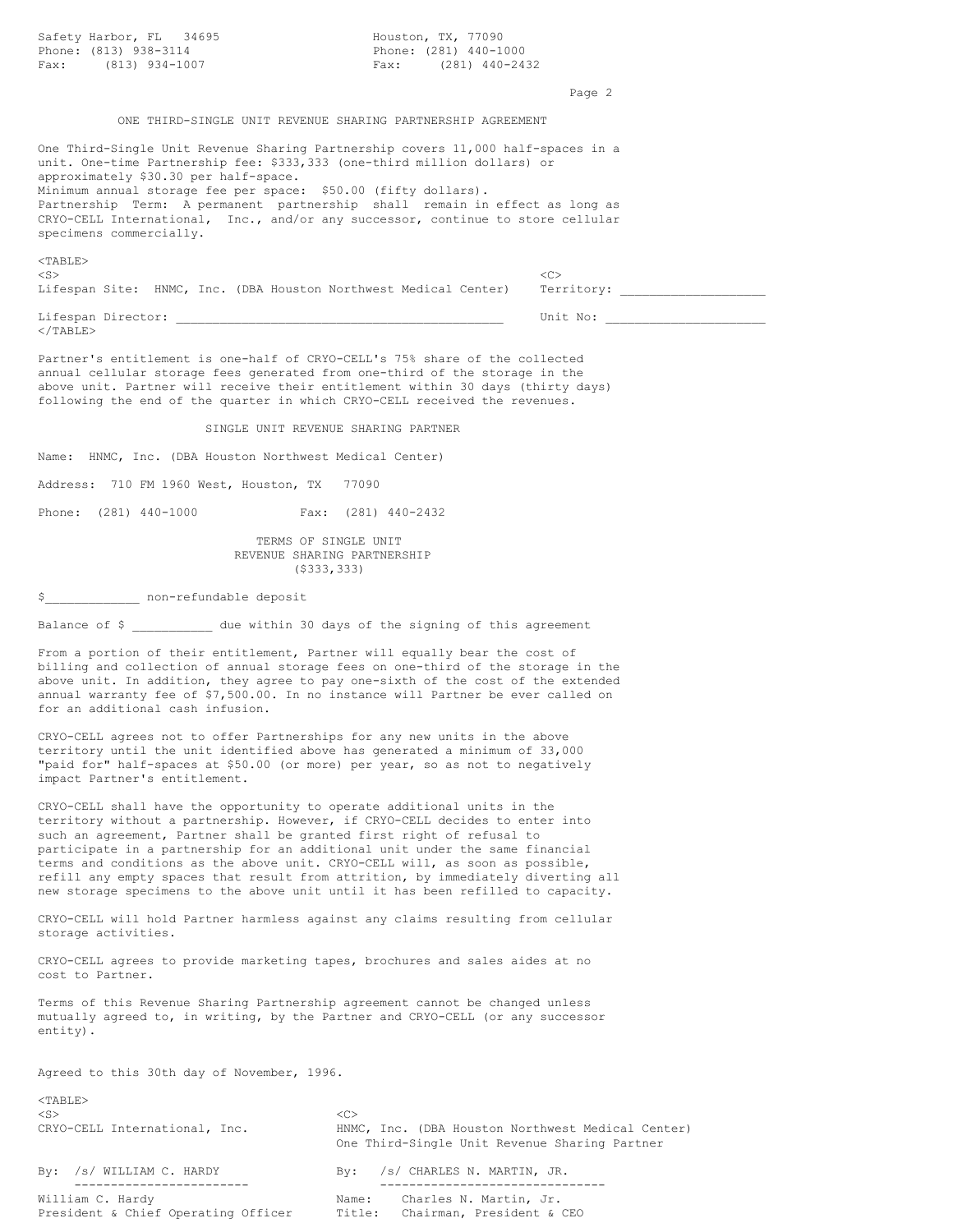## LIFESPAN PARTICIPANT AGREEMENT

By and between CRYO-CELL International, Inc., 604 Packard Court, Safety Harbor, FL, 34695, (hereafter CCEL) and Saint Vincent Hospital, L.L.C., 25 Winthrop Street, Worcester, MA, 01604-4593, (hereafter Participant).

For mutual consideration between the parties which is hereby acknowledged, it is agreed:

- 1. Participant agrees to become a member of the Lifespan Cellular Banking Network and will receive use of a CCEL Cellular Storage Unit at no charge by CCEL. The unit is capable of storing approximately 35,000 5cc vials. The Participant agrees to store fractionated cord blood in the unit. This equipment will be located and operated by Participant at no cost to CCEL.
- 2. CCEL will provide the Participant the free use of a bar-code scanner, bar-code label maker, and NPBI Compomat cellular separation device (currently bags can be used for research, NPBI to get FDA approval for autologous use).
- 3. CCEL will provide the Participant with the pro-bono use of 880 spaces in the CCEL Cellular Storage Unit to be used for research, or any purpose other than allogeneic and "paid for" autologous storage.
- 4. CCEL will collect a minimum of \$50.00 in storage fees per vial per year for 33,000 autologous and allogeneic storage spaces in the CCEL Cellular Storage Unit. These funds received will be distributed as follows:
	- a. 25% (twenty-five percent) of the gross revenues will be paid to Participant or its designee,
	- b. 75% (seventy-five percent) of the gross revenue will be retained by CCEL.

CCEL will handle all of the funds generated by the Lifespan cellular storage program.

- 5. Participant agrees to enhance the utilization of the CCEL Cellular Storage Unit by encouraging the cryopreservation of cord/placental blood for autologous (self) use.
- 6. Participant agrees not to engage in a "paid for" cellular storage program except in conjunction with the CCEL Lifespan program.

Page 1

- 7. Participant agrees that once the CCEL units are linked together, by computer, with other Lifespan Participants, information that is not of confidential nature will be exchanged in order to enhance locating a matching donor.
- 8. This agreement is valid for a period of 10 (ten) years and will automatically renew for additional 5 (five) year periods unless either party notifies the other of its desire to cancel the agreement. The cancellation request must be made in writing and received by the other party at least 60 (sixty) days prior to the expiration of the agreement. If Participant does not renew the agreement, then the specimens stored in the CCEL Cellular Storage Unit will remain with the unit as it is moved. Participant agrees not to engage in "paid for" cellular storage for a period of 2 (two) years thereafter.
- 9. CCEL agrees to indemnify Lifespan Participant for all claims, suits, judgments or damages (including court costs and attorneys' fees) arising out of any intentional or negligent acts of CCEL or any of its agents, personnel and/or staff with regard to the Lifespan Program. Lifespan Participant agrees to indemnify CCEL for all claims, suits, judgments or damages (including court costs and attorneys' fees) arising out of any intentional or negligent acts of Lifespan Participant or any of its agents, personnel and/or staff with regard to the Lifespan Program.

Agreed to this 30th day of November, 1996.

| CRYO-CELL International, Inc.                           | Saint Vincent Hospital, L.L.C.<br>Lifespan Participant           |
|---------------------------------------------------------|------------------------------------------------------------------|
| By: /s/ WILLIAM C. HARDY                                | By: /s/ CHARLES N. MARTIN, JR.                                   |
| William C. Hardy<br>President & Chief Operating Officer | Name: Charles N. Martin, Jr.<br>Title: Chairman, President & CEO |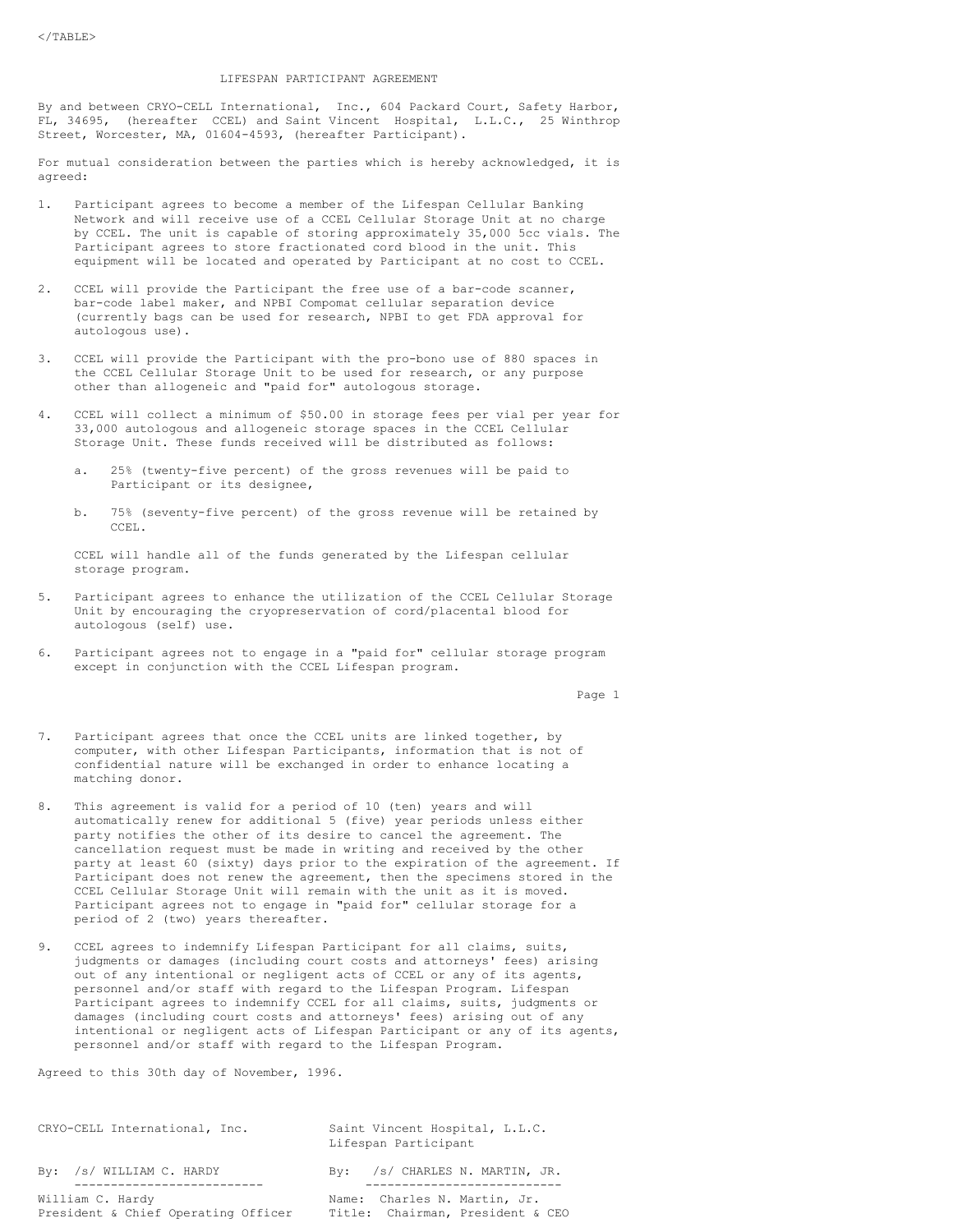604 Packard Court 25 Winthrop Street Safety Harbor, FL 34695 Phone: (813) 938-3114 Phone: (508) 798-6211 Fax: (813) 934-1007 Fax:

Page 2

#### ONE THIRD-SINGLE UNIT REVENUE SHARING PARTNERSHIP AGREEMENT

One Third-Single Unit Revenue Sharing Partnership covers 11,000 half-spaces in a unit. One-time Partnership fee: \$333,333 (one-third million dollars) or approximately \$30.30 per half-space.

Minimum annual storage fee per space: \$50.00 (fifty dollars). Partnership Term: A permanent partnership shall remain in effect as long as CRYO-CELL International, Inc., and/or any successor, continue to store cellular specimens commercially.

Lifespan Site: Saint Vincent Hospital, L.L.C. Territory: \_\_\_\_\_\_\_\_\_\_\_\_\_\_\_\_\_\_\_\_\_\_\_

Lifespan Director: \_\_\_\_\_\_\_\_\_\_\_\_\_\_\_\_\_\_\_\_\_\_\_\_\_\_ Unit No: \_\_\_\_\_\_\_\_\_\_\_\_\_\_\_\_\_

Partner's entitlement is one-half of CRYO-CELL's 75% share of the collected annual cellular storage fees generated from one-third of the storage in the above unit. Partner will receive their entitlement within 30 days (thirty days) following the end of the quarter in which CRYO-CELL received the revenues.

SINGLE UNIT REVENUE SHARING PARTNER

Name: Saint Vincent Hospital, L.L.C.

Address: 25 Winthrop Street, Worcester, MA, 01604-4593

Phone: (508) 798-6211 Fax: (508) 798-1117

TERMS OF SINGLE UNIT REVENUE SHARING PARTNERSHIP

(\$333,333)

\$ pon-refundable deposit

Balance of \$ due within 30 days of the signing of this agreement

From a portion of their entitlement, Partner will equally bear the cost of billing and collection of annual storage fees on one-third of the storage in the above unit. In addition, they agree to pay one-sixth of the cost of the extended annual warranty fee of \$7,500.00. In no instance will Partner be ever called on for an additional cash infusion.

CRYO-CELL agrees not to offer Partnerships for any new units in the above territory until the unit identified above has generated a minimum of 33,000 "paid for" half-spaces at \$50.00 (or more) per year, so as not to negatively impact Partner's entitlement.

CRYO-CELL shall have the opportunity to operate additional units in the territory without a partnership. However, if CRYO-CELL decides to enter into such an agreement, Partner shall be granted first right of refusal to participate in a partnership for an additional unit under the same financial terms and conditions as the above unit. CRYO-CELL will, as soon as possible, refill any empty spaces that result from attrition, by immediately diverting all new storage specimens to the above unit until it has been refilled to capacity.

CRYO-CELL will hold Partner harmless against any claims resulting from cellular storage activities.

CRYO-CELL agrees to provide marketing tapes, brochures and sales aides at no cost to Partner.

Terms of this Revenue Sharing Partnership agreement cannot be changed unless mutually agreed to, in writing, by the Partner and CRYO-CELL (or any successor entity).

Agreed to this 30th day of November, 1996.

| CRYO-CELL International, Inc. | Saint Vincent Hospital, L.L.C.<br>One Third-Single Unit Revenue<br>Sharing Partner |
|-------------------------------|------------------------------------------------------------------------------------|
| By: /s/ WILLIAM C. HARDY      | By: /s/ CHARLES N. MARTIN, JR.                                                     |
| William C. Hardy              | Charles N. Martin, Jr.<br>Name:                                                    |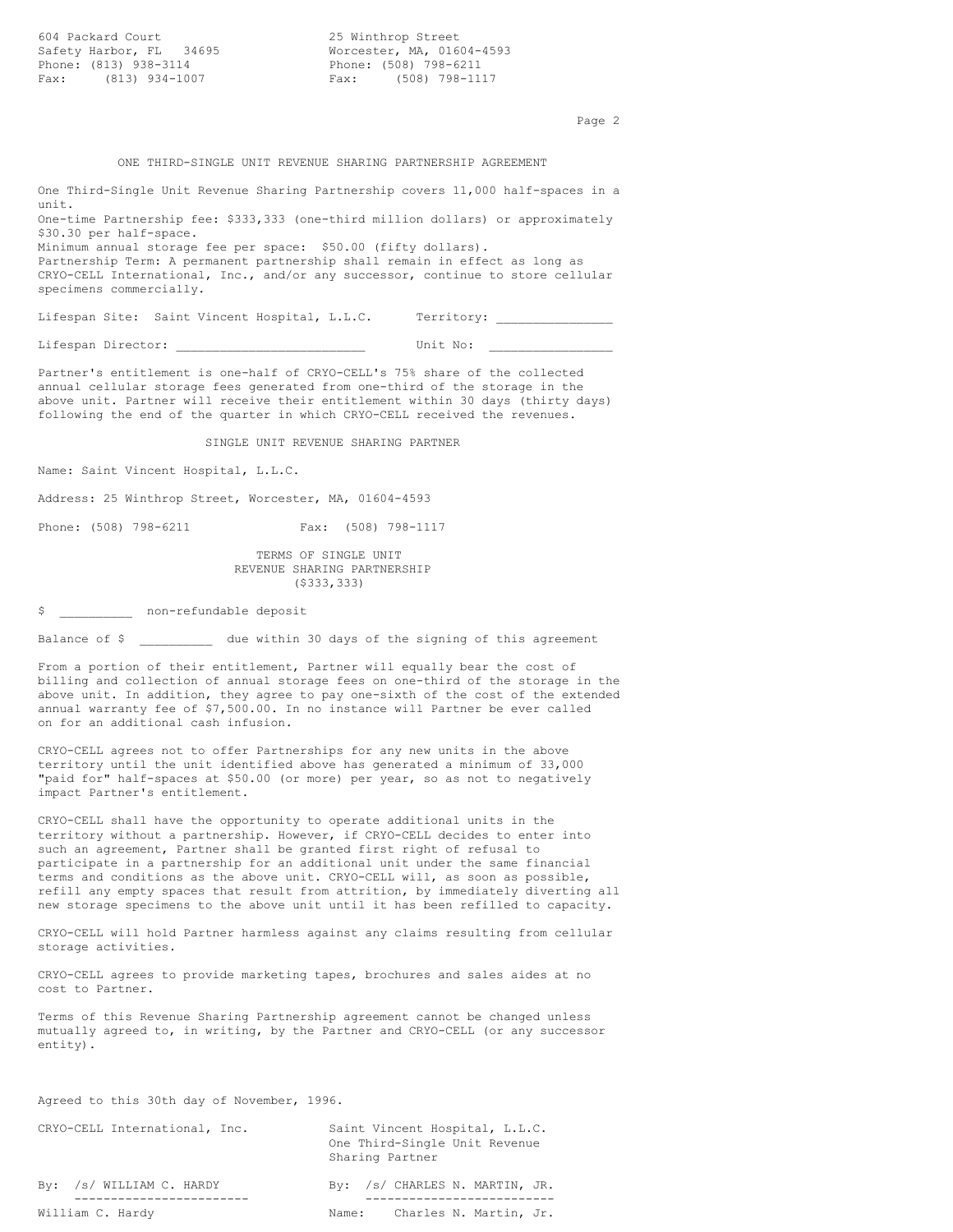President & Chief Operating Officer Title: Chairman, President & CEO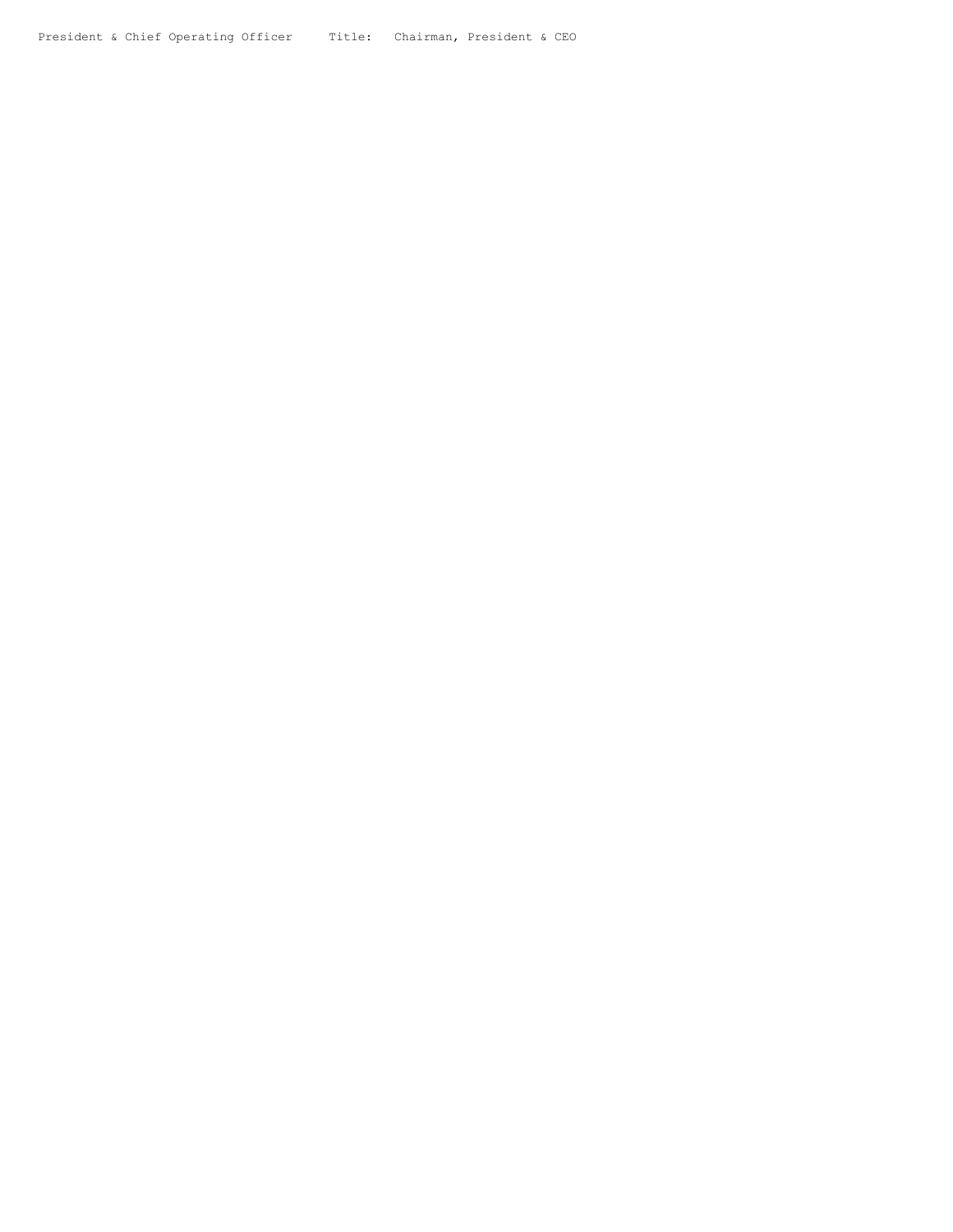# LIST OF SUBSIDIARIES

Safti Cell Incorporated, Delaware CCEL Immune System Technologies, Inc., Delaware CCEL Bio-Therapies, Inc., Delaware CCEL Expansion Technologies, Inc., Delaware CCEL Lifespan/service mark/Network, Inc., Delaware